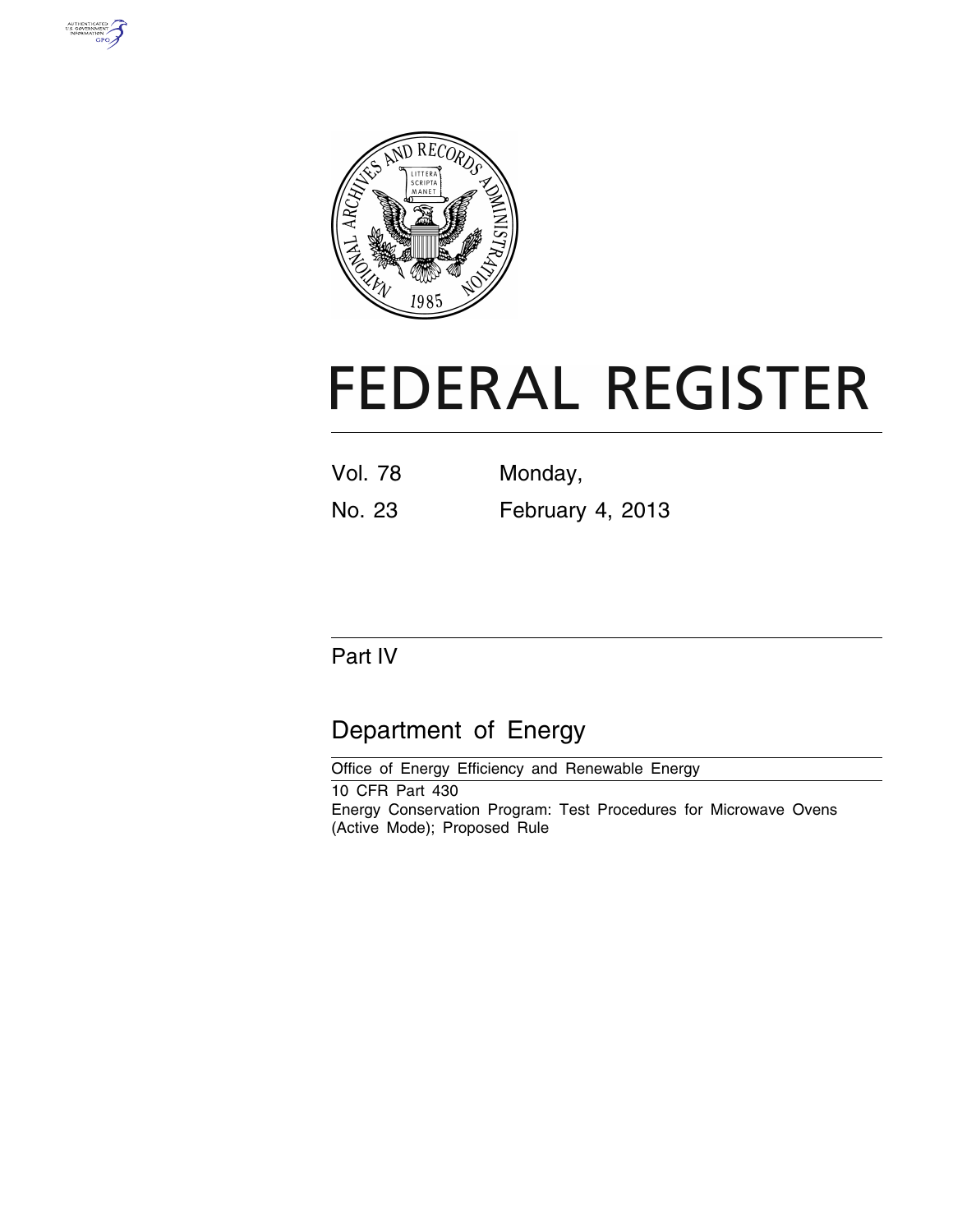# **DEPARTMENT OF ENERGY**

#### **Office of Energy Efficiency and Renewable Energy**

#### **10 CFR Part 430**

**[Docket No. EERE–2010–BT–TP–0023]** 

#### **RIN 1904–AC26**

# **Energy Conservation Program: Test Procedures for Microwave Ovens (Active Mode)**

**AGENCY:** Office of Energy Efficiency and Renewable Energy, Department of Energy.

## **ACTION:** Notice of proposed rulemaking.

**SUMMARY:** The U.S. Department of Energy (DOE) proposes to revise its test procedures for microwave ovens established under the Energy Policy and Conservation Act. The proposed amendments would add provisions for measuring the active mode energy use for microwave ovens, including both microwave-only ovens and convection microwave ovens. Specifically, DOE is proposing provisions for measuring the energy use of the microwave-only cooking mode for both microwave-only ovens and convection microwave ovens based on the testing methods in the latest draft version of the International Electrotechnical Commission Standard 60705, ''Household microwave ovens— Methods for measuring performance.'' DOE is proposing provisions for measuring the energy use of the convection-only cooking mode for convection microwave ovens based on the DOE test procedure for conventional ovens in our regulations. DOE is also proposing to calculate the energy use of the convection-microwave cooking mode for convection microwave ovens by apportioning the microwave-only mode and convection-only mode energy consumption measurements based on typical consumer use.

**DATES:** DOE will hold a public meeting on Tuesday, March 5, 2013, from 9 a.m. to 4 p.m., in Washington, DC. The meeting will also be broadcast as a webinar. See section V, ''Public Participation,'' for webinar registration information, participant instructions, and information about the capabilities available to webinar participants.

DOE will accept comments, data, and information regarding this notice of proposed rulemaking (NOPR) before and after the public meeting, but submitted no later than April 22, 2013. See section V, ''Public Participation,'' for details.

**ADDRESSES:** The public meeting will be held at the U.S. Department of Energy, Forrestal Building, Room 8E–089, 1000

Independence Avenue SW., Washington, DC 20585. To attend, please notify Ms. Brenda Edwards at (202) 586–2945. Please note that foreign nationals visiting DOE Headquarters are subject to advance security screening procedures. Any foreign national wishing to participate in the meeting should advise DOE as soon as possible by contacting Ms. Edwards to initiate the necessary procedures. Please also note that those wishing to bring laptops into the Forrestal Building will be required to obtain a property pass. Visitors should avoid bringing laptops, or allow an extra 45 minutes. Persons can attend the public meeting via webinar. For more information, refer to the Public Participation section near the end of this notice.

Any comments submitted must identify the NOPR on Test Procedures for Microwave Ovens, and provide docket number EERE–2010–BT–TP– 0023 and/or regulatory information number (RIN) 1904–AC26. Comments may be submitted using any of the following methods:

1. *Federal eRulemaking Portal: [www.regulations.gov.](http://www.regulations.gov)* Follow the instructions for submitting comments.

2. *Email: [MWO-2010-TP-](mailto:MWO-2010-TP-0023@ee.doe.gov)[0023@ee.doe.gov.](mailto:MWO-2010-TP-0023@ee.doe.gov)* Include docket number EERE–2010–BT–TP–0023 and/ or RIN 1904–AC26 in the subject line of the message.

3. *Mail:* Ms. Brenda Edwards, U.S. Department of Energy, Building Technologies Program, Mailstop EE–2J, 1000 Independence Avenue SW., Washington, DC 20585–0121. If possible, please submit all items on a compact disc (CD), in which case it is not necessary to include printed copies.

4. *Hand Delivery/Courier:* Ms. Brenda Edwards, U.S. Department of Energy, Building Technologies Program, 6th Floor, 950 L'Enfant Plaza SW., Washington, DC 20024. *Telephone:*  (202) 586–2945. If possible, please submit all items on a CD, in which case it is not necessary to include printed copies.

For detailed instructions on submitting comments and additional information on the rulemaking process, see section V of this document (Public Participation).

*Docket:* The docket is available for review at *[www.regulations.gov,](http://www.regulations.gov)*  including **Federal Register** notices, framework documents, public meeting attendee lists and transcripts, comments, and other supporting documents/materials. All documents in the docket are listed in the *[www.regulations.gov](http://www.regulations.gov)* index. However, not all documents listed in the index may be publicly available, such as

information that is exempt from public disclosure.

A link to the docket Web page can be found at: *[http://www.regulations.gov/#!](http://www.regulations.gov/#!docketDetail;dct=FR%252BPR%252BN%252BO%252BSR;rpp=10;po=0;D=EERE-2010-BT-TP-0023) [docketDetail;dct=FR%252BPR](http://www.regulations.gov/#!docketDetail;dct=FR%252BPR%252BN%252BO%252BSR;rpp=10;po=0;D=EERE-2010-BT-TP-0023) [%252BN%252BO%252BSR;rpp=](http://www.regulations.gov/#!docketDetail;dct=FR%252BPR%252BN%252BO%252BSR;rpp=10;po=0;D=EERE-2010-BT-TP-0023) [10;po=0;D=EERE-2010-BT-TP-0023.](http://www.regulations.gov/#!docketDetail;dct=FR%252BPR%252BN%252BO%252BSR;rpp=10;po=0;D=EERE-2010-BT-TP-0023)*  This Web page contains a link to the docket for this notice on the *[www.regulations.gov](http://www.regulations.gov)* site. The *[www.regulations.gov](http://www.regulations.gov)* Web page contains simple instructions on how to access all documents, including public comments, in the docket. See section V for information on how to submit comments through *[www.regulations.gov.](http://www.regulations.gov)* 

For further information on how to submit a comment or review other public comments and the docket, or participate in the public meeting, contact Ms. Brenda Edwards at (202) 586–2945 or email: *[Brenda.Edwards@](mailto:Brenda.Edwards@ee.doe.gov) [ee.doe.gov.](mailto:Brenda.Edwards@ee.doe.gov)* 

#### **FOR FURTHER INFORMATION CONTACT:**

Ms. Ashley Armstrong, U.S. Department of Energy, Office of Energy Efficiency and Renewable Energy, Building Technologies Program, EE–2J, 1000 Independence Avenue SW., Washington, DC, 20585–0121. Telephone: (202) 586–6590. Email: *[ashley.armstrong@ee.doe.gov](mailto:ashley.armstrong@ee.doe.gov)*.

Mr. Ari Altman, U.S. Department of Energy, Office of the General Counsel, GC–71, 1000 Independence Avenue SW., Washington, DC, 20585–0121. Telephone: (202) 287–6307. Email: *[ari.altman@hq.doe.gov](mailto:ari.altman@hq.doe.gov)*.

# **SUPPLEMENTARY INFORMATION:**

#### **Table of Contents**

I. Authority and Background

- II. Summary of the Notice of Proposed Rulemaking
- III. Discussion
- A. Products Covered by this Test Procedure Rulemaking
- B. Effective Date for the Test Procedure and Date on Which Use of the Test Procedure Will Be Required
- C. Consumer Usage
- D. Specifications for the Test Methods and Measurements for the Microwave-Only Ovens
- 1. NODA Test Results and Comments
- 2. Proposed Test Method
- E. Specifications for the Test Methods and Measurements for Convection Microwave Ovens
- 1. NODA Test Results and Comments
- 2. Proposed Test Method
- F. Measures of Energy Consumption
- G. Compliance With Other EPCA Requirements
- 1. Test Burden
- 2. Certification Requirements
- IV. Procedural Issues and Regulatory Review
- A. Review Under Executive Order 12866 B. Review Under the Regulatory Flexibility
- Act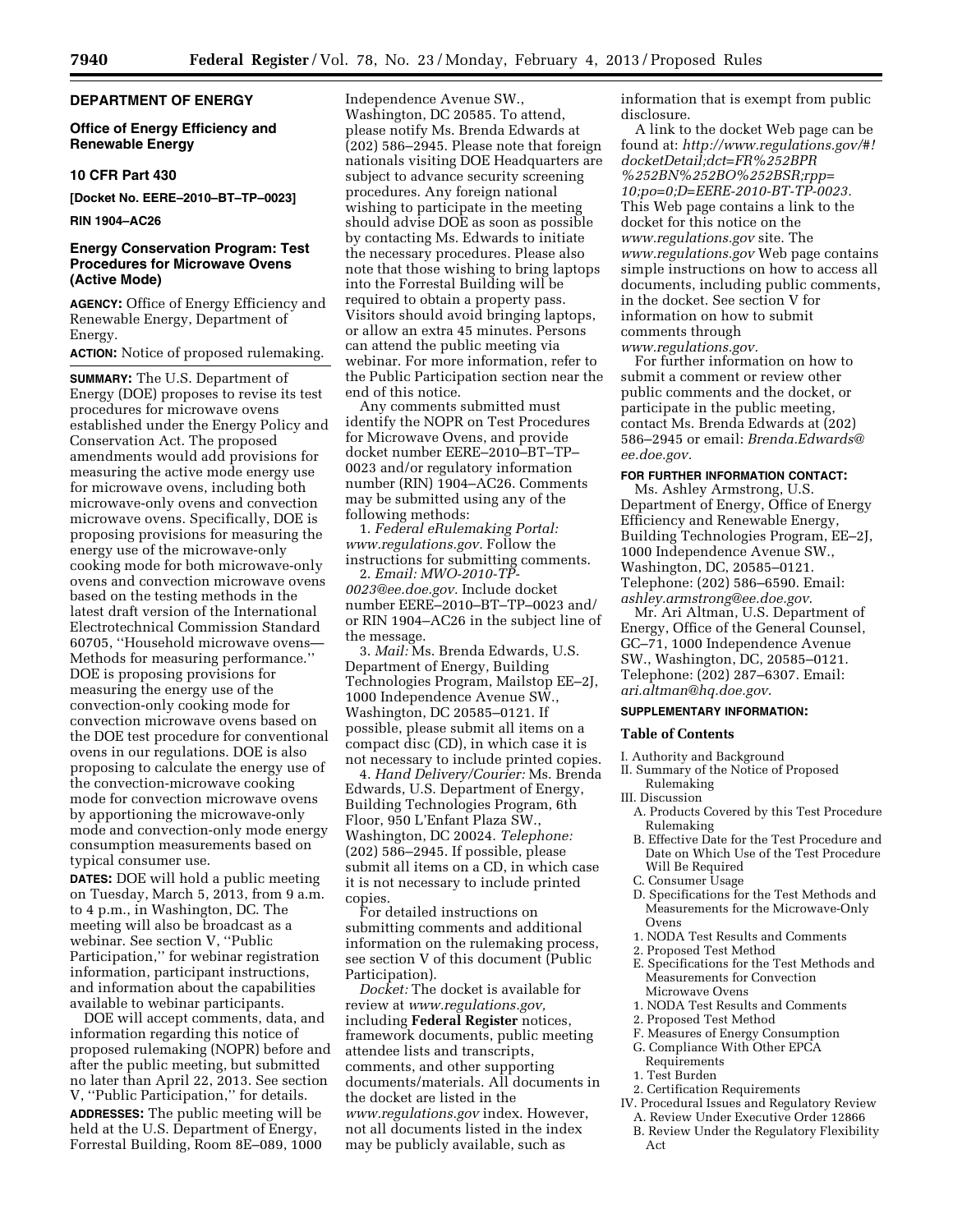- C. Review Under the Paperwork Reduction Act of 1995
- D. Review Under the National Environmental Policy Act of 1969
- E. Review Under Executive Order 13132
- F. Review Under Executive Order 12988
- G. Review Under the Unfunded Mandates Reform Act of 1995
- H. Review Under the Treasury and General Government Appropriations Act, 1999
- I. Review Under Executive Order 12630
- J. Review Under the Treasury and General Government Appropriations Act, 2001
- K. Review Under Executive Order 13211
- L. Review Under Section 32 of the Federal Energy Administration Act of 1974
- V. Public Participation
	- A. Attendance at Public Meeting
	- B. Procedure for Submitting Prepared General Statements for Distribution
	- C. Conduct of Public Meeting
	- D. Submission of Comments
	- E. Issues on Which DOE Seeks Comment
	- 1. Microwave-only Oven Test Method
	- 2. Convection Microwave Oven Test
	- Method
	- 3. Fan-Only Mode Test Method
- 4. Integrated Annual Energy Use Metric 5. Test Burden
- VI. Approval of the Office of the Secretary

#### **I. Authority and Background**

Title III of the Energy Policy and Conservation Act (42 U.S.C. 6291, *et seq.;* ''EPCA'' or, ''the Act'') sets forth a variety of provisions designed to improve energy efficiency. (All references to EPCA refer to the statute as amended through the Energy Independence and Security Act of 2007 (EISA 2007), Pub. L. 110–140 (Dec. 19, 2007)). Part B of title III, which for editorial reasons was redesignated as Part A upon incorporation into the U.S. Code (42 U.S.C. 6291–6309), establishes the ''Energy Conservation Program for Consumer Products Other Than Automobiles.'' These include microwave ovens, the subject of today's notice. (42 U.S.C. 6291(1)–(2) and 6292(a)(10))

Under EPCA, this program consists essentially of four parts: (1) Testing, (2) labeling, (3) Federal energy conservation standards, and (4) certification and enforcement procedures. The testing requirements consist of test procedures that manufacturers of covered products must use (1) as the basis for certifying to DOE that their products comply with the applicable energy conservation standards adopted under EPCA, and (2) for making representations about the efficiency of those products. Similarly, DOE must use these test requirements to determine whether the products comply with any relevant standards promulgated under EPCA.

# *General Test Procedure Rulemaking Process*

Under 42 U.S.C. 6293, EPCA sets forth the criteria and procedures DOE must follow when prescribing or amending test procedures for covered products. EPCA provides in relevant part that any test procedures prescribed or amended under this section shall be reasonably designed to produce test results that measure energy efficiency, energy use or estimated annual operating cost of a covered product during a representative average use cycle or period of use and shall not be unduly burdensome to conduct. (42 U.S.C. 6293(b)(3))

In addition, if DOE determines that a test procedure amendment is warranted, it must publish proposed test procedures and offer the public an opportunity to present oral and written comments on them. (42 U.S.C. 6293(b)(2)) Finally, in any rulemaking to amend a test procedure, DOE must determine to what extent, if any, the proposed test procedure would alter the measured energy efficiency of any covered product as determined under the existing test procedure. (42 U.S.C. 6293(e)(1)) If DOE determines that the amended test procedure would alter the measured efficiency of a covered product, DOE must amend the applicable energy conservation standard accordingly. (42 U.S.C. 6293(e)(2))

EISA 2007 amended EPCA to require DOE to amend its test procedures for all covered products to integrate measures of standby mode and off mode energy consumption into the overall energy efficiency, energy consumption, or other energy descriptor, unless the current test procedure already incorporates the standby mode and off mode energy consumption, or if such integration is technically infeasible. If an integrated test procedure is technically infeasible, DOE must prescribe a separate standby mode and off mode energy use test procedure for the covered product, if a separate test is technically feasible. (42 U.S.C. 6295(gg)(2)(A))

#### *DOE Microwave Oven Test Procedure*

DOE's test procedure for microwave ovens is codified at appendix I to subpart B of Title 10 of the Code of Federal Regulations (CFR) (Appendix I). The test procedure was established in an October 3, 1997 final rule that addressed active mode energy use only. 62 FR 51976.

On July 22, 2010, DOE published in the **Federal Register** a final rule for the microwave oven test procedure rulemaking (July 2010 TP Repeal Final Rule), in which it repealed the regulatory provisions for establishing

the cooking efficiency test procedure for microwave ovens under the Energy Policy and Conservation Act (EPCA). 75 FR 42579. In the July 2010 TP Repeal Final Rule, DOE determined that the existing microwave oven test procedure to measure the cooking efficiency, which was based on the IEC Standard 705—Second Edition 1998 and Amendment 2—1993, ''Methods for Measuring the Performance of Microwave Ovens for Households and Similar Purposes'' (IEC Standard 705), did not produce representative and repeatable test results. DOE stated that it was unaware of any test procedures that had been developed that addressed the concerns with the microwave oven cooking efficiency test procedure. DOE was also unaware of any research or data on consumer usage indicating what a representative food load would be, or any data showing the repeatability of test results. 75 FR 42579, 42581. In addition, in comments received in response to a separate test procedure notice of proposed rulemaking (NOPR) published in the **Federal Register** on October 17, 2008, which addressed provisions for measuring standby mode and off mode energy use for microwave ovens (73 FR 62134), interested parties commented that pure water has relatively low specific resistivity, and actual food items that might be cooked in a microwave oven would have more salts and thus absorb microwave energy more efficiently than pure water. Interested parties stated that, as a result, testing with a water load would likely result in lower efficiency measurements than would be expected from using actual food products.

On July 22, 2010, DOE also published in the **Federal Register** a notice of public meeting to initiate a separate rulemaking process to consider new provisions for measuring microwave oven energy efficiency in active (cooking) mode. 75 FR 42611. DOE held the public meeting on September 16, 2010. DOE received no data or comments at or in response to this public meeting suggesting potential methodologies for test procedures for microwave oven active mode.

On October 24, 2011, DOE published a Request for Information (RFI) notice to announce that it has initiated a test procedure rulemaking to develop active mode testing methodologies for microwave ovens (hereafter referred to as the October 2011 RFI). 76 FR 65631. DOE specifically sought information, data, and comments regarding representative and repeatable methods for measuring the energy use of microwave ovens, in particular for the microwave-only and convection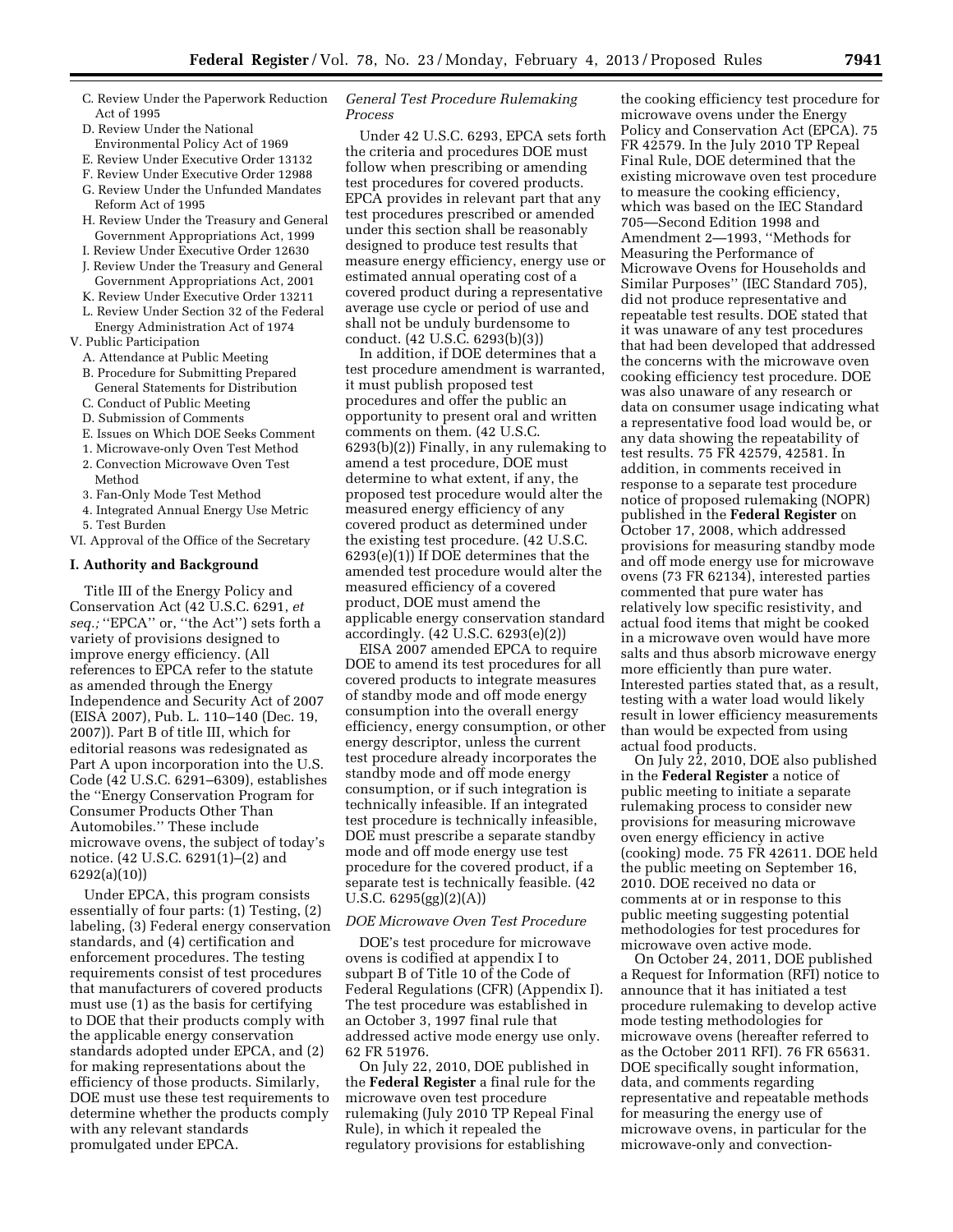microwave cooking (*i.e.,* microwave plus convection and any other means of cooking) modes. DOE sought comment on the following: (1) The characteristics of food loads representative of consumer use, (2) the repeatability of energy use measurements using different food loads, and (3) consumer usage data on the hours of operation in active mode, standby mode, and off mode for the development of an integrated energy use metric. In response to the October 2011 RFI, interested parties commented that testing microwave-only ovens and convection microwave ovens with real and artificial food loads do not produce acceptable levels of repeatability and reproducibility. Interested parties also commented that DOE should harmonize its test procedure for microwave-only ovens with IEC Standard 60705, ''Household microwave ovens— Methods for measuring performance'' (IEC Standard 60705).

Based on DOE's determination to initiate a microwave oven active mode test procedure rulemaking and comments received on the October 2011 RFI, DOE conducted testing to evaluate potential amendments to its microwave oven test procedure to establish new methods for measuring the active mode energy use for these products, including the microwave-only, convection-only, and convection-microwave cooking modes. On June 5, 2012, DOE published a Notice of Data Availability (NODA) to present test results and analytical approaches that DOE was considering for potential amendments to the microwave oven test procedure and to request additional comment and information on these results (hereafter referred to as the June 2012 NODA). 77 FR 33106. In the June 2012 NODA, DOE presented test results from microwaveonly cooking mode testing of water loads and food simulation mixtures consisting of water and basic food ingredients (*i.e.,* fats, sugars, salt, fiber, proteins, etc.). DOE also presented test results from testing using the convection-microwave cooking mode on the following loads: (1) Crisco® All-Vegetable shortening, (2) Russet Burbank potatoes, (3) U.S. Department of Agriculture (USDA) grade A boneless chicken breasts, and  $(4)$  food simulation TX–151 gels. 1 Finally, DOE presented test results from testing of the convection-only cooking mode using the aluminum test block specified in the DOE conventional oven test procedure

in 10 CFR part 430, subpart B, appendix I. In response to the June 2012 NODA, DOE received comments on the following issues:

• The Association of Home Appliance Manufacturers (AHAM) and Whirlpool Corporation (Whirlpool) commented that the draft revised IEC Standard 60705 produces repeatable and reproducible results and DOE should harmonize with the IEC Standard 60705 when the revised version is published. (AHAM, No. 18 at pp. 2–3; Whirlpool, No. 15 at pp. 1–2)

• AHAM and Whirlpool stated that DOE should not develop test procedures for convection microwave ovens because: (1) They represent only 4 percent of microwave oven shipments, (2) the potential for energy savings is trivial compared to the added test burden, and (3) there are currently no international test standards for these products. (AHAM, No. 18 at p. 3; Whirlpool, No. 15 at pp. 4–6)

• The Appliance Standards Awareness Project (ASAP), and National Resources Defense Council (NRDC) supported the development of test procedures for convection microwave ovens. (ASAP, NRDC, No. 17 at pp. 1– 2)

On January 18, 2013, DOE published a final rule (hereafter referred to as the January 2013 Final Rule) amending the test procedure for microwave ovens to incorporate by reference certain provisions of IEC Standard 62301, ''Household electrical appliances— Measurement of standby power,'' Edition 2.0 2011–01 (IEC Standard 62301 (Second Edition)) for measuring standby mode and off mode energy use. 78 FR 4015.

#### **II. Summary of the Notice of Proposed Rulemaking**

In today's NOPR, DOE proposes to amend the test procedures for microwave ovens in 10 CFR part 430 to include methods for measuring the active mode energy use. The proposed amendments would add test methods for microwave-only ovens based on the provisions in the draft revised IEC Standard 60705. The proposed test method would involve measuring the energy consumption required to heat water loads of 275 grams (g), 350 g, and 1000 g, in 600 milliliter (ml), 900 ml, and 2000 ml borosilicate glass test containers, respectively, by 45–50 degrees Celsius (°C) and 50–55 °C.2 The results from the two different temperature rise tests would then be used to linearly interpolate the energy consumption required to heat each load by 50 °C, which is then weighted based on consumer usage to calculate the weighted per-cycle cooking energy consumption. In addition to the cooking cycle energy consumption, the proposed amendments would also require that if the microwave oven is capable of operating in fan-only mode while the microwave is cooling down after the completion of the microwave-only cooking cycle, such energy consumption shall be measured until the end of the fan-only mode. This energy consumption would then be added to the cooking energy consumption to calculate an overall weighted per-cycle energy consumption.

For convection microwave ovens (*i.e.,*  microwave ovens that incorporate convection features and possibly other means of cooking), DOE is proposing in today's NOPR that the microwave-only cooking mode be measured according to the procedures described above for microwave-only ovens, which are based on the draft revised IEC Standard 60705. DOE is also proposing that the convection-only cooking mode for convection microwave ovens be measured according to the DOE conventional ovens test procedure in 10 CFR part 430, subpart B, appendix I, with added clarifications and changes. The proposed test method involves setting the temperature controls to 375 degrees Fahrenheit (°F) and heating an  $8.5 \pm 0.1$  pound cylindrical aluminum test block from ambient room temperature until the test block temperature has increased 234 °F above its initial temperature. The proposed amendments would also require that if the microwave oven is capable of operating in fan-only mode after the completion of the convection-only cooking cycle, such energy consumption shall be measured until the end of the fan-only mode. DOE also proposes to calculate the per-cycle energy consumption for the convectionmicrowave cooking mode by apportioning the microwave-only mode and convection-only mode energy consumption measurements described above based on typical consumer use.

DOE is proposing to require that the microwave-only and convection-only test series each be repeated three times unless the total microwave-only and convection-only per-cycle energy consumption for the second measurement is within 1.5 percent of

<sup>1</sup>TX–151 is a solidifying powder that, when combined with water creates a gel. One consumer product review organization in the United Kingdom used the TX–151 gels to simulate a food load. 77 FR 33106, 33116.

<sup>2</sup> DOE notes that for the proposed microwaveonly mode test procedure amendments, all numerical values are presented in metric units in today's notice to demonstrate harmonization with the November 2011 draft IEC Standard 60705. In the

regulatory text, all values are presented in U.S. units with metric units in parenthesis.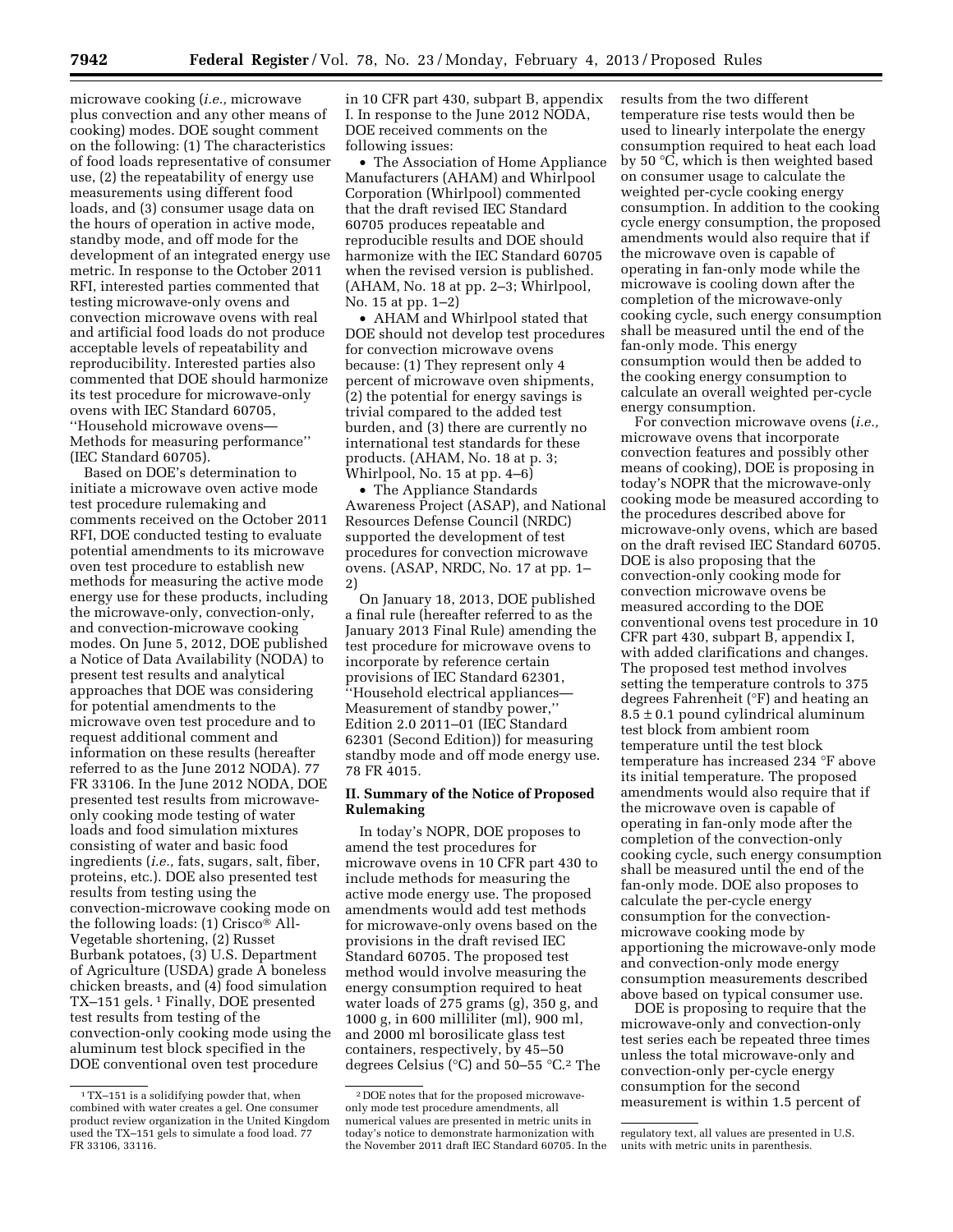the value obtained from the first measurement. DOE notes that the proposed requirement for multiple test runs would improve the accuracy of the test results by accounting for the variability from test to test.

DOE is proposing in today's NOPR to establish an integrated annual energy use metric that combines standby mode, off mode, and all available active modes for each product type (*i.e.,* microwaveonly ovens and convection microwave ovens). The total annual energy use would be calculated as the sum of the product of the per-cycle energy consumption and the number of annual cooking cycles for each available active mode cooking mode, plus the sum of the product of the average standby mode and off mode power consumption and the annual standby mode and off mode hours.

As noted above, EPCA requires that DOE determine whether a proposed test procedure amendment would alter the measured efficiency of a product, thereby requiring adjustment of existing standards. (42 U.S.C. 6293(e)) Because there are currently no Federal energy conservation standards for microwaves, such requirement does not apply to this rulemaking.

#### **III. Discussion**

# *A. Products Covered by This Test Procedure Rulemaking*

DOE defines ''microwave oven'' as a class of kitchen ranges and ovens which is a household cooking appliance consisting of a compartment designed to cook or heat food by means of microwave energy, including microwave ovens with or without thermal elements designed for surface browning of food and convection microwave ovens. 10 CFR 430.2 In the

March 2011 Interim Final Rule, DOE determined that this regulatory definition includes all ovens equipped with microwave capability, including convection microwave ovens 3 (*i.e.,*  microwave ovens that incorporate convection features and possibly other means of cooking) because they are capable of cooking or heating food by means of microwave energy. 76 FR 12825, 12828–30 (March 9, 2011). In the January 2013 Final Rule, DOE amended the microwave oven test procedure to add a definition of convection microwave oven in 10 CFR 430.2 as a microwave oven that incorporates convection features and any other cooking means in a single compartment. 78 FR 4015, 4018 (Jan. 18, 2013). For the purpose of this active mode test procedure rulemaking, DOE is not proposing to amend the definition of convection microwave oven in 10 CFR 430.2. In today's NOPR, DOE is proposing amendments to address test procedures for both microwave-only ovens and convection microwave ovens.

DOE notes that all products that combine a microwave oven with other appliance functionality would be considered covered products under a microwave oven regulatory requirement, including microwave/conventional ranges, microwave/conventional ovens, microwave/conventional cooking tops, and other combined products such as microwave/refrigerator-freezer/charging stations.4 However, DOE proposes not to require such ''combined products'' be tested according to the proposed amendments in today's NOPR due to a lack of information regarding appropriate testing methods and proper apportionment of energy use between the different functional components of the combined products.

## *B. Effective Date for the Test Procedure and Date on Which Use of the Test Procedure Will Be Required*

The effective date of the active mode test procedures for microwave ovens would be 30 days after the date of publication of the final rule. DOE's amended test procedure regulations codified in the CFR would clarify, though, that the procedures and calculations adopted in the final rule need not be performed to determine compliance with energy conservation standards until compliance with any final rule establishing amended energy conservation standards for microwave ovens in active mode is required. However, as of 180 days after publication of the final rule, any representations as to the active mode energy consumption of the products that are the subject of this rulemaking would need to be based upon results generated under the applicable provisions of this test procedure. (42 U.S.C. 6293(c)(2))

## *C. Consumer Usage*

DOE notes that Lawrence Berkeley National Laboratories (LBNL) conducted a consumer usage survey to evaluate the consumer usage habits for microwave ovens.5 The survey collected data from 2258 households on the typical cycle lengths, the annual number of cooking cycles, and the annual hours of use for microwave-only ovens. The survey also collected data from 653 households on the typical cycle lengths, the annual number of cooking cycles, and the annual hours of use for each available cooking mode for convection microwave ovens. The results from the study conducted by LBNL are presented in Table III.1 and Table III.2.

TABLE III.1—ESTIMATE OF CONSUMER USE FOR MICROWAVE-ONLY OVENS

| Mode | Cycle length | Number of     | Annual hours |
|------|--------------|---------------|--------------|
|      | (min)        | annual cycles | (hours)      |
|      | 2.62         | 1026          | 44.9         |

## TABLE III.2—ESTIMATE OF CONSUMER USE FOR CONVECTION MICROWAVE OVENS

| Mode | Cycle length | Number of     | Annual hours |
|------|--------------|---------------|--------------|
|      | (min)        | annual cycles | (hours)      |
|      | 2.54         | 842           | 35.7         |
|      | 18.70        | 101           | 31.7         |

3Note that in the March 2011 Interim Final Rule, DOE referred to such a product as a ''combination oven.''

4 DOE proposed in the May 2012 TP SNOPR to add a definition of ''microwave/conventional cooking top'' in 10 CFR 430.2 to state that it is a class of kitchen ranges and ovens that is a household cooking appliance consisting of a

microwave oven and a conventional cooking top. DOE also proposed to add a definition of a ''microwave/conventional oven'' as a class of kitchen ranges and ovens which consists of a microwave oven and a conventional oven in separate compartments. 77 FR 28805, 28809–10 (May 16, 2012).

5Alison Williams, Hung-Chia (Dominique) Yang, Bereket Beraki, Louis-Benoit Desroches, Scott J. Young, Chun Chun Ni, Henry Willem, and Camilla Dunham Whitehead: LBNL; Sally M. Donovan, Consultant, Melbourne, Australia. (2012) *Surveys of Microwave Ovens in U.S. Homes.* Lawrence Berkeley National Laboratory, LBNL–5947E. December.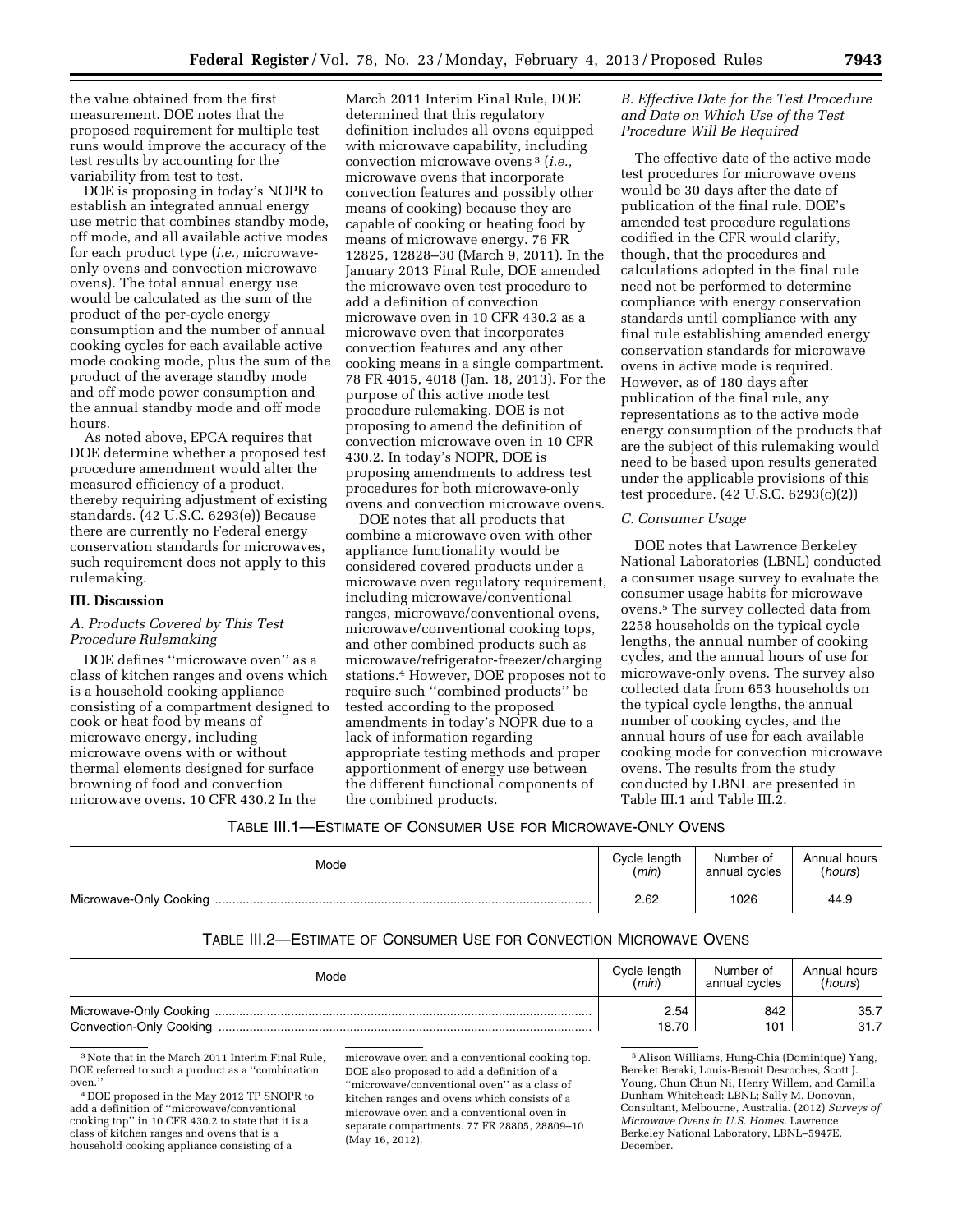# TABLE III.2—ESTIMATE OF CONSUMER USE FOR CONVECTION MICROWAVE OVENS—Continued

| Mode                         | Cycle length | Number of     | Annual hours |
|------------------------------|--------------|---------------|--------------|
|                              | (min)        | annual cycles | (hours)      |
| Convection-Microwave Cooking | 15.00        | 69            | '7.3         |

In response to the June 2012 NODA, Whirlpool commented that an informal poll of their employees suggested that for convection microwave oven owners, 90 percent of field use is microwaveonly cooking, and the remaining 10 percent is a mix of convectionmicrowave cooking and convection-only cooking. (Whirlpool, No. 15 at p. 5) The field use data presented in Table III.2 shows that microwave-only cooking, convection-only cooking, and convection-microwave cooking account for 83.2 percent, 10.0 percent, and 6.8 percent, respectively, of the total annual cooking cycles. DOE notes that these values are in relative agreement with Whirlpool's informal employee survey. As discussed in section III.F, DOE is proposing to use the consumer usage data in Table III.1 and Table III.2 to calculate the total annual energy consumption for both microwave-only ovens and convection microwave ovens.

Korea commented on the June 2012 NODA that active mode energy use testing is unnecessary for microwave ovens because microwave ovens operate in active mode for only a very short period of time. Korea stated that the European Union and Korea only test microwave ovens in standby mode. Korea commented that if DOE proceeds with a test procedure for microwave oven active mode, DOE should provide scientific data concerning the annual active mode hours for microwave ovens and the percentage of energy consumed in active mode and standby mode. (Korea, No. 20 at p. 2) Based on the data presented in section III.F, DOE estimates for microwave-only ovens that active mode energy use contributes to 75.1 percent of the total annual energy use, whereas standby mode and off mode energy use accounts for the remaining 24.9 percent of the total annual energy use. Similarly for convection microwave ovens, the active mode energy use contributes to 83.9 percent of the total annual energy use, and standby mode and off mode accounts for the remaining 16.1 percent of the total annual energy use. Because the active mode energy use accounts for a significant portion of the total annual energy use, DOE is proposing amendments in today's NOPR for measuring the active mode energy use.

# *D. Specifications for the Test Methods and Measurements for the Microwave-Only Ovens*

1. IEC Standard 60705/Water Test Loads

In today's NOPR, DOE is proposing to add test methods for measuring the energy consumption of the microwaveonly cooking mode for microwave-only ovens based on the November 2011 draft IEC Standard 60705. As discussed in section I, before being repealed, DOE's previous active mode test procedure for microwave ovens incorporated by reference portions of IEC Standard 705 for measuring the energy consumption of the microwave-only cooking mode. These test methods measured the amount of energy required to raise the temperature of 1 kilogram (kg) of water by 10 °C under controlled conditions. The ratio of usable output power over input power described the energy factor (EF), a measure of the cooking efficiency.6

DOE notes that the IEC published a revised version of IEC Standard 705, which was renamed IEC Standard 60705—Edition 3.0 1999–04, ''Household microwave ovens— Methods for measuring performance'' (IEC Standard 60705 Third Edition). IEC subsequently published an updated version, IEC Standard 60705—Edition 4.0 2010–04 (IEC Standard 60705 Fourth Edition). Both of these test methods maintained the same basic testing methods as IEC Standard 705 for measuring the active mode energy use of microwave ovens.

In the June 2012 NODA, DOE noted that the IEC is in the process of revising its current test standard for microwave ovens, IEC Standard 60705 Fourth Edition. 77 FR 33106, 33108 (June 5, 2012). The latest draft version of the IEC Standard 60705 that DOE was aware of for the June 2012 NODA was dated August 8, 2010 (hereafter referred to as the August 2010 draft IEC Standard 60705.) However, after the June 2012 NODA, DOE was made aware of a more recent draft version of IEC Standard 60705, which is dated November 25, 2011 (hereafter referred to as the November 2011 draft IEC Standard

60705.) DOE will therefore be considering this newer draft version in this rulemaking.

The November 2011 draft IEC Standard 60705 includes a new test method that continues to use water as the cooking load. The draft revised test method involves measuring the energy consumption required to heat water loads of 275 g, 350 g, and 1000 g, in 600 ml, 900 ml, and 2000 ml borosilicate glass test containers,7 respectively, by 45–50 °C and 50–55 °C. The results from the two different temperature rise tests at each load size are used to linearly interpolate the energy consumption required to heat the load by 50 °C. The cooking cycle energy consumption for each water load size is then weighted based on consumer usage to calculate an average weighted per-cycle cooking energy consumption. The weighting factors are as follows:  $275 g = 3/11$ ;  $350$  $g = 6/11$ ; 1000  $g = 2/11$ . According to the November 2011 draft IEC Standard 60705, these weighting factors are related to average household use and represent typical loads.

In addition to the cooking cycle energy consumption, the November 2011 draft IEC Standard 60705 includes methods for measuring the cooling down energy consumption for a period of 15 minutes after the completion of a 50 °C water load temperature rise cooking cycle. Although this measurement method may be applied to all microwave ovens, including those that revert back to standby mode or off mode, the November 2011 draft IEC Standard 60705 notes that the cooling down energy consumption measurement is designed to measure the energy consumption associated with ventilating the microwave oven (*i.e.,*  operation of a fan) to cool down the cavity. The November 2011 draft IEC Standard 60705 includes the cooling down energy consumption measurement in an informative annex that is not required to be conducted.

DOE recognizes that the IEC has made changes to the draft IEC Standard 60705

<sup>6</sup>The previous DOE microwave oven test procedure also provided for the calculation of several other measures of energy consumption, including cooking efficiency and annual energy consumption.

<sup>7</sup>The August 2010 draft IEC Standard 60705 evaluated for the June 2012 NODA used a smaller test container for the 275 g water load (400 ml capacity) than specified in the November 2011 draft IEC Standard 60705 (600 ml capacity.) Because the dimensions of both test containers are reasonably similar, however, DOE believes the repeatability and reproducibility of the two test containers will be relatively equivalent.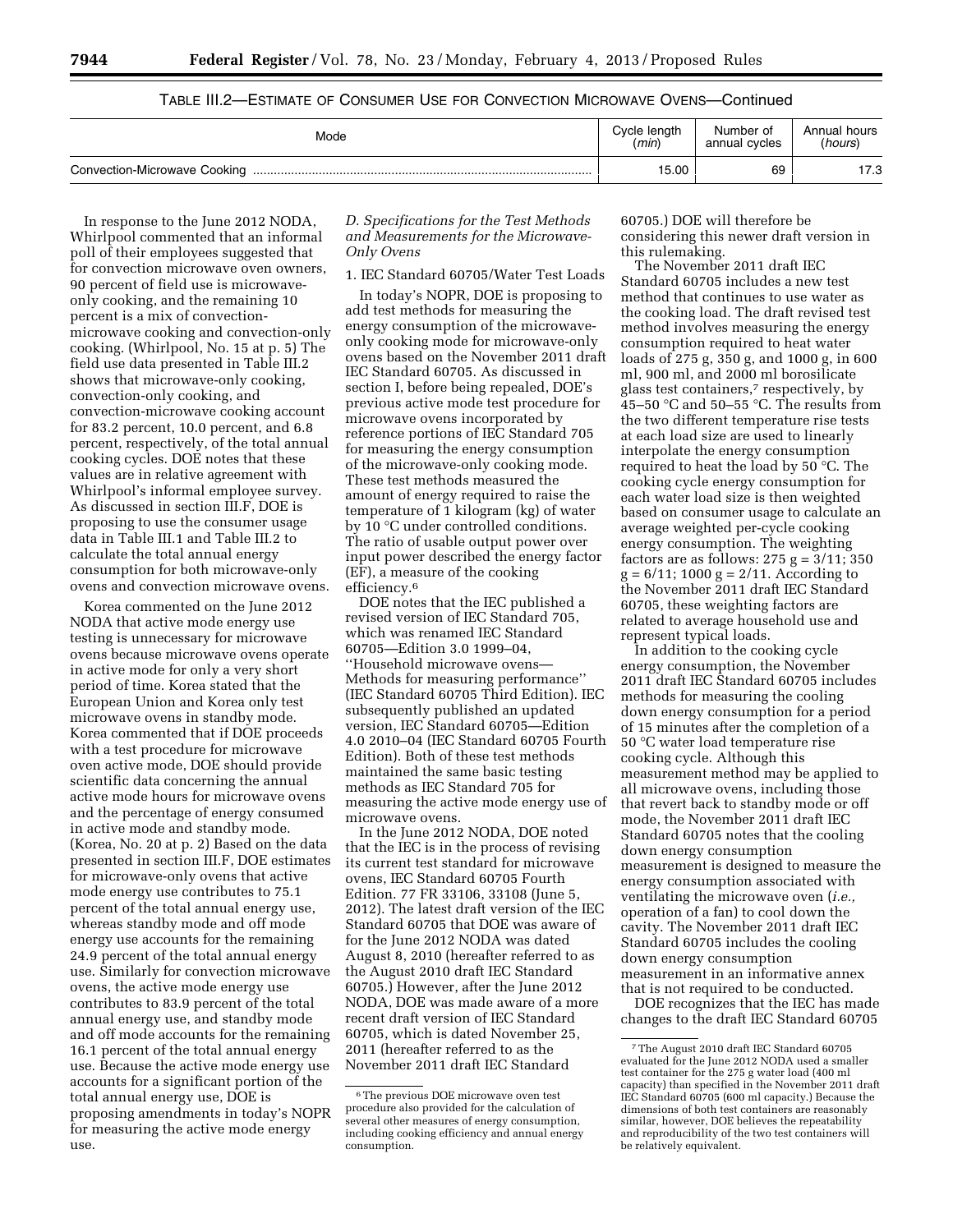testing methods and that these testing methods may be subject to further changes during the IEC review process. However, DOE decided to consider the methodology from the November 2011 draft IEC Standard 60705 for potential amendments to the DOE test procedure. In the June 2012 NODA, DOE presented

results from testing to evaluate the repeatability of the August 2010 draft IEC Standard 60705 test methods for measuring the cooking cycle energy consumption. 77 FR 33106, 33108–11 (June 5, 2012). The results, summarized in Table III.3, showed minimal test-totest variation for each water load size.

As noted above, DOE believes that the repeatability and reproducibility of test results using the November 2011 draft IEC Standard 60705 would be relatively equivalent to the August 2010 draft IEC Standard 60705.

TABLE III.3—JUNE 2012 NODA DRAFT REVISED IEC STANDARD 60705 COOKING CYCLE TEST RESULTS

|                                           |         | Draft Revised IEC Standard 60705 Cooking Cycle Test |                     |                      |                     |
|-------------------------------------------|---------|-----------------------------------------------------|---------------------|----------------------|---------------------|
|                                           |         | 275 g Water<br>load                                 | 350 g Water<br>load | 1000 g Water<br>Load | Overall<br>weighted |
|                                           | Average | 37.99                                               | 44.34               | 114.90               | 56.11               |
|                                           | Min     | 32.54                                               | 39.14               | 104.86               | 50.35               |
|                                           | Max     | 46.61                                               | 54.68               | 130.87               | 66.54               |
| Test-to-Test Variation-Standard Error (%) | Average | 1.08                                                | 1.06                | 0.44                 | 0.58                |
|                                           | Min     | 0.05                                                | 0.10                | 0.09                 | 0.03                |
|                                           | Max     | 2.31                                                | 2.59                | 0.78                 | 1.25                |

DOE also conducted testing for the June 2012 NODA to evaluate the testing methods in the August 2010 draft IEC Standard 60705 for measuring the cooling down energy consumption after the completion of the microwave-only cooking cycle. The test results showed minimal variation in the measured cooling down energy consumption from test to test and also between the different load sizes. DOE also noted that for all of the units in its test sample, which included countertop and overthe-range microwave-only and convection microwave ovens, none contained a fan that operated at the end of the microwave-only cooking cycle. DOE noted that when the door was closed after the load was removed at the end of the cooking cycle, the microwave ovens reverted back to the standby mode. 77 FR 33106, 33111–12 (June 5, 2012).

DOE also noted in the June 2012 NODA that the European Committee for Electrotechnical Standardization (CENELEC) conducted a round-robin testing program to evaluate the repeatability and reproducibility of the August 2010 draft IEC Standard 60705. A total of 5 manufacturer test labs and 5 independent test labs in Europe conducted testing according to the August 2010 draft IEC Standard 60705 on 4 microwave oven models. For the measured weighted cooking cycle energy consumption, the results showed that the test-to-test variation expressed as standard error within each laboratory was on average 0.56 percent and the labto-lab variation was on average 2.30 percent. For the measured weighted cooling down energy consumption, the results showed that the test-to-test variation expressed as standard error within each laboratory was on average

0.24 percent and the lab-to-lab variation was on average 6.14 percent. CENELEC determined that the repeatability and reproducibility for both the measured weighted cooking cycle energy consumption and cooling down energy consumption to be acceptable. 77 FR 33106, 33111–12 (June 5, 2012).

DOE requested comments on the test methods and test results presented in the June 2012 NODA, and other issues related to measuring energy consumption of the microwave-only cooking mode.

AHAM and Whirlpool both stated that the levels of repeatability and reproducibility of the August 2010 draft IEC Standard 60705 were determined to be acceptable by the CENELEC roundrobin test program. (AHAM, No. 18 at pp. 2–3; 8 Whirlpool, No. 15 at p. 1) AHAM and Whirlpool commented that if DOE proceeds with an active mode test procedure for microwave ovens, DOE should harmonize with IEC Standard 60705 when that revised test procedure is complete for the following reasons:

• Microwave ovens do not represent a large amount of energy consumption as compared to other products and DOE should therefore not direct its limited resources to duplicate what another group has adequately done;

• The August 2010 draft IEC Standard 60705 is based on extensive testing and considered both repeatability and reproducibility;

• International harmonization will provide clarity and consistency for interested parties and reduce testing burden; and

• Issues related to the test procedure are not unique to United States; unlike some other products, microwave ovens do not vary significantly across countries. (AHAM, No. 18 at pp. 2–3; Whirlpool, No. 15 at p. 1)

In the June 2012 NODA, DOE requested comment on whether multiple test runs using the draft revised IEC Standard 60705 should be required. ASAP and NRDC commented that IEC Standard 705 required that the test be conducted three times unless the power measurement variability from the first two tests is sufficiently small. ASAP and NRDC stated that although the draft revised IEC Standard 60705 does not require multiple tests, DOE should maintain the requirement that multiple tests be performed to maintain a high degree of quality among reported data. (ASAP, NRDC, No. 17 at p. 2). Whirlpool stated that based on the CENELEC test results, testing each product twice should be sufficient if the two results show a small variation. (Whirlpool, No. 15 at p. 2)

Whirlpool noted that the cooling fan used in countertop and built-in microwave ovens is typically rated at 20–50 W, whereas a hood fan used for cooling an over-the-range microwave oven is typically rated at 100–200 watts (W). Whirlpool commented that for a microwave oven with a 1000 W rated cooking output, the total energy consumption is typically 1800 W. As a result, the cooling fan for countertop and built-in microwave ovens represents 1 to 3 percent of the total active mode energy consumption, whereas the hood cooling fan for over-

<sup>8</sup>A notation in the form ''AHAM, No. 18 at pp. 2–3'' identifies a written comment: (1) Made by the Association of Home Appliance Manufacturers; (2) recorded in document number 18 that is filed in the docket of the microwave oven active mode test procedure rulemaking (Docket No. EERE–2010–BT– TP–0023) and available for review at *[www.regulations.gov;](http://www.regulations.gov)* and (3) which appears on pages 2 through 3 of document number 18.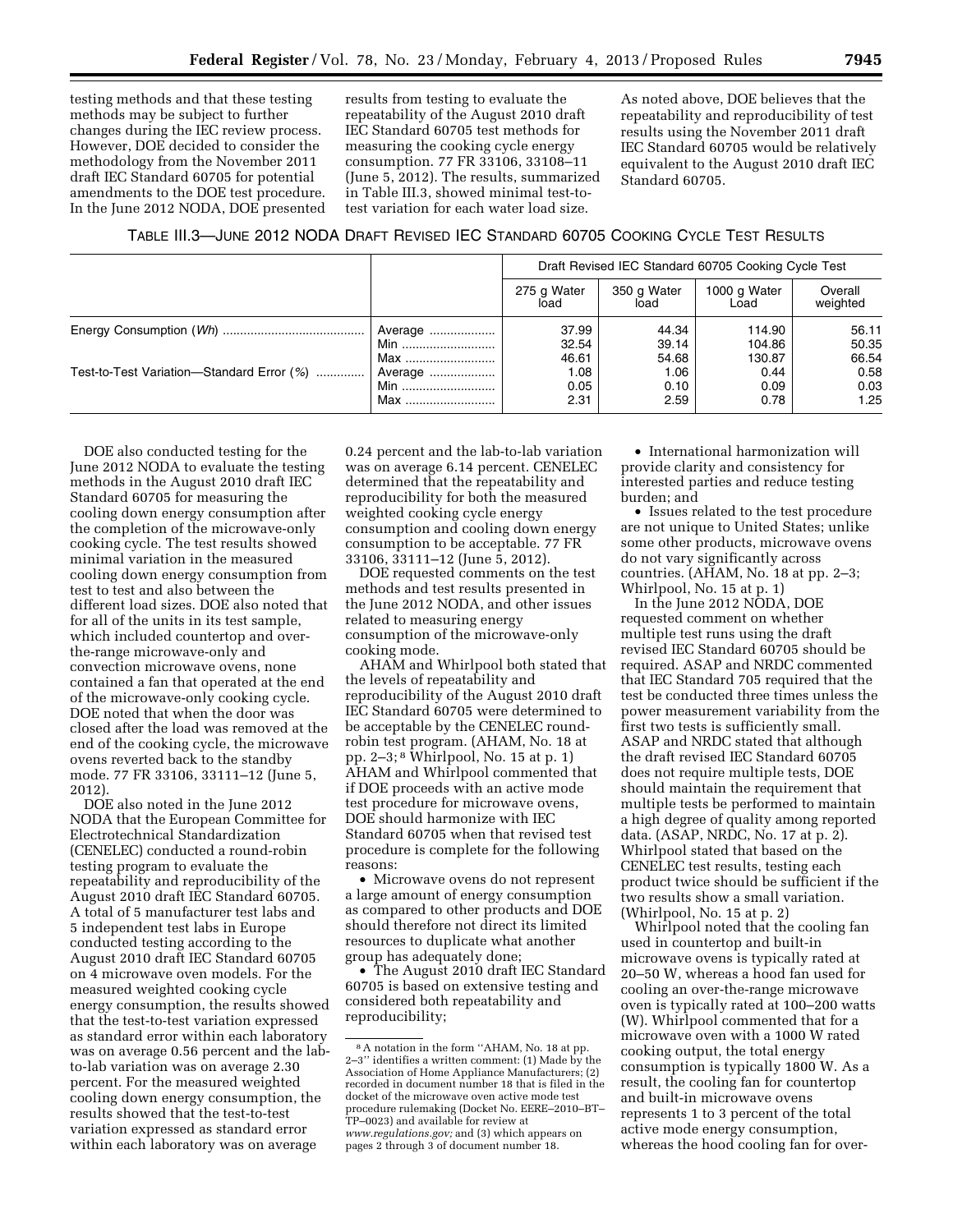the-range microwave ovens represents 5 to 10 percent of the total active mode energy consumption. (Whirlpool, No. 15 at p. 3)

The Republic of Korea (Korea) commented that water is not an optimal means of assessing the real-world energy use of microwave ovens. (Korea, No. 20 at p. 2) DOE recognizes Korea's concerns of using water as the test load. However, as discussed later in this section, DOE is unaware of any real or simulation test loads that produce repeatable and reproducible test results.

Whirlpool commented that water hardness has become an issue for other DOE test procedures, but it has not been thoroughly evaluated for microwave ovens. Whirlpool noted that although the water hardness was not measured during the CENELEC round-robin testing, which included test laboratories in ten geographical locations, the normal variation in water hardness was captured lab-to-lab reproducibility of test results. (Whirlpool, No. 15 at p. 1) DOE agrees with Whirlpool that variations in water hardness were likely captured in the lab-to-lab testing. Based on the lab-to-lab variation of 2.30 percent from the CENELEC testing, DOE is not proposing amendments to the microwave oven test procedure to include requirements for the water hardness used for testing. DOE may consider such amendments if data is made available showing that the water hardness has a measurable effect on test results.

Based on DOE and CENELEC testing, DOE agrees with AHAM and Whirlpool that the test methods in August 2010 draft IEC Standard 60705, and equivalently the November 2011 draft IEC Standard 60705, produce repeatable and reproducible results. DOE is proposing in today's NOPR to amend the microwave oven test procedure to include provisions for measuring the microwave-only active mode energy use based on the November 2011 draft IEC Standard 60705, with the following additional language to clarify the application of these provisions.

DOE notes that the current microwave oven test procedure already includes definitions ''built-in'' and ''freestanding'' to describe certain installation configurations. DOE is proposing in today's NOPR to add a definition for ''over-the-range'' to describe the installation configuration for certain microwave ovens that are intended to be installed in the cabinetry above a conventional range or cooktop. DOE is proposing to include in the definition that such products are supported by surrounding cabinetry,

walls, or other similar structures on the sides, top, and/or rear of the product.

DOE noted in the June 2012 NODA that for over-the-range microwave ovens, all products equipped with a fan designed to vent air out of the microwave oven cooking cavity offer two installation configurations: (1) Such that the vent fan exhausts air from the cooking cavity to the outdoors and (2) such that the vent fan recirculates air from the cooking cavity back into the room (''recirculation configuration''). For the majority of products in DOE's test sample, the default installation configuration for the venting fan was for air recirculation back into the room. DOE is proposing to amend section 2.1.3 in Appendix I to require that over-therange microwave ovens be installed with the exhaust vent/recirculation fan installed in the recirculation configuration in accordance with manufacturer's instructions. Requiring over-the-range microwave ovens to have their vent fans installed in the recirculation configuration will reduce testing burden by not requiring specific outdoor venting pipes or requiring the test room be capable of outdoor venting that would be necessary if the vent fan was required to be installed in the outdoor exhaust configuration. DOE also notes that requiring a single configuration for the venting fan will provide a consistent measurement method for all products.

DOE notes that the November 2011 draft IEC Standard 60705 specifies that at the beginning of each test, the oven shall not have been operated for a period of at least 6 hours. The November 2011 draft IEC Standard 60705 also specifies that the temperatures of the magnetron and power supply shall be within 2 °C of the ambient temperature and that forced cooling may be used to assist in cooling the component temperatures to ambient conditions. DOE notes that sections 1.12 and 2.6 in Appendix I currently specify that all areas of the appliance shall attain the normal nonoperating temperature before any testing begins. The normal nonoperating temperature is defined as the temperature that the appliance would attain if it remained in the test room for 24 hours  $\pm 2.8$  °C. DOE recognizes that the range in allowable temperature specified in the current DOE test procedure is slightly larger than the range specified in the November 2011 draft IEC Standard 60705. However, DOE is unaware of any data indicating that allowable temperature range will measurably affect the repeatability of the test procedure. DOE believes that the provisions in the November 2011 draft

IEC Standard 60705 and the current DOE test procedure in appendix I are effectively equivalent, requiring that the appliance be at the ambient room temperature prior to the start of testing. DOE also notes that methods such as forced air cooling to attain the normal nonoperating temperature would be allowed under appendix I. For these reasons, DOE is not proposing any amendments to the normal nonoperating temperature specified in sections 1.12 and 2.6 in appendix I.

DOE notes that the November 2011 draft IEC Standard 60705 specifies that the water test load should be placed on a thermally insulating pad when making temperature measurements. DOE is proposing in today's NOPR to require the use of an insulating pad with a heat capacity of 1.30 kiloJoule (kJ)/kg-K or less, which is the heat capacity of polystyrene. DOE notes that polystyrene is a low-cost and readily available material that will effectively insulate the water test load while making temperature measurements.

DOE is proposing to include test methods for measuring the energy consumption of the fan-only mode while the microwave is cooling down after the completion of the microwaveonly cooking cycle. As noted above, none of the microwave ovens in DOE's test sample were equipped with a fan that operated at the end of the microwave-only cooking cycle to cool down the microwave oven, but instead reverted back to standby mode when the load was removed and the door was closed. However, DOE recognizes that there may be microwave ovens on the market or future microwave ovens that could potentially operate in fan-only mode at the end of the microwave-only cooking cycle. DOE is, therefore, proposing to include provisions for measuring the fan-only mode cooling down energy consumption only for microwave ovens equipped with a fan that operates automatically at the completion of the cooking cycle to cool down the microwave oven. As a result, DOE is proposing to define ''fan-only mode'' as a mode that is not userselectable and in which a fan circulates air internally or externally to the microwave oven for a finite period of time after the end of the cooking cycle.

DOE is proposing that if the microwave oven is capable of operating in fan-only mode while the microwave is cooling down after the completion of the microwave-only cooking cycle, such energy consumption shall be measured based on the provisions in the November 2011 draft IEC Standard 60705 with the following modification. After the completion of the 50 °C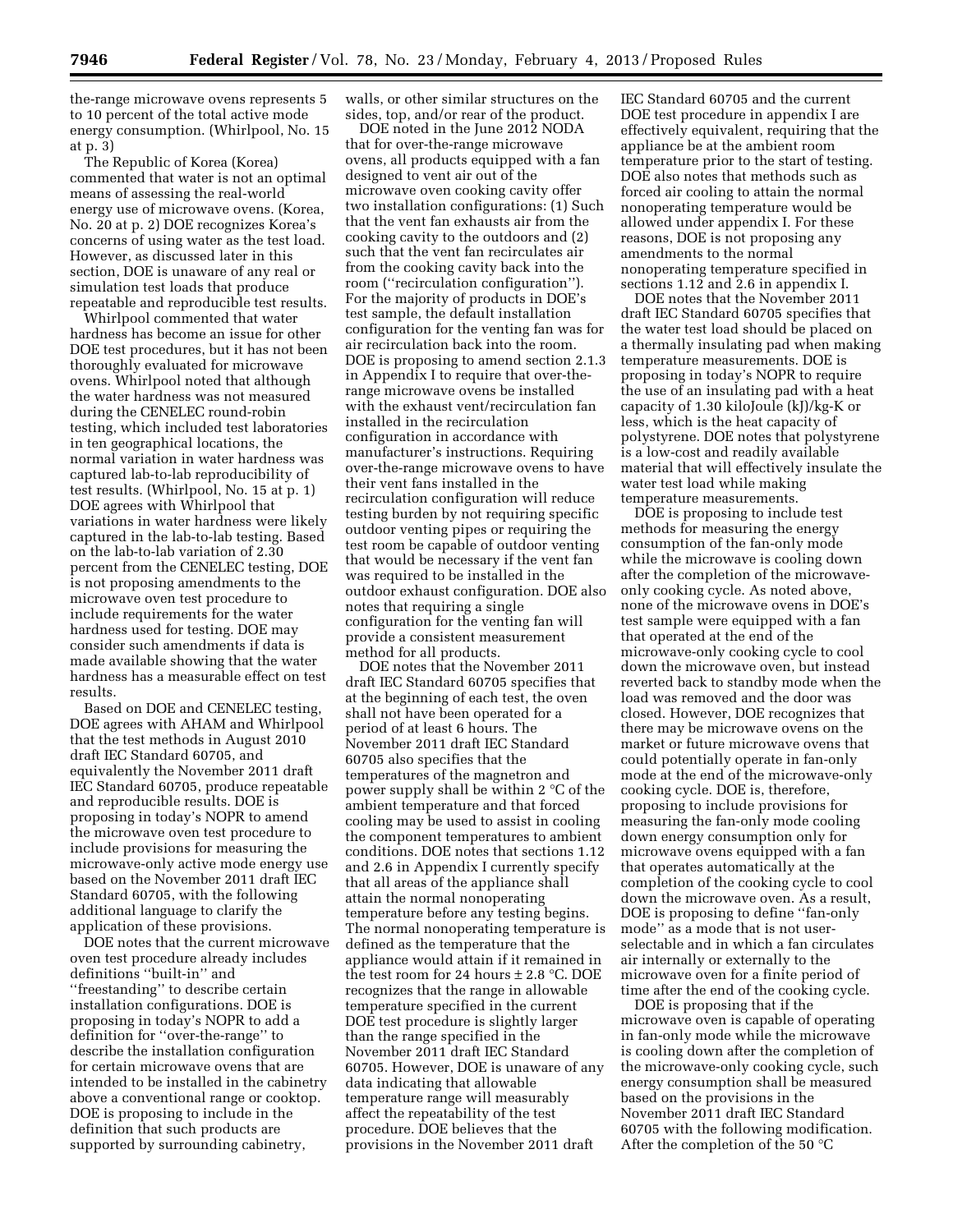temperature rise cooking cycle, the test load would then be removed from the microwave oven and the door closed within 30  $\pm$  2 seconds after the completion of the cooking cycle, at which point the fan-only mode energy consumption and duration would then be measured until the end of the fanonly mode. DOE recognizes that the duration of fan-only mode may vary from product to product. DOE is, therefore, proposing to measure energy use and duration of the fan-only mode rather than for a fixed period of 15 minutes as specified in the November 2011 draft IEC Standard 60705.

DOE is not aware of the typical duration of fan-only mode operation after the completion of the microwaveonly cooking cycle because none of the microwave ovens in DOE's test sample operated in such a mode. DOE recognizes that for a shorter cycle time, the duration of the fan-only mode may only be a short period of time. As a result, DOE is seeking comment on whether the requirement that the microwave oven door be closed within  $30 \pm 2$  seconds after the completion of the microwave-only cooking cycle is appropriate for all microwave ovens to accurately measure the fan-only mode energy use.

Although the November 2011 draft IEC Standard 60705 does not require multiple repeat test runs, DOE agrees with the comments discussed above that requiring multiple test runs will improve the accuracy of the test results. Based on the provisions in IEC Standard 705, DOE is proposing to require that the full microwave-only test series be repeated three times unless the total microwave-only per-cycle energy consumption for the second measurement is within 1.5 percent of the value obtained from the first measurement.

DOE notes that the proposed amendments would renumber sections currently in Appendix I. As a result, DOE is also proposing to correct the relevant section number references throughout appendix I.

2. Food Simulation Mixture Test Loads

In the June 2012 NODA, DOE conducted testing on a limited sample of microwave ovens using the microwave-only cooking mode to evaluate mixtures that would simulate food loads that may be reheated in a microwave. The mixtures were composed of water and basic food ingredients (*i.e.,* fats, sugars, salt, fiber, proteins, etc.) with a total combined mass of 350 g. DOE selected the 350 g load size (using the 900 ml borosilicate glass container) based on the draft

revised IEC Standard 60705 weighting factors for the load size with the highest frequency of use. The ingredients composing each mixture were based on nutritional labels of commonly microwaved foods. DOE also tested mixtures with only one or two key ingredients to evaluate whether the repeatability could be improved by limiting the number of ingredients. The results from this testing showed a higher range and average test-to-test variation compared to the water-only load and compared to the results using the August 2010 draft IEC Standard 60705 test method. 77 FR 33106, 33113 (June 5, 2012).

In the June 2012 NODA, DOE requested comment on the suitability of using actual or simulated food loads for testing. AHAM and Whirlpool commented that, based on DOE's test results and the reasons outlined in their previous comments on the October 2011 RFI, real and simulation food loads do not produce repeatable or reproducible results. AHAM and Whirlpool also added that CENELEC previously sponsored a study that examined different food loads, including real food, artificial food, and salt water, and concluded that food loads cannot meet their requirements of repeatability and reproducibility. (AHAM, No. 18 at p. 2; Whirlpool, No. 15 at pp. 1, 3–4) R.F. Schiffmann Associates, Inc. (Schiffmann) commented that all natural food materials, whether chemically modified or not, are derived from a living material, which may change with time of year, growing location, weather conditions, and storage conditions, and thus cannot be standardized. Schiffmann also stated that food simulants may be a viable alternative, but at minimum, the following properties must be maintained from sample to sample to ensure statistically reproducible materials and conditions:

• Moisture level, pH, water activity, viscosity, and salinity from sample to sample;

• Shape, dimensions, weight, and phase;

• If the simulant is in the form of an emulsion or colloidal suspension, the particle size of the discontinuous phase or suspended particles;

• Ionic strength;

• Location within the microwave oven and heating time from test to test; and

• The amount of time between tests; (Schiffman, No. 19 at p. 1–2)

ASAP and NRDC commented that repeatability and reproducibility of the test procedure are critical, and achieving them may be at the expense

of testing representative food loads. ASAP and NRDC stated that the active mode energy savings for microwave ovens may not justify the added test procedure development effort to determine the optimal simulated food load. (ASAP & NRDC, No. 17 at p. 1).

Korea stated that if real food is used for testing, the results need to be repeatable and reproducible by standardizing the composition of food samples used. Korea stated that DOE would also need to ensure that the standardized food samples are readily available at a reasonable cost. (Korea, No. 20 at p. 2)

Based on DOE's test results and the comments from interested parties in response to the June 2012 NODA, DOE is not proposing amendments in today's NOPR to require the use of real or simulated food loads. If data are made available for any real or simulated food loads showing repeatable and reproducible results, DOE may consider amendments to the DOE microwave oven test procedure at that time.

#### *E. Specifications for the Test Methods and Measurements for Convection Microwave Ovens*

In today's NOPR, DOE is proposing test methods for measuring the active mode energy consumption of convection microwave ovens. DOE is proposing to measure the energy consumption of the microwave-only cooking mode for convection microwave ovens using the test procedures described above in section III.D.1. DOE is proposing to measure the energy consumption of the convection-only cooking mode for convection microwave ovens based on the DOE conventional ovens test procedure in 10 CFR part 430, subpart B, Appendix I, with added clarifications and changes. Finally, DOE is proposing to calculate the energy consumption of the convectionmicrowave cooking cycle by apportioning the microwave-only mode and convection-only mode energy consumption measurements based on typical consumer use.

In the June 2012 NODA, DOE noted that convection microwave ovens typically can be operated using the microwave-only cooking mode, convection-only cooking mode, and convection-microwave cooking mode. DOE investigated whether testing procedures could be developed to evaluate the convection-microwave and convection-only cooking modes of convection microwave ovens. 77 FR 33106, 33114 (June 5, 2012).

In response to the June 2012 NODA, ASAP and NRDC commented in support of developing test methods for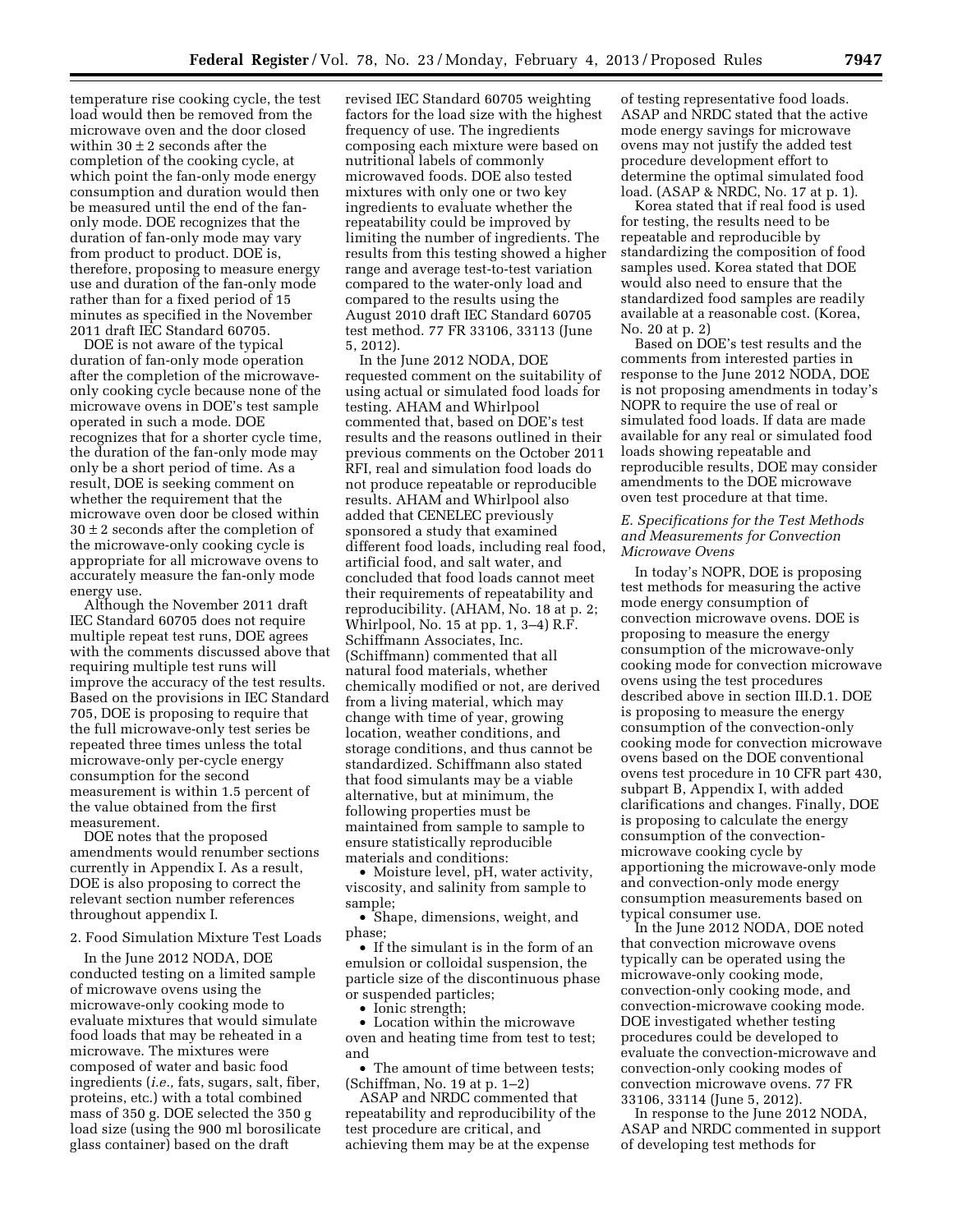measuring the energy consumption of convection microwave ovens to better differentiate products available on the market based on efficiency and design options. ASAP and NRDC also commented that all inherent assumptions should be justified with field usage data, surveys, or other data sources, and question the benefits of adopting a test procedure before such information has been collected. (ASAP & NRDC, No. 17 at pp. 1–2) AHAM and Whirlpool stated that because the convection microwave ovens represented 4.1 percent of total microwave oven shipments in 2010 and because the draft revised IEC Standard 60705 does not include test procedures for the convection-microwave cooking mode, DOE should not develop a test procedure for convection microwave ovens. (AHAM, No. 18 at p. 3; Whirlpool No. 15 at pp. 1, 5)

Based on the information from AHAM and Whirlpool that convection microwave ovens represent approximately 4.1 percent of U.S. microwave oven shipments and data from *Appliance Magazine* showing 9.552 million microwave oven shipments in 2011,<sup>9</sup> convection microwave ovens represent nearly 400,000 annual shipments. DOE believes that convection microwave ovens therefore represent a significant number of shipments and warrant separate test methods. The estimates of

the annual energy use of the different cooking modes for a typical convection microwave oven, presented below in section III.F, show that the convectiononly cooking mode and convectionmicrowave cooking mode energy consumption account for a significant portion of the total annual energy consumption for these products (28.2 percent and 16.9 percent, respectively). DOE also notes that, for the reasons discussed in section III.G, the test methods for measuring the convectiononly and convection-microwave cooking energy use are not unduly burdensome to conduct. For these reasons, DOE is proposing amendments to measure the convection-only cooking and convection-microwave cooking energy use in convection microwave ovens.

# 1. Convection-Only Cooking Mode

DOE investigated whether a testing procedure could be developed to evaluate the convection-only cooking mode of a convection microwave oven. For the June 2012 NODA, DOE developed a testing method based on the DOE conventional cooking products test procedure for conventional ovens in 10 CFR part 430, subpart B, appendix I, to measure the energy consumption of the convection cooking mode for convection microwave ovens. The DOE conventional oven test procedure involves setting the temperature control for the convection cooking cycle such

that the temperature inside the oven is  $325 \pm 5$  °F higher than the room ambient air temperature (77  $\pm$  9 °F). An 8.5  $\pm$  0.1 pound cylindrical aluminum test block is then heated from ambient room air temperature  $\pm$  4 °F until the test block temperature has increased 234 °F above its initial temperature. The measured energy consumption is used to calculate the cooking efficiency and energy factor. 77 FR 33106, 33118 (June 5, 2012).

In the June 2012 NODA, DOE noted that the cavity temperature requirement of 325  $\pm$  5 °F higher than the room ambient air temperature would result in a temperature setting close to 400 °F. Based on DOE's review of products currently available on the U.S. market, a number of convection microwave ovens do not have a 400 °F temperature setting, but all convection microwave ovens that DOE surveyed have a 375 °F temperature setting. As a result, DOE modified the test method to conduct this testing using a temperature control setting of 375 °F to heat the aluminum test block to 234 °F above its initial temperature. In addition, DOE also specified that the aluminum test block be placed on the metal cooking rack provided by the manufacturer. 77 FR 33106, 33118 (June 5, 2012). The results from this testing, summarized in Table III.4, showed minimal test-to-test variation for the convection-only cooking cycle.

# TABLE III.4—JUNE 2012 NODA CONVECTION-ONLY COOKING CYCLE TEST RESULTS

|     | Convection-<br>only cooking<br>cvcle |
|-----|--------------------------------------|
|     | 9.06                                 |
| Min | 6.51                                 |
|     | 12.42                                |
|     | 1.30                                 |
|     | 0.68                                 |
| Max | 2.11                                 |

With regards to the 234 °F temperature rise used in the convectiononly test method, Whirlpool commented in response to the June 2012 NODA that if the intent is to accommodate convection microwave ovens that fall 25 °F short of the temperature rise specified in the DOE conventional oven test procedure, an adjustment of 166 °F seems illogical. (Whirlpool, No. 15 at p. 6) DOE notes that it is not considering adjusting any temperatures by 166 °F. DOE clarifies that the temperature control would be set using the user

interface controls to 375 °F, and that the temperature rise of the test block during the test cycle would be 234 °F above the initial block temperature.

In the June 2012 NODA, DOE requested comment on whether the cooling fan energy consumption should be included in the efficiency metric for convection microwave ovens. ASAP and NRDC commented that DOE should require the measurement of cooling fan energy use for both microwave-only, and convection microwave ovens. ASAP and NRDC questioned the logic of

measuring the cooling fan energy consumption for a specific period of time (*i.e.,* 15 minutes) instead of measuring the energy consumption until the cooking cavity drops by a certain temperature difference. (ASAP & NRDC, No. 17 at p. 2) Whirlpool commented that requiring the measurement of the fan-only mode cooling down energy consumption would add considerable test burden to measure a very small amount of energy in a very small product segment and would not

<sup>9</sup> ''60th Annual Appliance Industry Forecast.'' *Appliance Market Research Report, Appliance Magazine,* May 2012.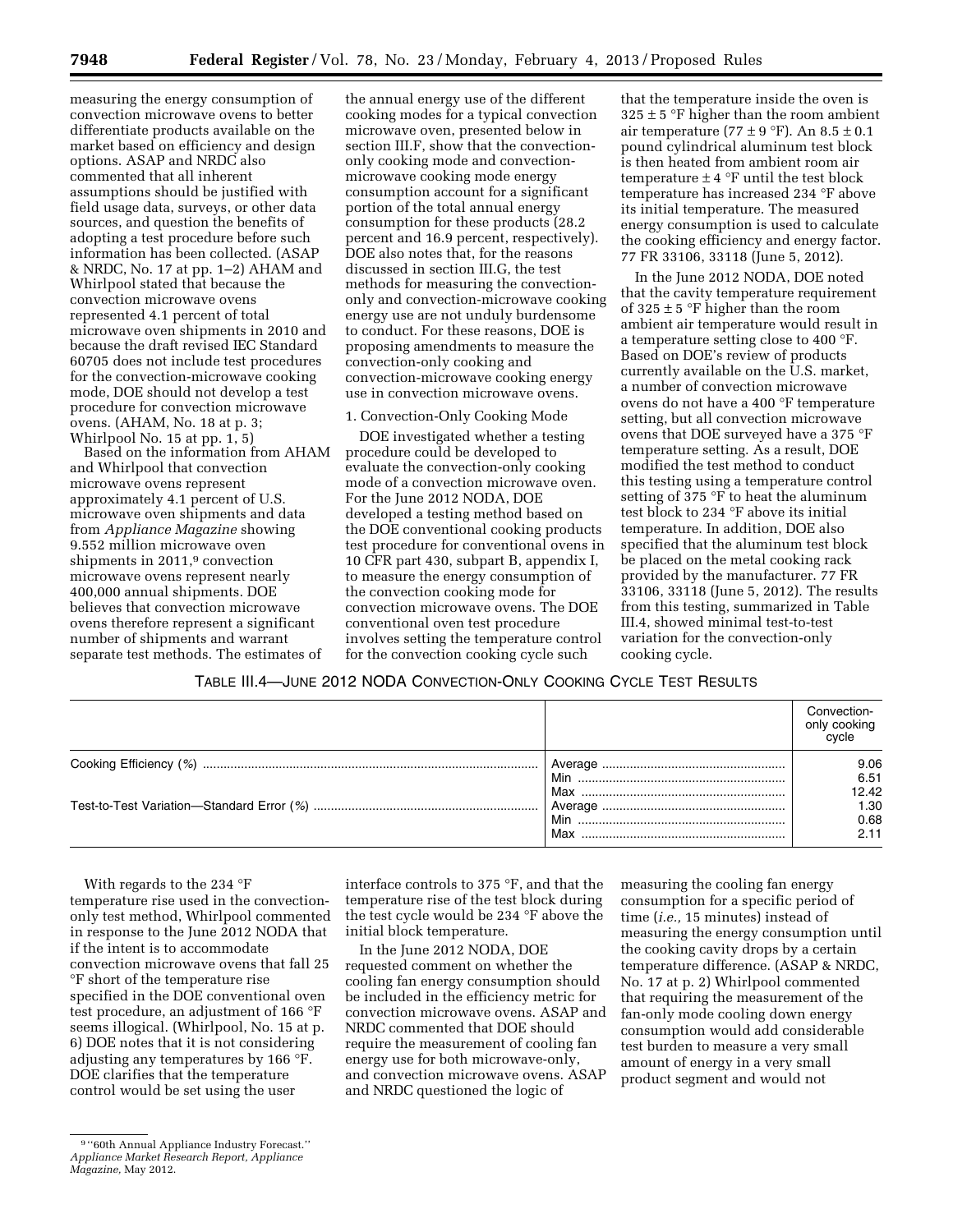contribute to goal of national energy savings. (Whirlpool, No. 15 at p. 6)

Based on the test results and analysis discussed above, DOE is proposing amendments to the microwave oven test procedure in Appendix I, to include test methods for measuring the active mode energy consumption for convection-only cooking mode for convection microwave ovens based on the test methods described above, with the following additional clarifications.

DOE notes that in the January 2013 Final Rule for the microwave oven standby and off mode test procedure, DOE amended the microwave oven test procedure to provide a definition of convection microwave oven in 10 CFR 430.2. The amendment defines convection microwave ovens as a microwave oven that incorporates convection features and any other means of cooking in a single compartment. 78 FR 4015, 4018 (Jan. 18, 2013). DOE believes that the definition for convection microwave ovens is also suitable for today's proposed amendments, and is not proposing to amend this definition.

DOE is proposing to require that if the convection microwave oven allows for the turntable to be turned on or off, the appliance shall be tested with the turntable turned on. DOE notes that the turntable is typically turned on by default, and as a result, is likely the most common configuration used by consumers. DOE believes this will provide a consistent and comparable test method from product to product.

DOE recognizes that different microwave ovens may have different fan-only mode durations. As a result, DOE is proposing in today's NOPR to require that the energy use and duration of the fan-only mode be measured at the end of the convection-only cooking cycle until the completion of the fanonly mode. Based on DOE's testing, the duration of the fan-only mode was between 0 and 7 minutes. DOE believes the added testing time to measure fanonly mode is minimal compared to the overall convection-only cooking test cycle length, which was, on average, approximately 73 minutes among the units in DOE's test sample. As a result, the proposed requirement to measure the fan-only mode would add little to the overall testing burden.

DOE is proposing to add new sections 4.4.7 and 4.4.7.1 in Appendix I to calculate the convection microwave oven convection-only cooking cycle energy consumption using the same basic calculations used for convection ovens specified in 10 CFR part 430, subpart B, appendix I, sections 4.1.1 and 4.1.1.1. DOE is proposing to add the

calculated convection-only cooking cycle energy consumption and the measured fan-only mode energy consumption to calculate the total convection-only mode energy consumption. DOE is also proposing to apply a field use factor to the calculation of the convection-only mode energy consumption to account for the typical consumer use of this cooking mode. DOE determined the field use factor based on the quotient of the average convection-only cooking cycle length based on consumer use data presented in section III.C (18.70 minutes) divided by the average measured convection-only cooking cycle test length for the units in DOE's test sample (72.68 minutes). Based on this information, DOE is proposing a convection-only cooking field use factor of 0.26.

Similar to the proposed provisions for the microwave-only cooking mode, DOE is proposing to require that the convection-only test be repeated three times unless the total convection-only per-cycle energy consumption for the second measurement is within 1.5 percent of the value obtained from the first measurement. DOE notes that the proposed requirement for multiple repeat test runs would improve the accuracy of the test results.

2. Convection-Microwave Cooking Mode

In the June 2012 NODA, DOE presented test results to evaluate test loads and test methods for measuring the energy use of the convectionmicrowave cooking mode using real food loads. The test results for real food loads showed high test-to-test variation for all of the loads tested. DOE noted in the June 2012 NODA that in addition to the issues with test-to-test repeatability, the lab-to-lab reproducibility would also be difficult to maintain because different foods are produced under different conditions (*i.e.,* climate, geography, growing conditions, genetics, breeding, etc.) 77 FR 33106, 33115–16 (June 5, 2012). DOE also evaluated a food simulation load, the TX–151 solidifying powder, using the same basic test method as described above for the shortening tests. The June 2012 NODA test results again showed high levels of test-to-test variation. 77 FR 33106, 33116–8 (June 5, 2012).

In the June 2012 NODA, DOE requested comment on the suitability of incorporating real and simulation food loads for measuring the energy use of convection microwave ovens. Whirlpool commented that there is no known test procedure or test load that is appropriate for convection microwave

ovens. Whirlpool stated that food loads are not appropriate for the reasons they provided in response to the October 2011 RFI, and that water loads are not appropriate for convection-only cooking mode because temperatures are much higher than the boiling temperature for water. Whirlpool also commented that IEC Standard 60350, ''Household electrical cooking appliances—Methods for measuring performance,'' is not applicable for a microwave oven because thermocouples are required to be used to measure the temperature of the stone test load during heating. According to Whirlpool, such measurements are not allowed in microwave ovens because the thermocouples will act as antennae and the resulting microwave leakage would reach unacceptable levels. In addition, Whirlpool stated that the microwave oven turntable would make temperature measurements during heating difficult or even impossible. (Whirlpool, No. 15 at p. 4)

Whirlpool also commented that the test-to-test variation for both real and simulated food loads presented by DOE in the June 2012 NODA is too high to allow for a repeatable and reproducible test procedure. Whirlpool noted that for real foods, the variation will likely be much higher when including variation in time of the year and geographical location of the food production, as well as lab-to-lab variations. (Whirlpool, No. 15 at p. 4) Whirlpool also stated that it had previously conducted tests using gels as a food simulation load, but abandoned them due to several issues related to measuring accuracy and repeatability, and the overly burdensome and time-consuming process of preparing the test loads. (Whirlpool, No. 15 at p. 5) As discussed in section III.C, AHAM and Schiffmann also commented that use of actual or simulated food loads for cooking energy consumption measurements does not produce repeatable or reproducible results. (AHAM, No. 18 at p. 2; Schiffmann, No. 19 at pp. 1–2)

Based on the test results in the June 2012 NODA, DOE agrees with commenters that test methods using actual or simulated food loads do not produce repeatable or reproducible results. DOE also agrees that using thermocouples during a convectionmicrowave cooking cycle would not be appropriate due to safety concerns. As a result, DOE is not proposing amendments to require the use of real or simulation food loads for measuring the energy consumption of convection microwave ovens.

In the June 2012 NODA, DOE stated that it may consider using the results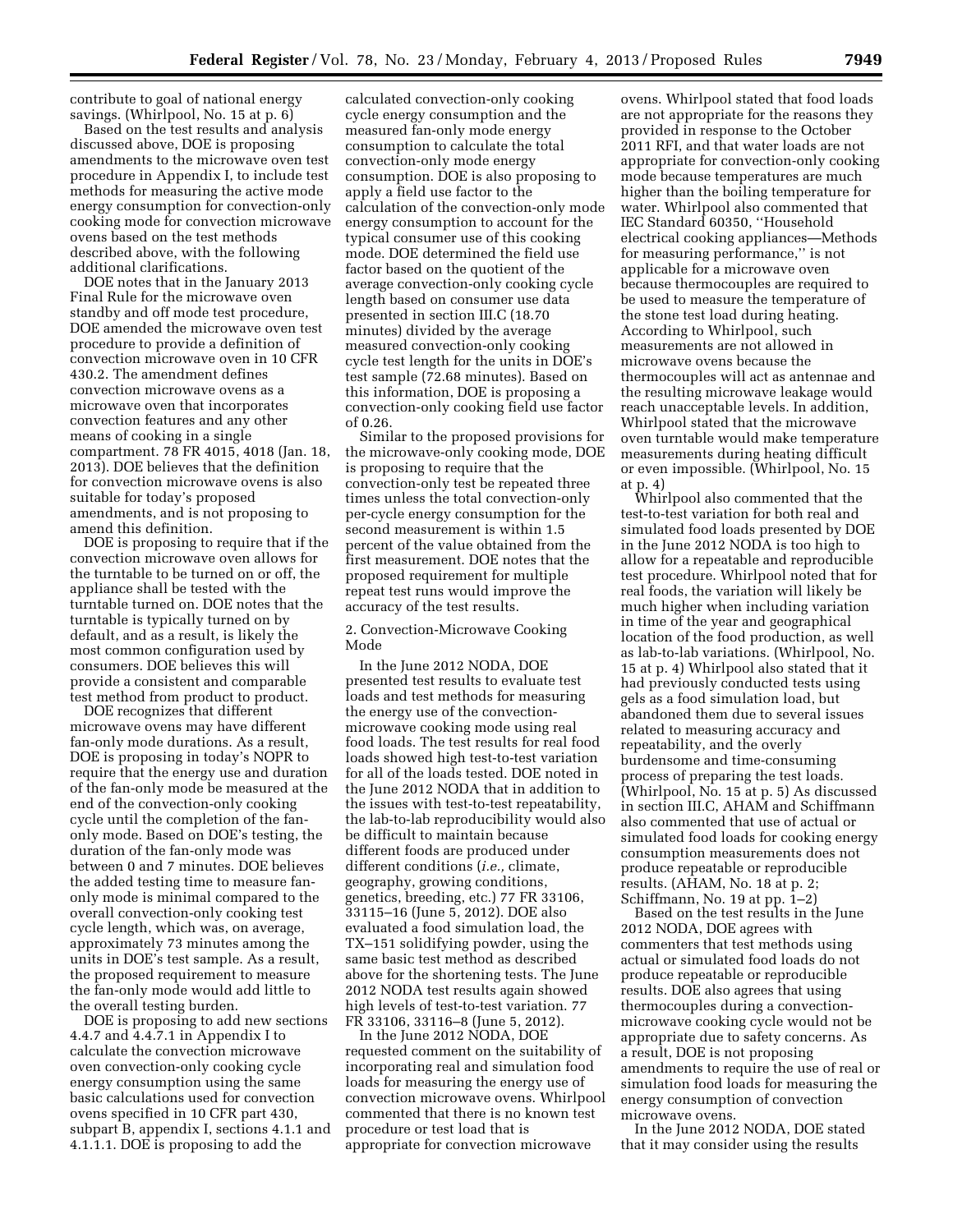from the microwave-only cooking and convection-only cooking test measurements to calculate the convection-microwave cooking cycle energy consumption. 77 FR 33106, 33119 (June 5, 2012). AHAM commented that measuring the microwave-only and convection-only cooking modes separately and apportioning the energy use to calculate the per-cycle energy use for the convection-microwave cooking mode would be too burdensome compared to the trivial energy savings associated with convection microwave ovens. (AHAM, No. 18 at p. 3)

Because DOE was unable to identify a test load that produced repeatable and reproducible results for the convectionmicrowave cooking mode, DOE is proposing to use the results from the microwave-only and convection-only cooking cycle tests to determine the convection-microwave cooking cycle energy consumption. First, because the convection-microwave cooking cycle length is different from the microwaveonly and convection-only cooking cycle lengths, DOE is proposing to apply a field use adjustment to both the percycle microwave-only and convectiononly cooking energy consumption. The field use adjustment would be based on the ratio of the convection-microwave cooking cycle length to either the

microwave-only cycle length (15.00/ 2.54 = 5.91) or convection-only cooking cycle length (15.00/18.70 = 0.80) based on the consumer use data presented in section III.C.

DOE is proposing that the per-cycle convection-microwave cooking mode energy consumption would then be calculated by apportioning the microwave-only cooking energy consumption and convection-only cooking energy consumption based on the amount of time typical convection microwave ovens use each cooking mode during a convection-microwave cooking cycle. DOE noted in the June 2012 NODA that for the majority of microwave ovens in its test sample, the default program setting for convectionmicrowave cooking only requires the user to set the overall cooking time, and the product cycles between microwaveonly cooking and convection-only cooking. The nominal amount of time spent microwave-only cooking and convection only cooking for each individual microwave/convection cycle varies from model to model. However DOE noted that for an overall single cooking cycle, the microwave-only cooking accounted for 30 percent of the cooking time and convection-only cooking accounted for the remaining 70 percent of the total cooking time percycle on average for all of the units DOE

tested. 77 FR 33106, 33114 (June 5, 2012). As a result, DOE is proposing to use weighting factors of 30 percent for microwave-only cooking and 70 percent for convection-only cooking to calculate the average per-cycle convectionmicrowave cooking energy consumption.

#### *F. Measures of Energy Consumption*

In today's NOPR, DOE is proposing to adopt an integrated annual energy use metric that combines the active mode energy consumption of each possible cooking mode (*i.e.,* microwave-only cooking, convection-only cooking, and convection-microwave cooking) with the standby and off mode energy consumption.

In order to develop an integrated metric that combines the active mode energy consumption of each possible cooking mode with the standby and off mode energy consumption, DOE evaluated the data from the consumer use survey conducted by LBNL, presented in section III.D. In addition, DOE also estimated the average power consumption for each operating mode based on its testing. Based on this data, DOE calculated the estimated annual energy use for each operating mode. The results of this analysis are presented in Table III.5 and Table III.6.

# TABLE III.5—ESTIMATE OF CONSUMER USE FOR MICROWAVE-ONLY OVENS

| Mode        | Cycle length | Number of     | Annual hours   | Average power | Annual energy    |
|-------------|--------------|---------------|----------------|---------------|------------------|
|             | (min)        | annual cycles | (hours)        | (W)           | use (kWh)        |
| Standbv/Off | 2.62<br>     | 1026<br>      | 44.9<br>8715.1 | 1582.7<br>2.7 | 71.063<br>23.531 |

# TABLE III.6—ESTIMATE OF CONSUMER USE FOR CONVECTION MICROWAVE OVENS

| Mode                               | Cycle length<br>(min) | Number of an-<br>nual cycles | Annual hours<br>(hours) | Average power<br>(W) | Annual energy<br>use (kWh) |
|------------------------------------|-----------------------|------------------------------|-------------------------|----------------------|----------------------------|
|                                    | 2.54                  | 842                          | 35.7                    | 1582.7               | 56.502                     |
|                                    | 18.70                 | 101                          | 31.7                    | 1299.4               | 41.191                     |
|                                    | 15.00                 | 69                           | 17.3                    | 1421.3               | 24.588                     |
|                                    |                       |                              | 0                       |                      |                            |
| Convection-Only Fan-Only Mode      | $*1.10$               | 101                          | 1.9                     | 39.1                 | 0.074                      |
| Convection-Microwave Fan-Only Mode | $*0.88$               | 69                           | 1.0                     | 39.1                 | 0.039                      |
|                                    |                       |                              | 8672.4                  | 2.7                  | 23.415                     |

\*The consumer use estimates are based on a microwave oven that is capable of operating in fan-only mode. The average fan-only mode cycle length was determined based DOE's testing of the convection-only cooking mode scaled based on the difference between the measured test procedure cycle length and the average consumer cycle length.

DOE is proposing to use the estimates of consumer use for each operating mode presented in Table III.5 and Table III.6 to calculate the total annual energy consumption for both microwave-only ovens and convection microwave ovens. DOE proposes to amend the microwave oven test procedure to determine the

annual energy use associated with microwave-only ovens by:

(1) Calculating the product of the total weighted microwave-only per-cycle energy consumption and the number of annual microwave-only cooking cycles for microwave-only ovens;

(2) Calculating the products of the average standby and off mode power and the allocated annual hours for each respective mode;

(3) Summing these results; and

(4) Multiplying the sum by 0.001 to convert from Wh to kWh.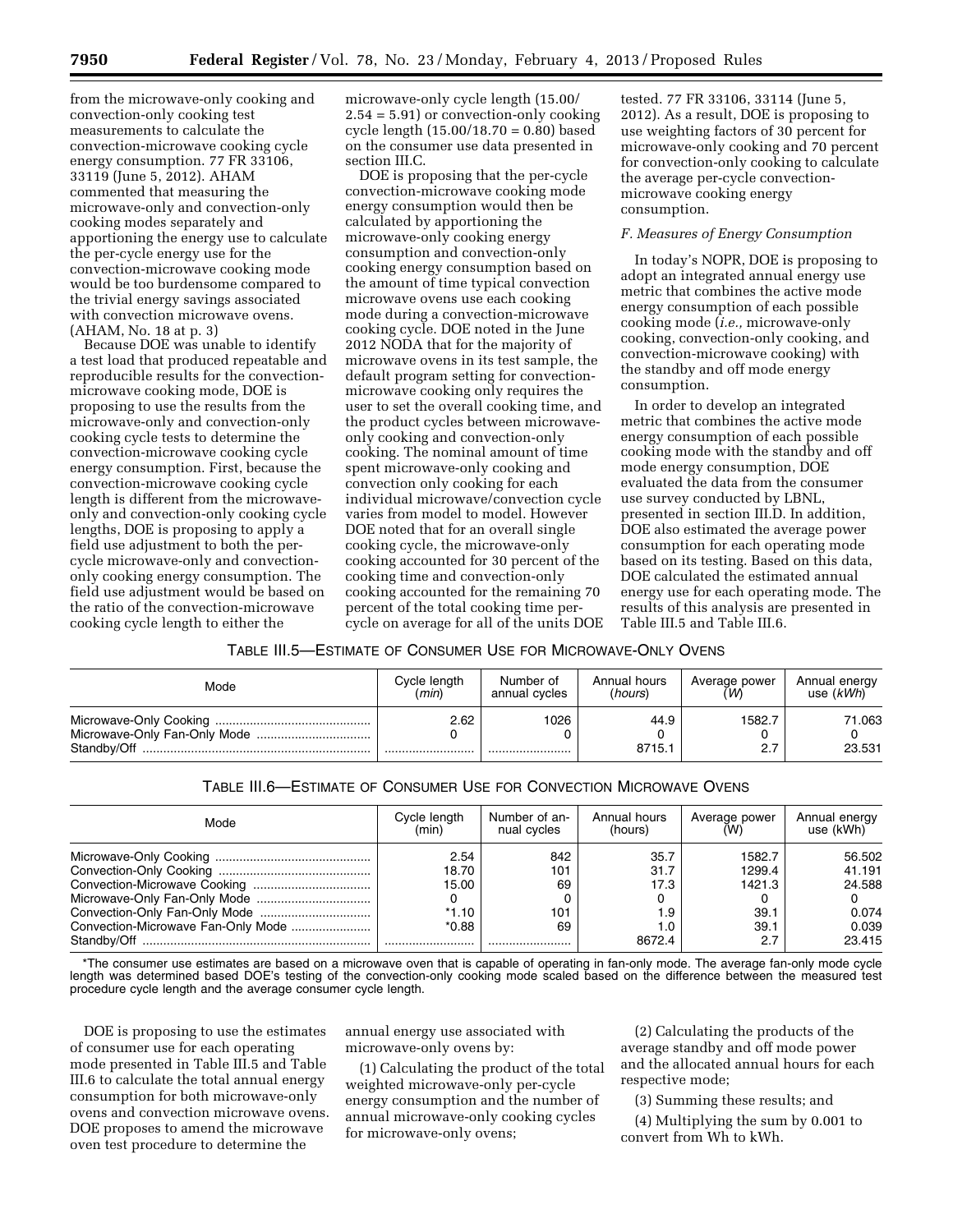DOE proposes to amend the microwave oven test procedure to determine the annual energy use associated with convection microwave ovens by:

(1) Calculating the products of the microwave-only mode, convection-only mode, and convection-microwave mode per-cycle energy consumption and the allocated hours for each mode for convection microwave ovens;

(2) Calculating the products of the average standby and off mode power and the allocated annual hours for each respective mode;

(3) Summing these results; and (4) Multiplying the sum by 0.001 to convert from Wh to kWh.

The total number of standby mode and off mode hours would be equal to the total number of non-active mode hours. This would be calculated as the number of total hours in a year (8760) minus the average cooking cycle times based on consumer use and the fan-only mode times (if a product is capable of fan-only mode) for each cooking mode. Because the convection-only cooking fan-only mode time measured under the proposed test procedure would be based on a longer cooking cycle, DOE is proposing to scale the fan-only mode time using the convection-only cooking cycle length field use factor (equal to 0.26) discussed above in section III.E.1. DOE also observed that microwave ovens that operate in fan-only mode after the convection-only cooking cycle also operate in fan-only mode after the convection-microwave cooking cycle. Because the length of the fan-only mode is based on either the cavity temperature or a fixed duration based on the cooking cycle length, DOE believes that the fanonly mode time would likely be equivalent for a convection-only cooking and convection-microwave cooking cycle of the same length. As a result, DOE is proposing to use the convection-only cooking fan-only mode time, but further scaled by the difference between the average convection-microwave cooking cycle length and convection-only cooking cycle length based on the consumer use data (15.00 minutes/18.70 minutes).

DOE is unaware of any microwave ovens currently available on the U.S. market that are capable of operating in both standby mode and off mode. As a result, DOE is not aware of any data available to determine the appropriate split of annual non-active mode hours between standby mode and off mode for products that are capable of operating in both modes. DOE is proposing in today's NOPR, therefore, to split the total hours evenly between standby and off modes for those products capable of

functioning in both modes. DOE believes this would provide an incentive to manufacturers to offer an energy saving feature that allows consumers to manually select between standby mode and off mode. If data is made available that indicates a different allocation of hours between standby and off mode, DOE may consider revising this allocation.

## *G. Compliance With Other EPCA Requirements*

#### 1. Test Burden

EPCA requires that test procedures shall be reasonably designed to produce test results which measure energy efficiency, energy use, or estimated annual operating cost of a covered product during a representative average use cycle or period of use. Test procedures must also not be unduly burdensome to conduct. (42 U.S.C. 6293(b)(3))

In the June 2012 NODA, DOE requested comments on the test burden associated with testing the microwaveonly cooking mode and convection-only cooking mode. Whirlpool commented that incorporating the test methods from the draft revised IEC Standard 60705 for measuring the energy consumption of the microwave-only cooking mode would increase test burden. However, Whirlpool did not see any workable alternative. Whirlpool estimated that with one repetition of the testing series (*i.e.,* high/low final water temperature tests for 3 different water load sizes) and 3 trial runs to determine the appropriate heating times, a total of approximately 15 tests would be required, not including any fan-only mode cooling down tests. Based on an average test time of 15 minutes, Whirlpool stated that approximately six tests could be conducted per day, and thus a complete testing series for one product would require two and a half days to complete. (Whirlpool, No. 15 at p. 2) Whirlpool and AHAM both commented that a test procedure for measuring the energy consumption of the convection-only and convection-microwave cooking modes would add significant test burden compared to the small energy savings that would result from addressing convection microwave ovens. (AHAM, No. 18 at p. 3; Whirlpool, No. 15 at p. 6)

The proposed amendments in today's NOPR would add test procedures for measuring the active mode energy use of the microwave-only cooking mode based on the provisions in the November 2011 draft IEC Standard 60705. DOE notes that the cost of test equipment would be similar to the cost

of equipment under the previous DOE microwave oven test procedure, but with two additional sized test containers (600 ml and 900 ml). DOE estimates that the one-time investment for test equipment (*i.e.,* 600 ml, 900 ml, 2000 ml test containers; power meter; thermocouples) is approximately \$3,000, which is \$300 more than the one-time investment for testing under the previous DOE microwave oven test procedure. Manufacturers that already have the test equipment required for the previous DOE test method would only require a one-time investment of \$300 for the two additional sized test containers. DOE estimates that the labor for testing a single model would cost between \$3,000 and \$4,200, depending on the number of repeat tests required, which is approximately \$2,600 to \$3,600 more than the labor for testing using the previous DOE microwave oven test procedure,

The proposed convection-only test method would require the same equipment that is required for the DOE conventional ovens test procedure in 10 CFR part 430, subpart B, appendix I. DOE estimates that, in addition to the equipment required for proposed microwave-only testing, the one-time investment for test equipment for convection-only testing (*i.e.,* test block) would add \$400. DOE estimates that the labor for convection-only testing would cost between \$600 and \$850 per model, depending on the number of repeat tests required.

DOE does not believe these costs represent an excessive burden for test labs or manufacturers given the significant investment necessary to manufacture, test, and market consumer appliances. For these reasons, DOE tentatively concludes that the proposed amended test procedures would produce test results that measure the energy consumption of microwave ovens during representative use, and that the test procedures would not be unduly burdensome to conduct.

#### 2. Certification Requirements

EPCA authorizes DOE to enforce compliance with the energy and water conservation standards established for certain consumer products. On March 7, 2011, the Department revised, consolidated, and streamlined its existing certification, compliance, and enforcement regulations for certain consumer products and commercial and industrial equipment covered under EPCA, including microwave ovens. 76 FR 12422. These regulations are codified in 10 CFR 429.23 (conventional cooking tops, conventional ovens, microwave ovens).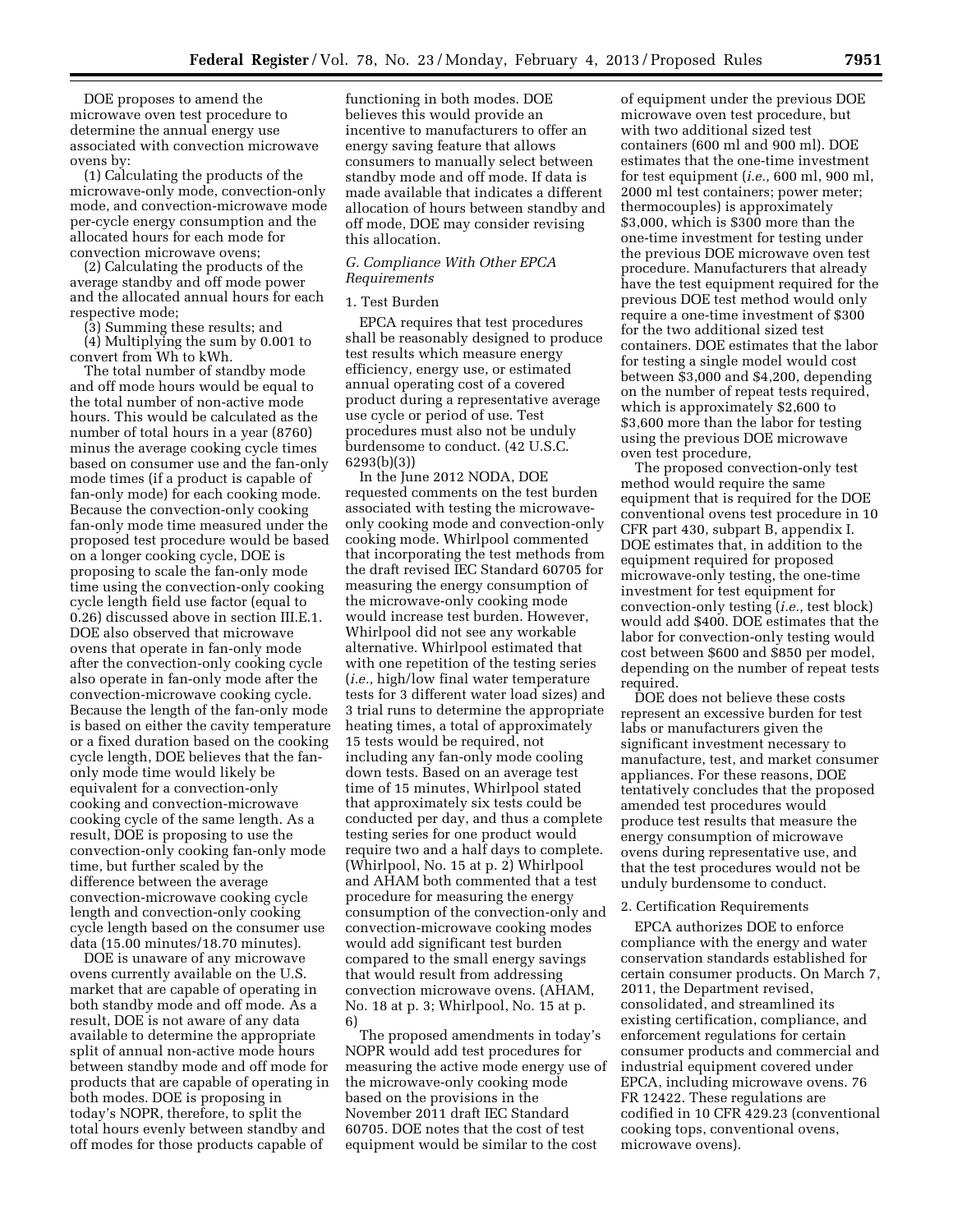The certification requirements for microwave ovens consist of a sampling plan for selection of units for testing and requirements for certification reports. Because there are no existing energy conservation standards for microwave ovens, DOE is not proposing any amendments to the certification reporting requirements for these products.

#### **IV. Procedural Issues and Regulatory Review**

#### *A. Review Under Executive Order 12866*

The Office of Management and Budget has determined that test procedure rulemakings do not constitute ''significant regulatory actions'' under section 3(f) of Executive Order 12866, Regulatory Planning and Review, 58 FR 51735 (Oct. 4, 1993). Accordingly, this action was not subject to review under the Executive Order by the Office of Information and Regulatory Affairs (OIRA) in the Office of Management and Budget (OMB).

#### *B. Review Under the Regulatory Flexibility Act*

The Regulatory Flexibility Act (5 U.S.C. 601 *et seq*) requires preparation of a regulatory flexibility analysis (RFA) for any rule that by law must be proposed for public comment, unless the agency certifies that the rule, if promulgated, will not have a significant economic impact on a substantial number of small entities. As required by Executive Order 13272, ''Proper Consideration of Small Entities in Agency Rulemaking,'' 67 FR 53461 (August 16, 2002), DOE published procedures and policies on February 19, 2003, to ensure that the potential impacts of its rules on small entities are properly considered during the DOE rulemaking process. 68 FR 7990. DOE's procedures and policies may be viewed on the Office of the General Counsel's Web site (*[http://energy.gov/gc/office](http://energy.gov/gc/office-general-counsel)[general-counsel](http://energy.gov/gc/office-general-counsel)*). DOE reviewed today's NOPR under the provisions of the Regulatory Flexibility Act and the procedures and policies published on February 19, 2003.

In conducting this review, DOE first determined the potential number of affected small entities. The Small Business Administration (SBA) considers an entity to be a small business if, together with its affiliates, it employs fewer than the threshold number of workers specified in 13 CFR part 121 according to the North American Industry Classification System (NAICS) codes. The SBA's Table of Size Standards is available at: *[http://](http://www.sba.gov/sites/default/files/files/Size_Standards_Table.pdf) [www.sba.gov/sites/default/files/files/](http://www.sba.gov/sites/default/files/files/Size_Standards_Table.pdf)* 

*Size*\_*[Standards](http://www.sba.gov/sites/default/files/files/Size_Standards_Table.pdf)*\_*Table.pdf.* The threshold number for NAICS classification 335221, *Household Cooking Appliance Manufacturers,*  which includes microwave oven manufacturers, is 750 employees. DOE surveyed the AHAM member directory to identify manufacturers of microwave ovens. In addition, as part of the appliance standards rulemaking, DOE asked interested parties and AHAM representatives within the microwave oven industry if they were aware of any small business manufacturers. DOE consulted publicly available data, purchased company reports from sources such as Dun & Bradstreet, and contacted manufacturers, where needed, to determine if they meet the SBA's definition of a small business manufacturing facility and have their manufacturing facilities located within the United States. Based on this analysis, DOE estimates that there is one small business which manufactures a product which combines a microwave oven with other appliance functionality. However, DOE is not proposing at this time to amend the test procedures for microwave ovens to include provisions for measuring the energy use for the microwave portion of such combined products. As a result, DOE tentatively concludes and certifies that the proposed rule would not have a significant economic impact on a substantial number of small entities. Accordingly, DOE has not prepared a regulatory flexibility analysis for this rulemaking. DOE will transmit the certification and supporting statement of factual basis to the Chief Counsel for Advocacy of the SBA for review under 5 U.S.C. 605(b).

#### *C. Review Under the Paperwork Reduction Act of 1995*

Manufacturers of microwave ovens must certify to DOE that their products comply with any applicable energy conservation standards. In certifying compliance, manufacturers must test their products according to the DOE test procedures for microwave ovens, including any amendments adopted for those test procedures. DOE has established regulations for the certification and recordkeeping requirements for all covered consumer products and commercial equipment, including microwave ovens. (76 FR 12422 (March 7, 2011). The collectionof-information requirement for the certification and recordkeeping is subject to review and approval by OMB under the Paperwork Reduction Act (PRA). This requirement has been approved by OMB under OMB control number 1910–1400. Public reporting

burden for the certification is estimated to average 20 hours per response, including the time for reviewing instructions, searching existing data sources, gathering and maintaining the data needed, and completing and reviewing the collection of information.

Notwithstanding any other provision of the law, no person is required to respond to, nor shall any person be subject to a penalty for failure to comply with, a collection of information subject to the requirements of the PRA, unless that collection of information displays a currently valid OMB Control Number.

#### *D. Review Under the National Environmental Policy Act of 1969*

In this proposed rule, DOE is adopting test procedure amendments that it expects will be used to develop and implement future energy conservation standards for microwave ovens. DOE has determined that this rule falls into a class of actions that are categorically excluded from review under the National Environmental Policy Act of 1969 (42 U.S.C. 4321 *et seq.*) and DOE's implementing regulations at 10 CFR part 1021. Specifically, this proposed rule would amend the existing test procedures without affecting the amount, quality or distribution of energy usage, and, therefore, would not result in any environmental impacts. Thus, this rulemaking is covered by Categorical Exclusion A5 under 10 CFR part 1021, subpart D, which applies to any rulemaking that interprets or amends an existing rule without changing the environmental effect of that rule. Accordingly, neither an environmental assessment nor an environmental impact statement is required.

#### *E. Review Under Executive Order 13132*

Executive Order 13132, ''Federalism,'' 64 FR 43255 (August 4, 1999) imposes certain requirements on agencies formulating and implementing policies or regulations that preempt State law or that have Federalism implications. The Executive Order requires agencies to examine the constitutional and statutory authority supporting any action that would limit the policymaking discretion of the States and to carefully assess the necessity for such actions. The Executive Order also requires agencies to have an accountable process to ensure meaningful and timely input by State and local officials in the development of regulatory policies that have Federalism implications. On March 14, 2000, DOE published a statement of policy describing the intergovernmental consultation process it will follow in the development of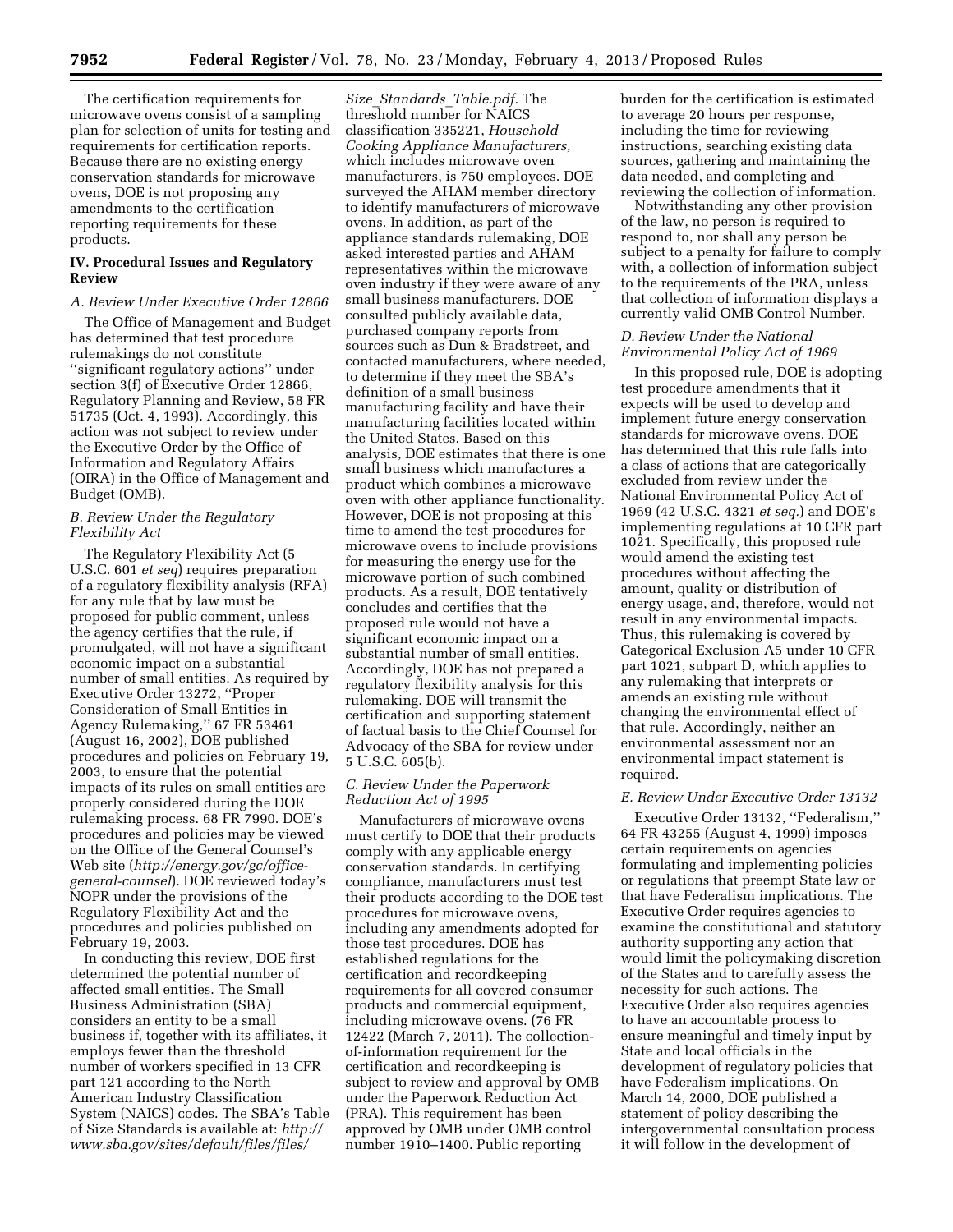such regulations. 65 FR 13735. DOE has examined this proposed rule and has determined that it would not have a substantial direct effect on the States, on the relationship between the national government and the States, or on the distribution of power and responsibilities among the various levels of government. EPCA governs and prescribes Federal preemption of State regulations as to energy conservation for the products that are the subject of today's proposed rule. States can petition DOE for exemption from such preemption to the extent, and based on criteria, set forth in EPCA. (42 U.S.C. 6297(d)) No further action is required by Executive Order 13132.

#### *F. Review Under Executive Order 12988*

Regarding the review of existing regulations and the promulgation of new regulations, section 3(a) of Executive Order 12988, ''Civil Justice Reform,'' 61 FR 4729 (Feb. 7, 1996), imposes on Federal agencies the general duty to adhere to the following requirements: (1) Eliminate drafting errors and ambiguity; (2) write regulations to minimize litigation; (3) provide a clear legal standard for affected conduct rather than a general standard; and (4) promote simplification and burden reduction. Section 3(b) of Executive Order 12988 specifically requires that Executive agencies make every reasonable effort to ensure that the regulation: (1) Clearly specifies the preemptive effect, if any; (2) clearly specifies any effect on existing Federal law or regulation; (3) provides a clear legal standard for affected conduct while promoting simplification and burden reduction; (4) specifies the retroactive effect, if any; (5) adequately defines key terms; and (6) addresses other important issues affecting clarity and general draftsmanship under any guidelines issued by the Attorney General. Section 3(c) of Executive Order 12988 requires Executive agencies to review regulations in light of applicable standards in sections 3(a) and 3(b) to determine whether they are met or it is unreasonable to meet one or more of them. DOE has completed the required review and determined that, to the extent permitted by law, the proposed rule meets the relevant standards of Executive Order 12988.

#### *G. Review Under the Unfunded Mandates Reform Act of 1995*

Title II of the Unfunded Mandates Reform Act of 1995 (UMRA) requires each Federal agency to assess the effects of Federal regulatory actions on State, local, and Tribal governments and the private sector. Public Law 104–4, sec.

201 (codified at 2 U.S.C. 1531). For a proposed regulatory action likely to result in a rule that may cause the expenditure by State, local, and Tribal governments, in the aggregate, or by the private sector of \$100 million or more in any one year (adjusted annually for inflation), section 202 of UMRA requires a Federal agency to publish a written statement that estimates the resulting costs, benefits, and other effects on the national economy. (2 U.S.C. 1532(a), (b)) The UMRA also requires a Federal agency to develop an effective process to permit timely input by elected officers of State, local, and Tribal governments on a proposed ''significant intergovernmental mandate,'' and requires an agency plan for giving notice and opportunity for timely input to potentially affected small governments before establishing any requirements that might significantly or uniquely affect small governments. On March 18, 1997, DOE published a statement of policy on its process for intergovernmental consultation under UMRA. 62 FR 12820; also available at *[http://energy.gov/gc/office-general](http://energy.gov/gc/office-general-counsel)[counsel.](http://energy.gov/gc/office-general-counsel)* DOE examined today's proposed rule according to UMRA and its statement of policy and determined that the rule contains neither an intergovernmental mandate, nor a mandate that may result in the expenditure of \$100 million or more in any year, so these requirements do not apply.

# *H. Review Under the Treasury and General Government Appropriations Act, 1999*

Section 654 of the Treasury and General Government Appropriations Act, 1999 (Pub. L. 105–277) requires Federal agencies to issue a Family Policymaking Assessment for any rule that may affect family well-being. This rule would not have any impact on the autonomy or integrity of the family as an institution. Accordingly, DOE has concluded that it is not necessary to prepare a Family Policymaking Assessment.

#### *I. Review Under Executive Order 12630*

DOE has determined, under Executive Order 12630, ''Governmental Actions and Interference with Constitutionally Protected Property Rights'' 53 FR 8859 (March 18, 1988), that this regulation would not result in any takings that might require compensation under the Fifth Amendment to the U.S. Constitution.

#### *J. Review Under the Treasury and General Government Appropriations Act, 2001*

Section 515 of the Treasury and General Government Appropriations Act, 2001 (44 U.S.C. 3516 note) provides for agencies to review most disseminations of information to the public under guidelines established by each agency pursuant to general guidelines issued by OMB. OMB's guidelines were published at 67 FR 8452 (Feb. 22, 2002), and DOE's guidelines were published at 67 FR 62446 (Oct. 7, 2002). DOE has reviewed today's proposed rule under the OMB and DOE guidelines and has concluded that it is consistent with applicable policies in those guidelines.

#### *K. Review Under Executive Order 13211*

Executive Order 13211, ''Actions Concerning Regulations That Significantly Affect Energy Supply, Distribution, or Use,'' 66 FR 28355 (May 22, 2001), requires Federal agencies to prepare and submit to OMB, a Statement of Energy Effects for any proposed significant energy action. A "significant energy action" is defined as any action by an agency that promulgated or is expected to lead to promulgation of a final rule, and that: (1) Is a significant regulatory action under Executive Order 12866, or any successor order; and (2) is likely to have a significant adverse effect on the supply, distribution, or use of energy; or (3) is designated by the Administrator of OIRA as a significant energy action. For any proposed significant energy action, the agency must give a detailed statement of any adverse effects on energy supply, distribution, or use should the proposal be implemented, and of reasonable alternatives to the action and their expected benefits on energy supply, distribution, and use.

Today's regulatory action to amend the test procedure for measuring the energy efficiency of microwave ovens is not a significant regulatory action under Executive Order 12866. Moreover, it would not have a significant adverse effect on the supply, distribution, or use of energy, nor has it been designated as a significant energy action by the Administrator of OIRA. Therefore, it is not a significant energy action, and, accordingly, DOE has not prepared a Statement of Energy Effects.

#### *L. Review Under Section 32 of the Federal Energy Administration Act of 1974*

Under section 301 of the DOE Organization Act (Pub. L. 95–91; 42 U.S.C. 7101), DOE must comply with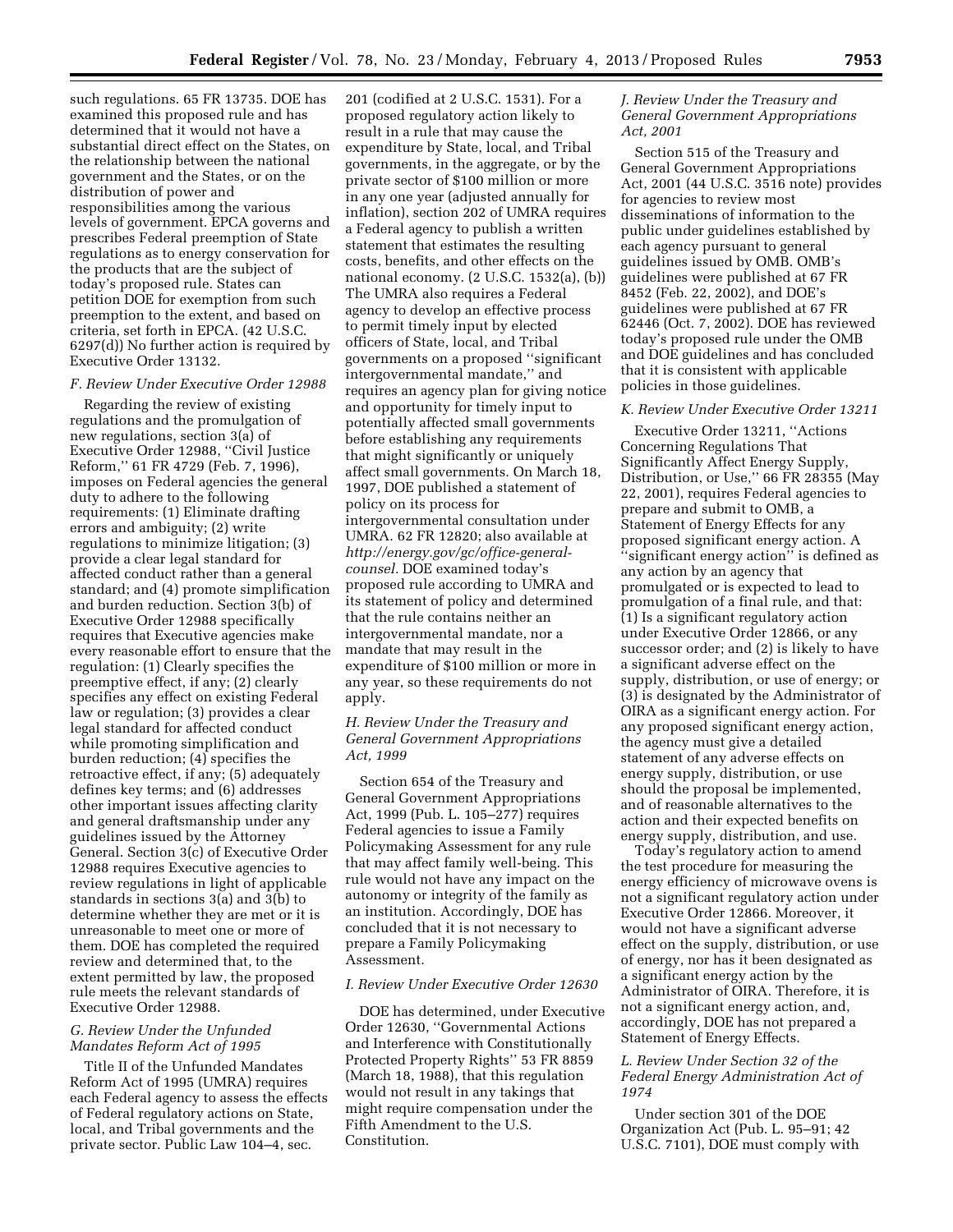section 32 of the Federal Energy Administration Act of 1974, as amended by the Federal Energy Administration Authorization Act of 1977. (15 U.S.C. 788; FEAA) Section 32 essentially provides in relevant part that, where a proposed rule authorizes or requires use of commercial standards, the notice of proposed rulemaking must inform the public of the use and background of such standards. In addition, section 32(c) requires DOE to consult with the Attorney General and the Chairman of the Federal Trade Commission (FTC) concerning the impact of the commercial or industry standards on competition. The proposed rule does not incorporate by reference testing methods from commercial standards, so these requirements do not apply.

#### **V. Public Participation**

#### *A. Attendance at Public Meeting*

The time, date and location of the public meeting are listed in the **DATES** and **ADDRESSES** sections at the beginning of this document. If you plan to attend the public meeting, please notify Ms. Brenda Edwards at (202) 586–2945 or *[Brenda.Edwards@ee.doe.gov.](mailto:Brenda.Edwards@ee.doe.gov)* As explained in the **ADDRESSES** section, foreign nationals visiting DOE Headquarters are subject to advance security screening procedures.

In addition, you can attend the public meeting via webinar. Webinar registration information, participant instructions, and information about the capabilities available to webinar participants will be published on DOE's Web site (*[http://www1.eere.energy.gov/](http://www1.eere.energy.gov/buildings/appliance_standards/rulemaking.aspx/ruleid/36) [buildings/appliance](http://www1.eere.energy.gov/buildings/appliance_standards/rulemaking.aspx/ruleid/36)*\_*standards/ [rulemaking.aspx/ruleid/36](http://www1.eere.energy.gov/buildings/appliance_standards/rulemaking.aspx/ruleid/36)*). Participants are responsible for ensuring their systems are compatible with the webinar software.

#### *B. Procedure for Submitting Prepared General Statements for Distribution*

Any person who has plans to present a prepared general statement may request that copies of his or her statement be made available at the public meeting. Such persons may submit requests, along with an advance electronic copy of their statement in PDF (preferred), Microsoft Word or Excel, WordPerfect, or text (ASCII) file format, to the appropriate address shown in the **ADDRESSES** section at the beginning of this notice. The request and advance copy of statements must be received at least one week before the public meeting and may be emailed, hand-delivered, or sent by mail. DOE prefers to receive requests and advance copies via email. Please include a

telephone number to enable DOE staff to make a follow-up contact, if needed.

#### *C. Conduct of Public Meeting*

DOE will designate a DOE official to preside at the public meeting and may also use a professional facilitator to aid discussion. The meeting will not be a judicial or evidentiary-type public hearing, but DOE will conduct it in accordance with section 336 of EPCA (42 U.S.C. 6306). A court reporter will be present to record the proceedings and prepare a transcript. DOE reserves the right to schedule the order of presentations and to establish the procedures governing the conduct of the public meeting. After the public meeting, interested parties may submit further comments on the proceedings as well as on any aspect of the rulemaking until the end of the comment period.

The public meeting will be conducted in an informal, conference style. DOE will present summaries of comments received before the public meeting, allow time for prepared general statements by participants, and encourage all interested parties to share their views on issues affecting this rulemaking. Each participant will be allowed to make a general statement (within time limits determined by DOE), before the discussion of specific topics. DOE will permit, as time allows, other participants to comment briefly on any general statements.

At the end of all prepared statements on a topic, DOE will permit participants to clarify their statements briefly and comment on statements made by others. Participants should be prepared to answer questions by DOE and by other participants concerning these issues. DOE representatives may also ask questions of participants concerning other matters relevant to this rulemaking. The official conducting the public meeting will accept additional comments or questions from those attending, as time permits. The presiding official will announce any further procedural rules or modification of the above procedures that may be needed for the proper conduct of the public meeting.

A transcript of the public meeting will be included in the docket, which can be viewed as described in the *Docket*  section at the beginning of this notice. In addition, any person may buy a copy of the transcript from the transcribing reporter.

#### *D. Submission of Comments*

DOE will accept comments, data, and information regarding this proposed rule before or after the public meeting, but no later than the date provided in

the **DATES** section at the beginning of this proposed rule. Interested parties may submit comments using any of the methods described in the **ADDRESSES** section at the beginning of this notice.

Submitting comments via regulations.gov. The regulations.gov web page will require you to provide your name and contact information. Your contact information will not be publicly viewable except for your first and last names, organization name (if any), and submitter representative name (if any). If your comment is not processed properly because of technical difficulties, DOE will use this information to contact you. If DOE cannot read your comment due to technical difficulties and cannot contact you for clarification, DOE may not be able to consider your comment.

However, your contact information will be publicly viewable if you include it in the comment or in any documents attached to your comment. Any information that you do not want to be publicly viewable should not be included in your comment, nor in any document attached to your comment.

Do not submit to regulations.gov information for which disclosure is restricted by statute, such as trade secrets and commercial or financial information (hereinafter referred to as Confidential Business Information (CBI)). Comments submitted through regulations.gov cannot be claimed as CBI. Comments received through the Web site will waive any CBI claims for the information submitted. For information on submitting CBI, see the Confidential Business Information section below.

DOE processes submissions made through regulations.gov before posting. Normally, comments will be posted within a few days of being submitted. However, if large volumes of comments are being processed simultaneously, your comment may not be viewable for up to several weeks. Please keep the comment tracking number that regulations.gov provides after you have successfully uploaded your comment.

*Submitting comments via email, hand delivery, or mail.* Comments and documents submitted via email, hand delivery, or mail also will be posted to regulations.gov. If you do not want your personal contact information to be publicly viewable, do not include it in your comment or any accompanying documents. Instead, provide your contact information on a cover letter. Include your first and last names, email address, telephone number, and optional mailing address. The cover letter will not be publicly viewable as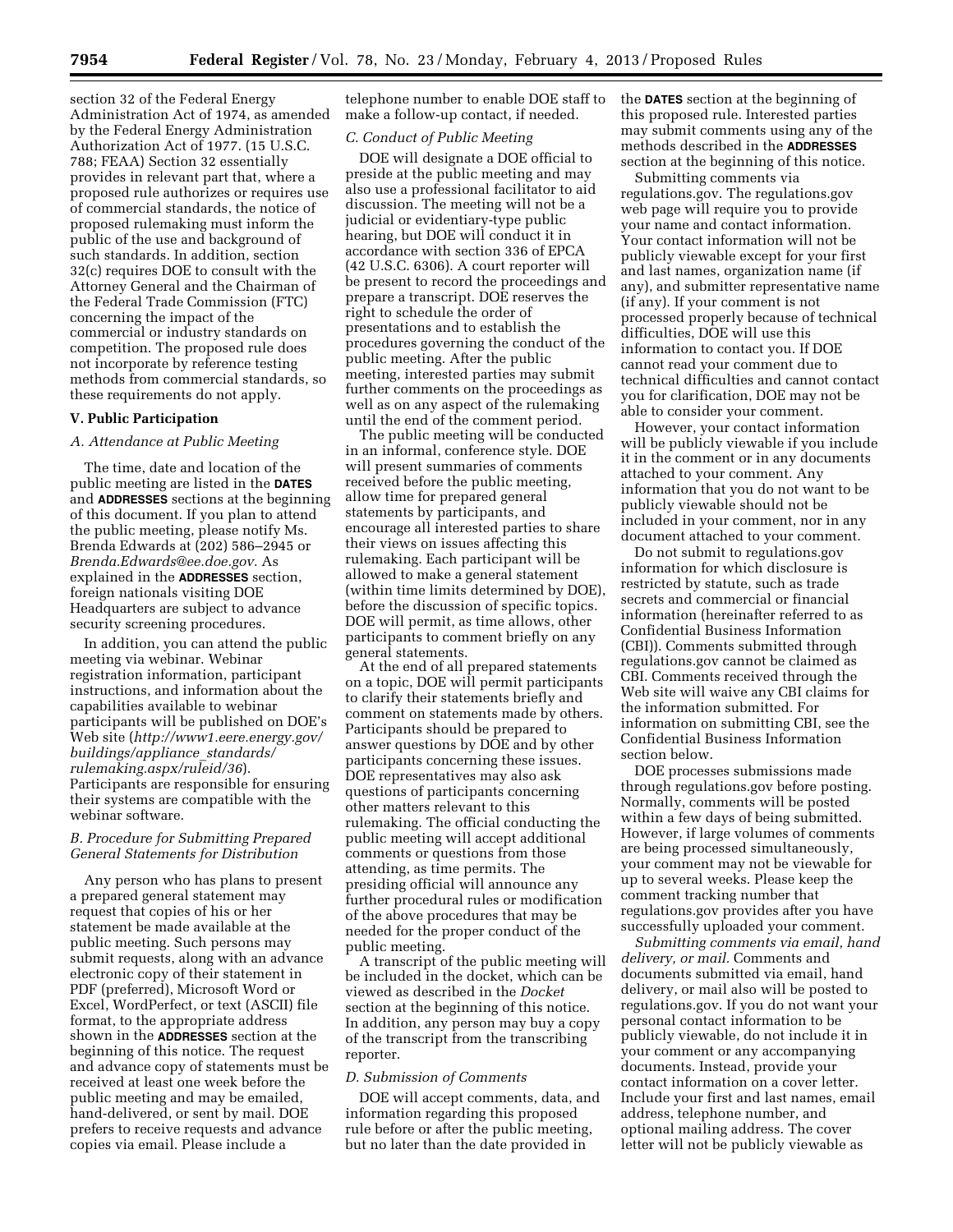long as it does not include any comments.

Include contact information each time you submit comments, data, documents, and other information to DOE. If you submit via mail or hand delivery, please provide all items on a CD, if feasible. It is not necessary to submit printed copies. No facsimiles (faxes) will be accepted.

Comments, data, and other information submitted to DOE electronically should be provided in PDF (preferred), Microsoft Word or Excel, WordPerfect, or text (ASCII) file format. Provide documents that are not secured, written in English and are free of any defects or viruses. Documents should not contain special characters or any form of encryption and, if possible, they should carry the electronic signature of the author.

*Campaign form letters.* Please submit campaign form letters by the originating organization in batches of between 50 to 500 form letters per PDF or as one form letter with a list of supporters' names compiled into one or more PDFs. This reduces comment processing and posting time.

*Confidential Business Information.*  According to 10 CFR 1004.11, any person submitting information that he or she believes to be confidential and exempt by law from public disclosure should submit via email, postal mail, or hand delivery two well-marked copies: one copy of the document marked confidential including all the information believed to be confidential, and one copy of the document marked non-confidential with the information believed to be confidential deleted. Submit these documents via email or on a CD, if feasible. DOE will make its own determination about the confidential status of the information and treat it according to its determination.

Factors of interest to DOE when evaluating requests to treat submitted information as confidential include: (1) A description of the items; (2) whether and why such items are customarily treated as confidential within the industry; (3) whether the information is generally known by or available from other sources; (4) whether the information has previously been made available to others without obligation concerning its confidentiality; (5) an explanation of the competitive injury to the submitting person which would result from public disclosure; (6) when such information might lose its confidential character due to the passage of time; and (7) why disclosure of the information would be contrary to the public interest.

It is DOE's policy that all comments may be included in the public docket, without change and as received, including any personal information provided in the comments (except information deemed to be exempt from public disclosure).

#### *E. Issues on Which DOE Seeks Comment*

Although DOE welcomes comments on any aspect of this proposal, DOE is particularly interested in receiving comments and views of interested parties on the following issues:

#### 1. Microwave-Only Oven Test Method

DOE seeks comment on the proposal to measure the active mode energy use of the microwave-only cooking mode for microwave-only ovens based on the provisions in the November 2011 draft IEC Standard 60705. DOE also seeks comment on the requirement to repeat the full microwave-only test series three times unless the total microwave-only per-cycle energy consumption for the second measurement is within 1.5 percent of the value obtained from the first measurement. (*See* section III.D)

2. Convection Microwave Oven Test Method

DOE seeks comment on the proposal to measure the active mode energy use of the microwave-only cooking mode for convection microwave ovens based on the provisions in the November 2011 draft IEC Standard 60705. DOE seeks comment on the proposal to measure the active mode energy use of the convection-only cooking mode for convection microwave ovens based on the provisions in the DOE conventional oven test procedure in 10 CFR part 430, subpart B, appendix I, with additional modifications specific for microwave ovens. DOE also seeks comment on the requirement to repeat the convectiononly test three times unless the total convection-only per-cycle energy consumption for the second measurement is within 1.5 percent of the value obtained from the first measurement. Finally DOE seeks comment on the proposed method for calculating the energy use of the convection-microwave cooking mode based on the test results from the microwave-only and convection-only tests. (*See* section III.E)

# 3. Fan-Only Mode Test Method

DOE seeks comment on the proposal to require that the microwave-only fanonly mode and convection-only fanonly mode be measured for only those products that are capable of operating in fan-only mode. DOE welcomes comment on the proposed requirement

to measure the fan-only mode until the end of the fan-only mode, rather than for a fixed period of time. DOE also welcomes comment on whether the proposed requirement to close the microwave oven door within  $30 \pm 2$  after the completion of the microwave-only cooking cycle is appropriate to accurately measure the microwave-only fan-only mode energy use. (*See* sections III.D and III.E)

#### 4. Integrated Annual Energy Use Metric

DOE seeks comment on the proposal to establish an integrated annual energy use metric. DOE specifically seeks comment and additional data on the consumer usage habits for each operating mode for both microwaveonly ovens and convection microwave ovens to supplement the data from the LBNL consumer use survey. (*See* section III.F)

#### 5. Test Burden

DOE welcomes comment on the testing burden associated with the proposed amendments, in particular for the microwave-only and convectiononly test methods. When providing comments, please quantify and describe the associated testing burdens (in terms of cost and time). (*See* section III.G)

#### **VI. Approval of the Office of the Secretary**

The Secretary of Energy has approved publication of this proposed rule.

#### **List of Subjects in 10 CFR Part 430**

Administrative practice and procedure, Confidential business information, Energy conservation, Household appliances, Imports, Intergovernmental relations, Small businesses.

Issued in Washington, DC, on January 18, 2013.

#### **Kathleen B. Hogan,**

*Deputy Assistant Secretary for Energy Efficiency, Energy Efficiency and Renewable Energy.* 

For the reasons stated in the preamble, DOE is proposing to amend part 430 of title 10 of the Code of Federal Regulations, as set forth below:

# **PART 430—ENERGY CONSERVATION PROGRAM FOR CONSUMER PRODUCTS**

■ 1. The authority citation for part 430 continues to read as follows:

**Authority:** 42 U.S.C. 6291–6309; 28 U.S.C. 2461 note.

- 2. Section 430.23 is amended:
- a. By revising paragraph (i)(1);
- b. By redesignating paragraphs (i)(12)
- and (i)(13) as (i)(13) and (i)(14), and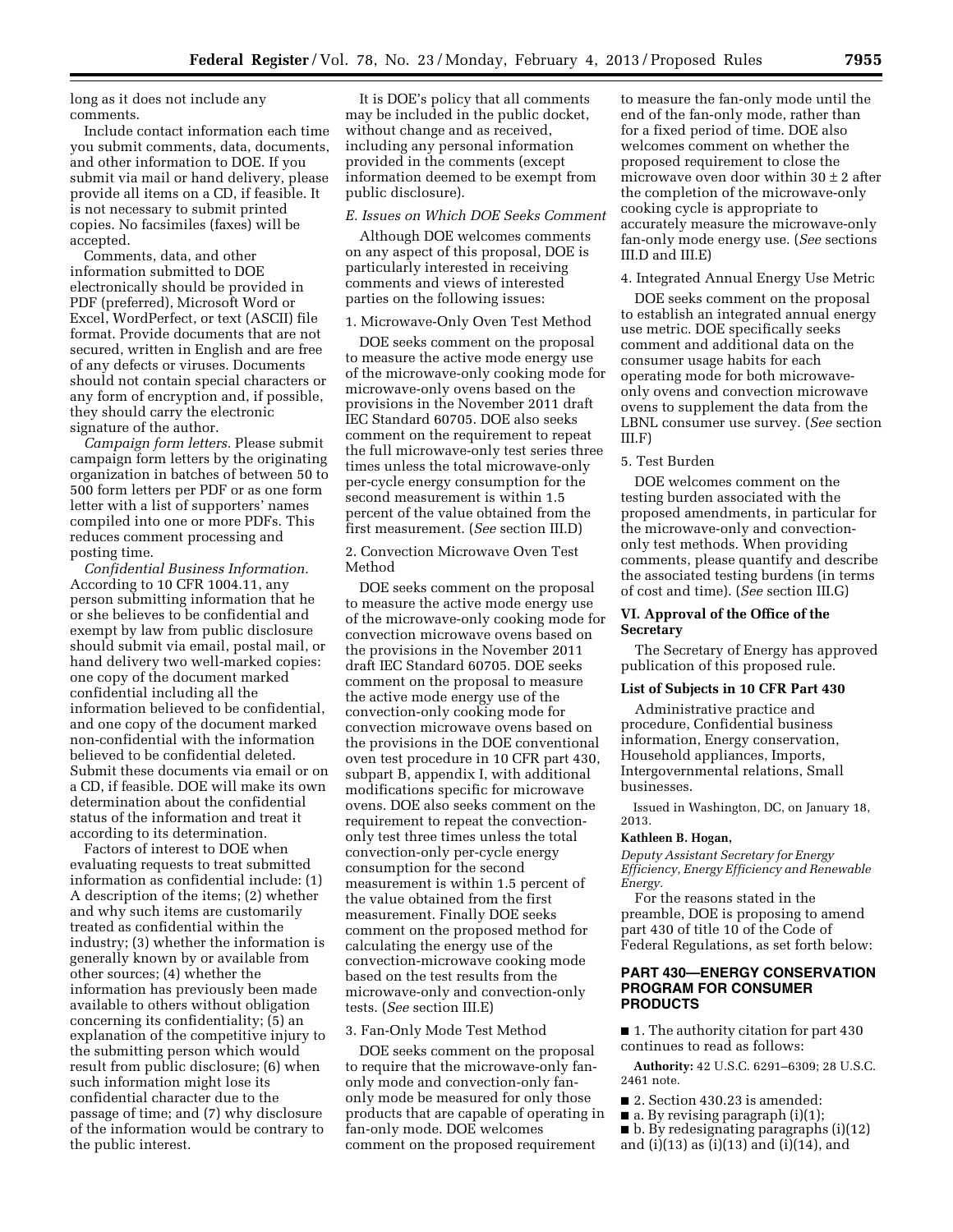revising newly redesignated paragraph (i)(13); and

■ c. By adding paragraph (i)(12). The revisions read as follows:

#### **§ 430.23 Test procedures for the measurement of energy and water consumption.**

\* \* \* \* \*

(i) *Kitchen ranges and ovens.* (1) The estimated annual operating cost for conventional ranges, conventional cooking tops, conventional ovens, and microwave ovens shall be the sum of the following products: (i) The total annual electrical energy consumption for any electrical energy usage, in kilowatthours (kWh) per year, times the representative average unit cost for electricity, in dollars per kWh, as provided pursuant to section 323(b)(2) of the Act; plus (ii) the total annual gas energy consumption for any natural gas usage, in British thermal units (Btu) per year, times the representative average unit cost for natural gas, in dollars per Btu, as provided pursuant to section 323(b)(2) of the Act; plus (iii) the total annual gas energy consumption for any propane usage, in Btu per year, times the representative average unit cost for propane, in dollars per Btu, as provided pursuant to section 323(b)(2) of the Act. The total annual energy consumption for conventional ranges, conventional cooking tops, conventional ovens, and microwave ovens shall be as determined according to 4.3, 4.2.2, 4.1.2, and 4.4.10 respectively, of appendix I to this subpart. The estimated annual operating cost shall be rounded off to the nearest dollar per year.

\* \* \* \* \*

(12) The annual energy use for microwave ovens, expressed in kilowatt-hours per year, as determined in accordance with 4.4.10 of appendix I to this subpart.

(13) Other useful measures of energy consumption for conventional ranges, conventional cooking tops, conventional ovens, and microwave ovens shall be those measures of energy consumption which the Secretary determines are likely to assist consumers in making purchasing decisions and which are derived from the application of appendix I to this subpart.

\* \* \* \* \*

■ 3. Appendix I to Subpart B of Part 430 is amended:

- a. In section 1. *Definitions:*
- 1. By revising section 1.6;

■ 2. By redesignating sections 1.14 through 1.19 as sections 1.15 through 1.20; and

■ 3. By adding section 1.14;

■ b. In section 2. *Test Conditions,* by revising sections 2.1.3, 2.5.1, 2.7, 2.7.1, 2.9.1.1, 2.9.3.1, 2.9.3.2, and 2.9.5 and adding sections 2.8, 2.8.1, 2.8.2, 2.8.3, 2.9.3.5, 2.9.6, and 2.9.7;

■ c. In section 3. *Test Methods and Measurements:* 

■ 1. By redesignating section 3.1.4.1 as 3.1.4.8 and revising newly designated section 3.1.4.8;

■ 2. By adding sections 3.1.4.1 through 3.1.4.7;

■ 3. By redesignating section 3.2.4 as 3.2.4.8 and revising newly designated section 3.2.4.8;

■ 4. By adding sections 3.2.4, 3.2.4.1 through 3.2.4.7, and 3.2.4.7.1;

■ 5. By redesignating section 3.3.11 as 3.3.18 and revising newly designated section 3.3.20; and

■ 6. By adding sections 3.3.11 through 3.3.17 and 3.3.17.1;

■ d. In section 4. *Calculation of Derived Results From Test Measurements,* by adding sections 4.4, 4.4.1, 4.4.2, 4.4.3, 4.4.4, 4.4.5, 4.4.6, 4.4.7, 4.4.7.1, 4.4.8, 4.4.9, 4.4.10, 4.4.10.1, and 4.4.10.2.

The revisions read as follows:

**Appendix I to Subpart B of Part 430— Uniform Test Method for Measuring the Energy Consumption of Conventional Ranges, Conventional Cooking Tops, Conventional Ovens, and Microwave Ovens** 

\* \* \* \* \*

# *1. Definitions*

\* \* \* \* \* 1.6 *Fan-only mode* means an active mode that is not user-selectable and in which a fan circulates air internally or externally to the cooking product for a finite period of time after the end of the heating function, where the end of the heating function is indicated to the consumer by means of a display, indicator light, or audible signal. For microwave ovens, fan-only mode means a mode that is not user-selectable and in which

a fan circulates air internally or externally to the microwave oven for a finite period of time after the end of the cooking cycle. \* \* \* \* \* 1.14 *Over-the-range* means the product is intended to be installed in the cabinetry above a conventional cooking product. The

product is supported by surrounding cabinetry, walls, or other similar structures on the sides, top, and/or rear of the product. \* \* \* \* \*

#### *2. Test Conditions*

\* \* \* \* \*

2.1.3 *Microwave ovens.* Install the microwave oven in accordance with the manufacturer's instructions and connect to an electrical supply circuit with voltage as specified in section 2.2.1 of this appendix. Built-in and over-the-range microwave ovens shall be installed in an enclosure in accordance with the manufacturer's instructions. For over-the-range microwave ovens, install the appliance with the exhaust vent/recirculation fan installed in the

configuration to vent the air indoors in accordance with manufacturer's instructions. For standby mode and off mode testing, install the microwave oven in accordance with Section 5, Paragraph 5.2 of IEC 62301 (Second Edition) (incorporated by reference; see § 430.3), disregarding the provisions regarding batteries and the determination, classification, and testing of relevant modes. A watt meter must be installed in the circuit and shall be as described in section 2.9.1.3 of this appendix.

\* \* \* \* \* 2.5 *Ambient room air temperature.*  2.5.1 *Active mode ambient room air temperature.* During the active mode test, maintain an ambient room air temperature,  $T_{R,0}$  of 77°  $\pm$  9 °F (25°  $\pm$  5 °C) for conventional ovens, cooking tops, and for microwave oven convection-only cooking tests, or  $73.4^{\circ} \pm 3.6$  $\mathrm{P}F(23^{\circ} \pm 2 \mathrm{C})$  for microwave oven microwave-only cooking tests, as measured at least 5 feet (1.5 m) and not more than 8 feet (2.4 m) from the nearest surface of the unit under test and approximately 3 feet (0.9 m) above the floor. The temperature shall be measured with a thermometer or temperature indicating system with an accuracy as specified in section 2.9.3.1.

\* \* \* \* \* 2.7 *Test blocks for conventional oven, conventional cooking top, and convection microwave ovens.* The test blocks shall be made of aluminum alloy No. 6061, with a specific heat of 0.23 Btu/lb-°F (0.96 kJ/[kg- °C]) and with any temper that will give a coefficient of thermal conductivity of 1073.3 to 1189.1 Btu-in/h-ft2-°F (154.8 to 171.5 W/ [m-°C]). Each block shall have a hole at its top. The hole shall be 0.08 inch (2.03 mm) in diameter and 0.80 inch (20.3 mm) deep. Other means may be provided which will ensure that the thermocouple junction is installed at this same position and depth.

The bottom of each block shall be flat to within 0.002 inch (0.051 mm) TIR (total indicator reading). Determine the actual weight of each test block with a scale with an accuracy as indicated in Section 2.9.5.

2.7.1 *Conventional oven and convection microwave oven test block.* The test block for the conventional oven and convection microwave oven,  $W_1$ , shall be  $6.25 \pm 0.05$ inches  $(158.8 \pm 1.3 \text{ mm})$  in diameter, approximately 2.8 inches (71 mm) high and shall weigh  $8.5 \pm 0.1$  lbs  $(3.86 \pm 0.05 \text{ kg})$ . The block shall be finished with an anodic black coating which has a minimum thickness of  $0.001$  inch  $(0.025$  mm) or with a finish having the equivalent heat absorptivity.

- \* \* \* \* \*
- 2.8 *Microwave-only test load.*

2.8.1 *9.7 ounce (275 g) water containers.*  The 9.7 ounce (275 g) cylindrical glass test containers shall be made of borosilicate glass with an external height of  $4.92 \pm .04$  inches  $(125 \pm 1 \text{ mm})$ , an external diameter of 3.54  $\pm$ .04 inches (90  $\pm$  1 mm), a capacity of 36.6 cubic inches (600 ml), and a maximum weight of 7.1 ounces (200 g).

2.8.2 *12.3 ounce (350 g) water containers.*  The 12.3 ounce (350 g) cylindrical glass test containers shall be made of borosilicate glass with an external height of 2.99 ± .04 inches (76  $\pm$  1 mm), an external diameter of 5.51  $\pm$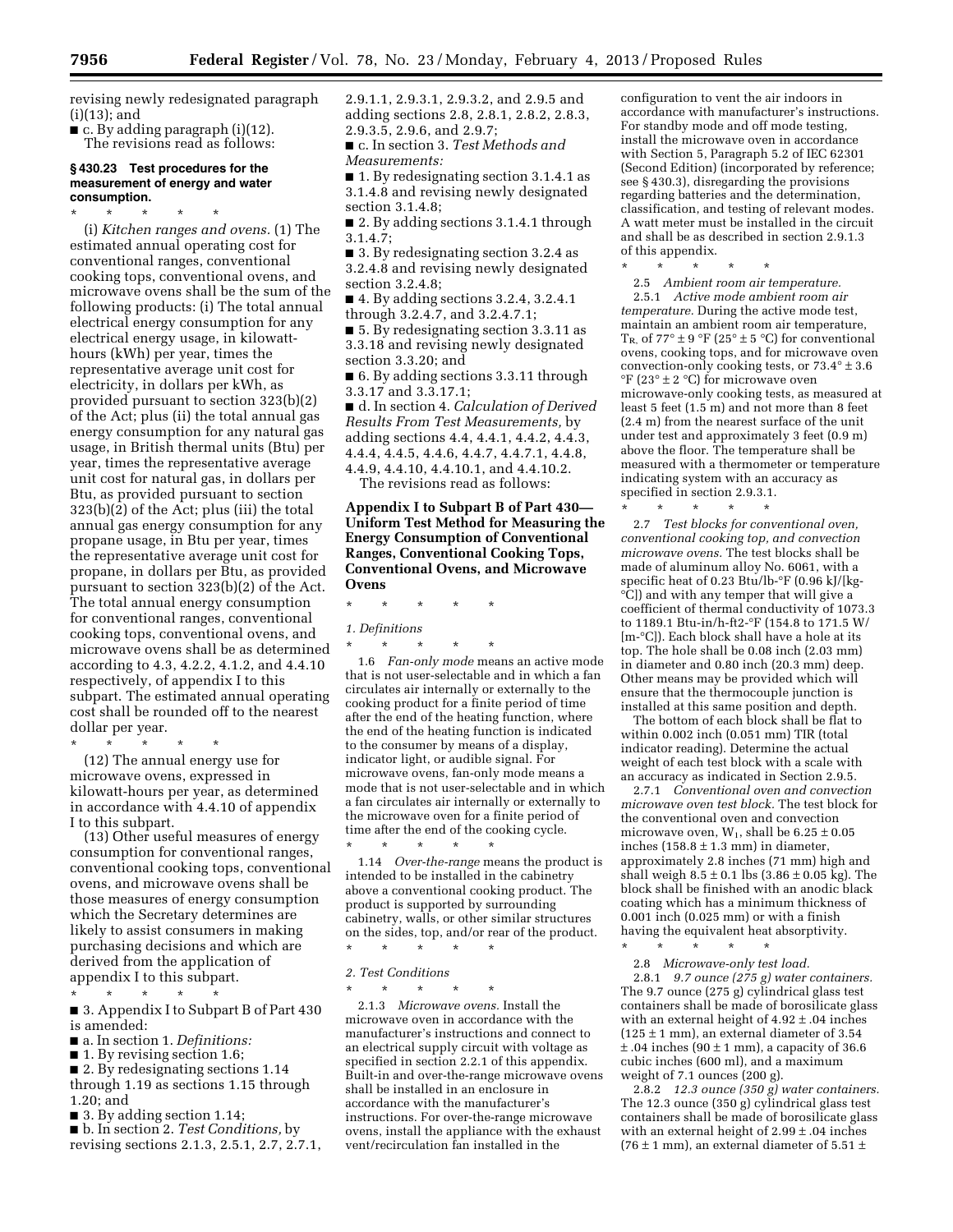.04 inches  $(140 \pm 1 \text{ mm})$ , a capacity of 54.9 cubic inches (900 ml), and a maximum weight of 8.8 ounces (250 g).

2.8.3 *35.3 ounce (1000 g) water containers.* The 35.3 ounce (1000 g) cylindrical glass test containers shall be made of borosilicate glass with an external height of  $3.54 \pm .04$  inches  $(90 \pm 1$  mm), an external diameter of 7.48 ± .04 inches (190 ± 1 mm), a capacity of 122.0 cubic inches (2000 ml), and a maximum weight of 15.9 ounces (450 g).

\* \* \* \* \* 2.9.1.1 *Watt-hour meter.* The watt-hour meter for measuring the electrical energy consumption of conventional ovens and cooking tops shall have a resolution of 1 watt-hour (3.6 kJ) or less and a maximum error no greater than 1.5 percent of the measured value for any demand greater than 100 watts. The watt-hour meter for measuring the active mode energy consumption of microwave ovens shall have a maximum error of no greater than 1 percent of the measured value.

\* \* \* \* \* 2.9.3 *Temperature measurement equipment.* 

2.9.3.1 *Room temperature indicating system.* The room temperature indicating system shall be as specified in Section 2.9.3.4 for ranges, ovens and cooktops. The room temperature indicating system for microwave ovens shall have a minimum resolution of 0.18  $^{\circ}\rm{F}$  (0.1  $^{\circ}\rm{C})$  and a maximum error no greater than  $0.18 \text{ }^{\circ}$ F (0.1  $\text{ }^{\circ}$ C).

2.9.3.2 *Temperature indicator system for measuring conventional oven and convection microwave oven temperature.* The equipment for measuring the conventional oven and convection microwave oven temperature shall have an error no greater than  $\pm 4$  °F ( $\pm 2.2$ °C) over the range of 65° to 500 °F (18 °C to 260 °C).

\* \* \* \* \*

2.9.3.5 *Water test load temperatures.* The temperature measuring instrument used to measure the water test load temperature shall have a minimum resolution of 0.18 °F (0.1 °C) and a maximum error no greater 2.7 °F (1.5 °C). Any stirring device to which a temperature measuring instrument is attached shall have a heat capacity of 0.287 Btu/lb-°F (1.20 kJ/kg-K) or less.

\* \* \* \* \* 2.9.5 *Scale.* The scale used for weighing the test blocks shall have a maximum error no greater than 1 ounce (28.4 g). The scale used for weighing the microwave-only water test load shall have a minimum resolution of .02 ounces (0.5 g) and a maximum error no greater than .04 ounces (1 g).

2.9.6 *Time measurement.* The time measurement instrument used for measuring the microwave oven test cycle length shall have a minimum resolution of 1 second and a maximum error no greater than 1 second.

2.9.7 *Insulation pad for water test load temperature measurements.* All water test loads shall be placed on an insulation pad when making temperature measurements. The insulation pad shall have a thickness of at least 0.5 inches and cover the entire base of the test container with a heat capacity of 0.310 Btu/lb-°F (1.30 kJ/kg-K) or less.

#### *3. Test Methods and Measurements*

3.1. *Test methods.* 

\* \* \* \* \* 3.1.4 *Microwave oven.* 

3.1.4.1 *Microwave-only cooking cycle 9.7 ounce (275 g) water load test method.*  Establish the testing conditions set forth in Section 2, ''TEST CONDITIONS,'' of this Appendix. Before beginning the test, the empty glass test container and microwave oven must be at their normal nonoperating temperatures as defined in section 1.12 and described in section 2.6. Pour 9.7 ± .04 ounces  $(275 \pm 1$  g) of water in to the 9.7 ounce (275 g) test container specified in section 2.8.1 and stir the water using a temperature measuring instrument specified in section 2.9.3.5 until the average temperature of the test container and water is balanced. The initial water temperature must be  $50 \pm 0.9$  °F (10  $\pm$  0.5 °C). Place the test load at the center of the turntable. If the appliance is not fitted with a turntable, place the test load on the reciprocating tray or on the lowest possible shelf position. Set the power control for the microwave-only cooking mode to the highest possible position. If the appliance is equipped with a boost function, activate the boost function. Start measurements after switching on the appliance in the microwave-only cooking mode; measurements must begin within 30 seconds after the preparation of the water load. The microwave oven must be operated to heat the test load to achieve a final temperature of  $140-149$  °F (60-65 °C), at which point the microwave oven must be switched off. Remove the test load from the microwave oven, and position the test load on the insulation pad specified in section 2.9.7. Stir the water with the temperature measuring instrument specified in section 2.9.3.5, and measure the final temperature within 20 seconds after the microwave-only heating cycle is finished. Allow the microwave oven to reach its normal nonoperating temperature, and repeat the procedure to heat the water test load to a  $\rm{final}$  temperature of 131–140 °F (55–60 °C). The minimum difference between the final temperatures from the two tests must be 3.6  ${}^{\circ}F$  (2  ${}^{\circ}C$ ). In between tests, forced air cooling may be used to assist in reducing the temperature of the appliance. Repeat the test series three times unless the total microwaveonly per-cycle energy consumption, as calculated in section 4.4.6, from the second measurement is within 1.5 percent of the value obtained from the first measurement.

3.1.4.2 *Microwave-only cooking cycle 9.7 ounce (275 g) water load fan-only mode test method.* If the microwave oven is capable of operation in fan-only mode, measure the fanonly mode energy consumption for the 9.7 ounce (275 g) water load as follows. Calculate the time required to heat 9.7 ounces (275 g) of water by  $90 °F$  (50 °C), t<sub>275</sub>, using the equations specified in section 4.4.1. Follow the procedures in section 3.1.4.1, except the microwave oven must be operated to heat the test load for the calculated heating time,  $t_{275}$ , at which point the microwave oven must be switched off. Remove the test load from the microwave oven, and close the microwave oven door within  $30 \pm 2$  seconds after the microwave-only heating cycle is finished.

Measure the fan-only mode energy consumption until the end of the fan-only mode. Repeat the test series three times unless the total microwave-only per-cycle energy consumption, as calculated in section 4.4.6, from the second measurement is within 1.5 percent of the value obtained from the first measurement.

3.1.4.3 *Microwave-only cooking cycle 12.3 ounce (350 g) water load test method.*  Establish the testing conditions set forth in Section 2, ''TEST CONDITIONS,'' of this Appendix. Before beginning the test, the empty glass test container and microwave oven must be at their normal nonoperating temperatures as defined in section 1.12 and described in section 2.6. Pour 12.3 ± .04 ounces (350  $\pm$  1 g) of water in to the 12.3 ounce (350 g) test container specified in section 2.8.2, and stir the water using a temperature measuring instrument specified in section 2.9.3.5 until the average temperature of the test container and water is balanced. The initial water temperature must be  $50 \pm 0.9$  °F ( $10 \pm 0.5$  °C). Place the test load at the center of the turntable. If the appliance is not fitted with a turntable, place the test load on the reciprocating tray or on the lowest possible shelf position. Set the power control for the microwave-only cooking mode to the highest possible position. If the appliance is equipped with a boost function, activate the boost function. Start measurements after switching on the appliance in the microwave-only cooking mode; measurements must begin within 30 seconds after the preparation of the water load. The microwave oven must be operated to heat the test load to achieve a final temperature of  $140-149$  °F (60-65 °C), at which point the microwave oven must be switched off. Remove the test load from the microwave oven, and position the test load on the insulation pad specified in section 2.9.7. Stir the water with the temperature measuring instrument specified in section 2.9.3.5, and measure the final temperature within 20 seconds after the microwave-only heating cycle is finished. Allow the microwave oven to reach its normal nonoperating temperature, and repeat the procedure to heat the water test load to a final temperature of 131–140 °F (55–60 °C). The minimum difference between the final temperatures from the two tests must be 3.6 °F (2 °C). In between tests, forced air cooling may be used to assist in reducing the temperature of the appliance. Repeat the test series three times unless the total microwaveonly per-cycle energy consumption, as calculated in section 4.4.6, from the second measurement is within 1.5 percent of the value obtained from the first measurement.

3.1.4.4 *Microwave-only cooking cycle 12.3 ounce (350 g) water load fan-only mode test method.* If the microwave oven is capable of operation in fan-only mode, measure the fan-only mode energy consumption for the 12.3 ounce (350 g) water load as follows. Calculate the time required to heat 12.3 ounces (350 g) of water by 90 °F (50 °C),  $t_{350}$ , using the equations specified in section 4.4.2. Follow the procedures in section 3.1.4.3, except the microwave oven must be operated to heat the test load for the calculated heating time, t<sub>350</sub>, at which point the microwave oven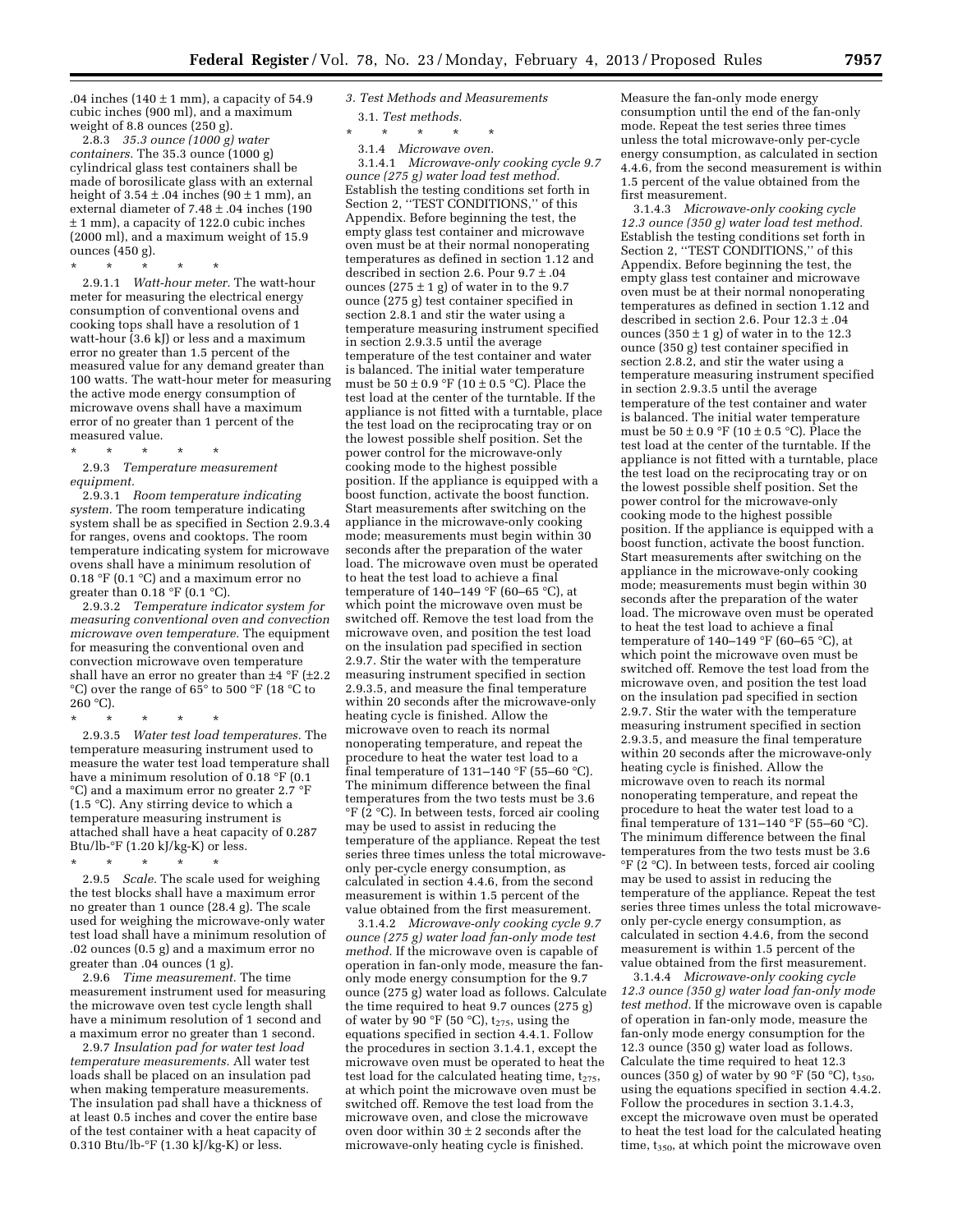must be switched off. Remove the test load from the microwave oven, and close the microwave oven door within  $30 \pm 2$  seconds after the microwave-only heating cycle is finished. Measure the fan-only mode energy consumption until the end of the fan-only mode. Repeat the test series three times unless the total microwave-only per-cycle energy consumption, as calculated in section 4.4.6, from the second measurement is within 1.5 percent of the value obtained from the first measurement.

3.1.4.5 *Microwave-only cooking cycle 35.3 ounce (1000 g) water load test method.*  Establish the testing conditions set forth in Section 2, ''TEST CONDITIONS,'' of this Appendix. Before beginning the test, the empty glass test container and microwave oven must be at their normal nonoperating temperatures as defined in section 1.12 and described in section 2.6. Pour 35.3 ± .04 ounces  $(1000 \pm 1$  g) of water in to the 35.3 ounce (1000 g) test container specified in section 2.8.3 and stir the water using a temperature measuring instrument specified in section 2.9.3.5 until the average temperature of the test container and water is balanced. The initial water temperature must be  $50 \pm 0.9$  °F (10  $\pm$  0.5 °C). Place the test load at the center of the turntable. If the appliance is not fitted with a turntable, place the test load on the reciprocating tray or on the lowest possible shelf position. Set the power control for the microwave-only cooking mode to the highest possible position. If the appliance is equipped with a boost function, activate the boost function. Start measurements after switching on the appliance in the microwave-only cooking mode; measurements must begin within 30 seconds after the preparation of the water load. The microwave oven must be operated to heat the test load to achieve a final temperature of  $140-149$  °F (60–65 °C), at which point the microwave oven must be switched off. Remove the test load from the microwave oven, and position the test load on the insulation pad specified in section 2.9.7. Stir the water with the temperature measuring instrument specified in section 2.9.3.5, and measure the final temperature is within 20 seconds after the microwave-only heating cycle is finished. Allow the microwave oven to reach its normal nonoperating temperature, and repeat the procedure to heat the water test load to a final temperature of  $131-140$  °F (55-60 °C). The minimum difference between the final temperatures from the two tests must be 3.6  $\mathrm{P}F(\bar{2} \mathrm{C})$ . In between tests, forced air cooling may be used to assist in reducing the temperature of the appliance. Repeat the test series three times unless the total microwaveonly per-cycle energy consumption, as calculated in section 4.4.6, from the second measurement is within 1.5 percent of the value obtained from the first measurement.

3.1.4.6 *Microwave-only cooking cycle 35.3 ounce (1000 g) water load fan-only mode test method.* If the microwave oven is capable of operation in fan-only mode, measure the fan-only mode energy consumption for the 35.3 ounce (1000 g) water load as follows. Calculate the time required to heat 35.3 ounces (1000 g) of water by 90 °F (50 °C),  $t_{1000}$ , using the equations specified in section

4.4.3. Follow the procedures in section 3.1.4.5, except the microwave oven must be operated to heat the test load for the calculated heating time,  $t_{1000}$ , at which point the microwave oven must be switched off. Remove the test load from the microwave oven, and close the microwave oven door within  $30 \pm 2$  seconds after the microwaveonly heating cycle is finished. Measure the fan-only mode energy consumption until the end of the fan-only mode. Repeat the test series three times unless the total microwaveonly per-cycle energy consumption, as calculated in section 4.4.6, from the second measurement is within 1.5 percent of the value obtained from the first measurement.

3.1.4.7 *Convection microwave oven convection-only test method.* Establish the testing conditions set forth in section 2, ''TEST CONDITIONS,'' of this appendix. Before beginning the test, the convection microwave oven must be at its normal nonoperating temperature as defined in section 1.12 and described in section 2.6. Set the convection microwave oven test block MCVblock approximately in the center of the usable baking space on the grilling rack provided by the manufacturer. Program the convection microwave oven for normal baking in accordance with manufacturer's instructions, and set the convection temperature setting to 375 °F. If a convection microwave oven permits baking by either forced convection by using a fan, or without forced convection, test the oven in each of those two modes. The oven must remain on for one complete thermostat ''cut-off/cut-on'' action of the electrical resistance heaters after the test block temperature has increased 234 °F (130 °C) above its initial temperature. If the convection microwave oven allows for the turntable to be turned on/off, test the appliance with the turntable turned on. Once the cooking cycle is complete and turned off, measure the fan-only mode energy consumption with the door closed until the end of the fan-only mode. Repeat the test series three times unless the total convectiononly per-cycle energy consumption, as calculated in section 4.4.8, from the second measurement is within 1.5 percent of the value obtained from the first measurement.

3.1.4.8 *Microwave oven test standby mode and off mode power.* Establish the testing conditions set forth in section 2, *Test Conditions,* of this appendix. For microwave ovens that drop from a higher power state to a lower power state as discussed in Section 5, Paragraph 5.1, Note 1 of IEC 62301 (Second Edition) (incorporated by reference; see § 430.3), allow sufficient time for the microwave oven to reach the lower power state before proceeding with the test measurement. Follow the test procedure as specified in Section 5, Paragraph 5.3.2 of IEC 62301 (Second Edition). For units in which power varies as a function of displayed time in standby mode, set the clock time to 3:23 and use the average power approach described in Section 5, Paragraph 5.3.2(a) of IEC 62301 (First Edition), but with a single test period of 10 minutes ± 2 sec after an additional stabilization period until the clock time reaches 3:33. If a microwave oven is capable of operation in either standby mode or off mode, as defined in sections 1.18 and

1.13 of this appendix, respectively, or both, test the microwave oven in each mode in which it can operate.

\* \* \* \* \* 3.2.4 *Microwave oven test energy* 

*consumption.*  3.2.4.1 *Microwave-only cooking cycle 9.7* 

*ounce (275 g) water load test measurements.*  Measure the energy consumption for the microwave-only cooking cycle test with a final water temperature of 140–149 °F (60–65  $^{\circ}$ C), E<sub>275,h</sub>, and the cooking cycle test with a final water temperature of 131–140 °F (55–60  $°C$ ), E<sub>275,1</sub>, in watt-hours for the test specified in section 3.1.4.1. In addition, measure the initial water temperature,  $T_{275,h1}$  and  $T_{275,11}$ , in  ${}^{\circ}$ F ( ${}^{\circ}$ C), the final water temperature,  $T_{275,h2}$ and  $T_{275,12}$ , in °F (°C), and the total heating time,  $t_{275,h}$  and  $t_{275,l}$  in seconds, for each test.

3.2.4.2 *Microwave-only cooking cycle 9.7 ounce (275 g) water load fan-only mode test measurements.* If the microwave oven is capable of operation in fan-only mode, measure the microwave-only fan-only mode energy consumption,  $E_{F275}$ , in watt-hours, and fan-only mode duration,  $t_{F275}$ , in seconds, as specified in section 3.1.4.2.

3.2.4.3 *Microwave-only cooking cycle 12.3 ounce (350 g) water load test measurements.* Measure the energy consumption for the microwave-only cooking cycle test with a final water temperature of 140–149 °F (60–65 °C),  $E_{350, high}$ , and the cooking cycle test with a final water temperature of 131–140 °F (55–60 °C),  $E_{350,1}$ , in watt-hours for the test specified in section 3.1.4.3. In addition, measure the initial water temperature,  $T_{350, h1}$  and  $T_{350, 11}$ , in °F (°C), the final water temperature,  $T_{350,h2}$  and  $T_{350,h2}$ , in  $\mathrm{P}F$  ( $\mathrm{C}C$ ), and the total heating time, t<sub>350,h</sub> and  $t_{350,1}$ , in seconds, for each test.

3.2.4.4 *Microwave-only cooking cycle 12.3 ounce (350 g) water load fan-only mode test measurements.* If the microwave oven is capable of operation in fan-only mode, measure the microwave-only fan-only mode energy consumption,  $E_{F350}$ , in watt-hours, and fan-only mode duration,  $t_{F350}$ , in seconds, as specified in section 3.1.4.4.

3.2.4.5 *Microwave-only cooking cycle 35.3 ounce (1000 g) water load test measurements.* Measure the energy consumption for the microwave-only cooking cycle test with a final water temperature of 140–149 °F (60–65 °C), E1000,h, and the cooking cycle test with a final water temperature of 131–140 °F (55–60 °C),  $E_{1000,1}$ , in watt-hours for the test specified in section 3.1.4.5. In addition, measure the initial water temperature,  $T_{1000, h1}$  and  $T_{1000, 11}$ , in °F (°C), the final water temperature,  $T_{1000,h2}$  and  $T_{1000,12}$ , in  ${}^{\circ}$ F ( ${}^{\circ}$ C), and the total heating time,  $t<sub>1000,h</sub>$  and  $t<sub>1000,l</sub>$ , in seconds, for each test.

3.2.4.6 *Microwave-only cooking cycle 35.3 ounce (1000 g) water load fan-only mode test measurements.* If the microwave oven is capable of operation in fan-only mode, measure the microwave-only fan-only mode energy consumption,  $E_{F1000}$ , in watt-hours, and fan-only mode duration,  $t_{F1000}$ , in seconds, as specified in section 3.1.4.6.

3.2.4.7 *Convection microwave oven convection-only test measurements.* If the oven thermostat controls the convection microwave oven temperature without cycling on and off, measure the energy consumed,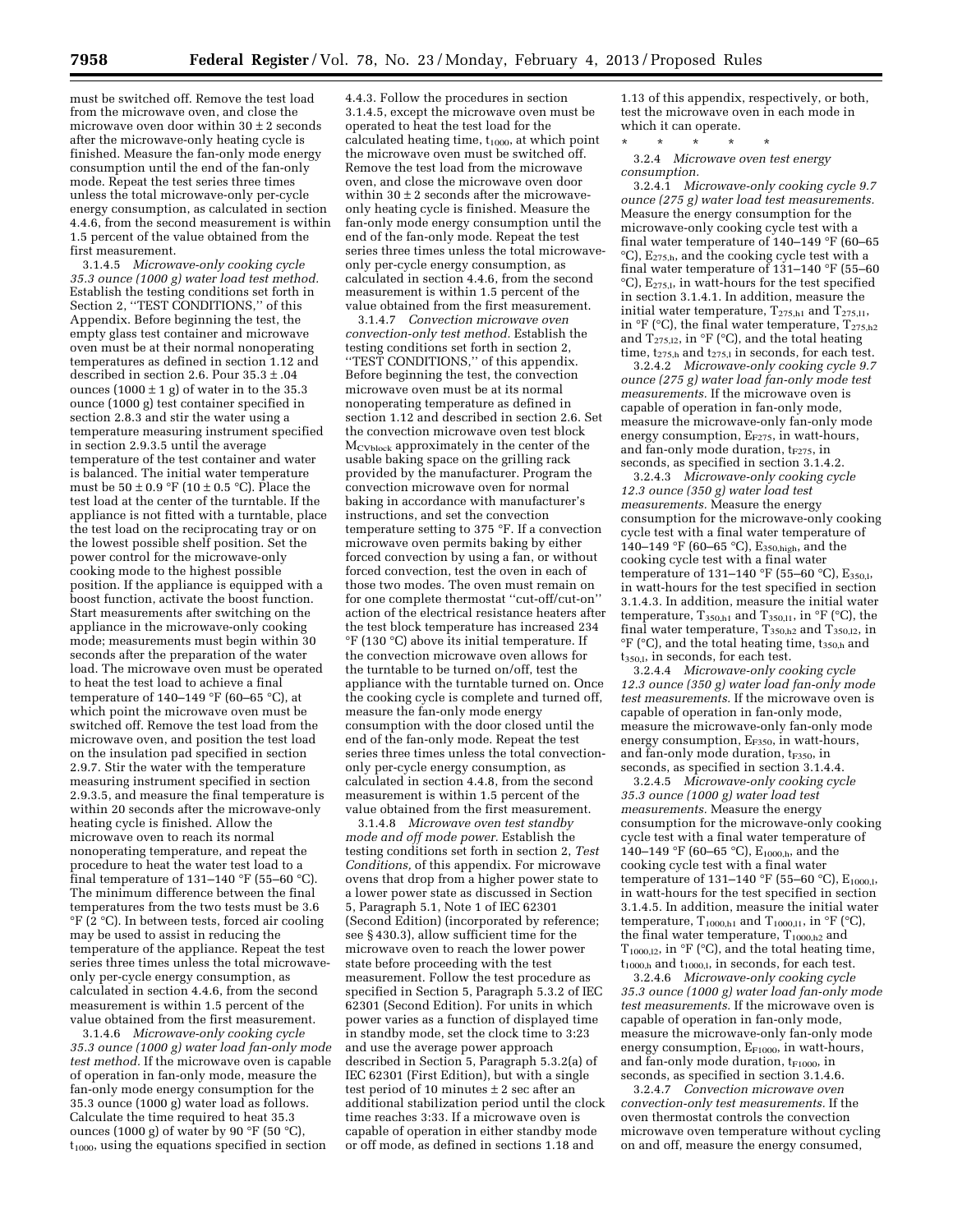ECV,O, when the temperature of the block reaches  $\rm T_{\rm CV,O}$  (T $\rm_{\rm CV,O}$  is 234  $^{\circ}{\rm F}$  (130  $^{\circ}{\rm C})$  above the initial block temperature,  $T_{CV,I}$ ). If the oven thermostat operates by cycling on and off, make the following series of measurements: Measure the block temperature,  $T_{CV,A}$ , and the energy consumed,  $E_{CV,A}$ , at the end of the last "ON" period of the convection microwave oven before the block reaches  $T_{CV,O}$ . Measure the block temperature,  $T_{CV,B}$ , and the energy consumed,  $E_{CV,B}$ , at the beginning of the next ''ON'' period. Measure the block temperature,  $T_{\rm CV,C}$ , and the energy consumed,  $E_{\rm CV,C}$ , at the end of that ''ON'' period. Measure the block temperature,  $T_{CV,D}$ , and the energy consumed,  $E_{\text{CV},D}$ , at the beginning of the following ''ON'' period. Energy measurements for E<sub>CV,O</sub>, E<sub>CV,A</sub>, E<sub>CV,B</sub>, E<sub>CV,C</sub> and  $E_{CV,D}$ , should be expressed in watt-hours for convection microwave ovens. Measure the total heating time,  $t_{CV}$ , expressed in seconds. If the microwave oven is capable of operation in fan-only mode, measure the fanonly mode energy consumption,  $E_{\text{CV,F}}$ , expressed in watt-hours, and fan-only mode duration,  $t_{CV,F}$ , expressed in seconds.

3.2.4.7.1 *Convection microwave oven convection-only average test energy consumption measurements.* If the convection microwave oven permits baking by either forced convection or without forced convection and the oven thermostat does not cycle on and off, measure the energy consumed,  $(E_{CV,O})_1$ , and heating time,  $(t_{CV})_1$ , with the forced convection mode and without the forced convection mode,  $(E_{\rm{CV,O}})_2$ ,  $(t_{CV})$ <sub>2</sub> when the temperature of the block reaches  $T_{\rm CV,O}$  ( $T_{\rm CV,O}$  is 234 °F (130 °C) above the initial block temperature,  $T_{CV,I}$ ). If the conventional oven permits baking by either forced convection or without forced convection and the oven thermostat operates by cycling on and off, make the following series of measurements with and without the forced convection mode: Measure the block temperature,  $T_{CV,A}$ , and the energy consumed, E<sub>CV,A</sub>, at the end of the last "ON" period of the convection microwave oven before the block reaches  $T_{\rm CV,O}$ . Measure the block temperature,  $T_{CV,B}$ , and the energy consumed,  $E_{\text{CV},B}$ , at the beginning of the next ''ON'' period. Measure the block temperature,  $T_{\rm CV,C}$ , and the energy consumed,  $E_{\rm CV,C}$ , at the end of that ''ON'' period. Measure the block temperature,  $T_{CV,D}$ , and the energy consumed,  $\rm E_{\rm CV,D}$ , at the beginning of the following ''ON'' period. Energy measurements for E<sub>CV,O</sub>, E<sub>CV,A</sub>, E<sub>CV,B</sub>, E<sub>CV,C</sub> and E<sub>CV,D</sub> should be expressed in watt-hours for convection microwave ovens. Measure the total heating time,  $t_{CV}$ , expressed in seconds. If the microwave oven is capable of operation in fan-only mode, measure the fanonly mode energy consumption in the forced convection mode,  $(E_{CV,F})_1$ , and without the forced convection mode,  $(E_{CV,F})_2$ , expressed in watt-hours, and the and fan-only mode duration, in the forced convection mode,  $(t_{CV,F})_1$ , and without the forced convection mode,  $(t_{CV,F})_2$ , expressed in seconds.

3.2.4.8 *Microwave oven test standby mode and off mode power.* Make measurements as specified in Section 5, Paragraph 5.3 of IEC 62301 (Second Edition) (incorporated by reference; see § 430.3). If the microwave oven is capable of operating in standby mode, as defined in section 1.18 of this appendix, measure the average standby mode power of the microwave oven, P<sub>SB</sub>, in watts as specified in section 3.1.4.8 of this appendix. If the microwave oven is capable of operating in off mode, as defined in section 1.13 of this appendix, measure the average off mode power of the microwave oven,  $P_{OM}$ , as specified in section 3.1.4.8

\* \* \* \* \* 3.3.11 Record the measured energy consumption for the microwave-only cooking cycle test with a final water temperature of 140–149 °F (60–65 °C),  $E_{275,h}$ , and the cooking cycle test with a final water temperature of 131–140 °F (55–60 °C), E<sub>275,1</sub>, in watt-hours; the measured mass of the 9.7 ounce (275 g) water test container,  $M_{275,c}$ , in pounds (grams), the measured mass of the water for the 140–149 °F (60–65 °C) final water temperature test,  $M_{275,h,w}$ , and the 131– 140 °F (55–60 °C) final water temperature test,  $M_{275,l,w}$ , in pounds (grams); the initial water temperature  $T_{275,h1}$ , and final water temperature,  $T_{275,h2}$ , for the 140–149 °F (60– 65 °C) final water temperature test, and the initial water temperature  $T_{275,11}$ , and final water temperature, T275,12, for the 131–140  $^{\circ}\!F$ (55–60 °C) final water temperature test, in  $\mathrm{P}F$ ( $^{\circ}$ C); the total heating time, t<sub>275,h</sub> for the 140– 149 °F (60–65 °C) final water temperature test and t<sub>275,1</sub> for the 131–140 °F (55–60 °C) final water temperature test; as determined in section 3.2.4.1.

3.3.12 Record the measured fan-only mode energy consumption,  $E_{F275}$ , in watthours, and fan-only mode duration,  $t_{F275}$ , in seconds, as determined in section 3.2.4.2.

3.3.13 Record the measured energy consumption for the microwave-only cooking cycle test with a final water temperature of 140–149 °F (60–65 °C), E350,h, and the cooking cycle test with a final water temperature of 131–140 °F (55–60 °C),  $E_{275,l}$ , in watt-hours; the measured mass of the 12.3 ounce (350 g) water test container,  $M_{350,c}$ , in pounds (grams), the measured mass of the water for the 140–149 °F (60–65 °C) final water temperature test, M350,h,w, and the 131– 140 °F (55–60 °C) final water temperature test,  $M_{350,l,w}$ , in pounds (grams); the initial water temperature T350,h1, and final water temperature,  $T_{350,h2}$ , for the 140–149 °F (60– 65 °C) final water temperature test, and the initial water temperature  $T_{350,11}$ , and final water temperature, T<sub>350,12</sub>, for the 131-140 °F (55–60 °C) final water temperature test, in  $\mathrm{P}F$ ( $^{\circ}$ C); the total heating time, t<sub>350,h</sub> for the 140– 149 °F (60–65 °C) final water temperature test and t<sub>350,1</sub> for the 131–140 °F (55–60 °C) final water temperature test; as determined in section 3.2.4.3.

3.3.14 Record the measured fan-only mode energy consumption, EF350, in watthours, and fan-only mode duration,  $t_{F350}$ , in seconds, as determined in section 3.2.4.4.

3.3.15 Record the measured energy consumption for the microwave-only cooking cycle test with a final water temperature of 140–149 °F (60–65 °C),  $E_{1000,h}$ , and the cooking cycle test with a final water temperature of 131-140 °F (55-60 °C), E<sub>1000,1</sub>, in watt-hours; the measured mass of the 35.3 ounce (1000 g) water test container, M<sub>1000,c</sub>, in pounds (grams), the measured mass of the

water for the 140–149 °F (60–65 °C) final water temperature test,  $\mathrm{M}_{1000,\mathrm{h},\mathrm{w}},$  and the 131–140 °F (55–60 °C) final water temperature test,  $M_{1000,l,w}$ , in pounds (grams); the initial water temperature  $T_{1000, h1}$ , and final water temperature,  $T_{1000,h2}$ , for the 140– 149 °F (60–65 °C) final water temperature test, and the initial water temperature  $T_{1000,11}$ , and final water temperature,  $T_{1000,12}$ , for the 131–140 °F (55–60 °C) final water temperature test, in °F (°C); the total heating time, t<sub>1000,h</sub> for the 140–149 °F (60–65 °C) final water temperature test and  $t_{1000,1}$  for the 131–140 °F (55–60 °C) final water temperature test; as determined in section 3.2.4.5.

3.3.16 Record the measured fan-only mode energy consumption,  $E_{F1000}$ , in watthours, and fan-only mode duration,  $t_{F1000}$ , in seconds, as determined in section 3.2.4.6.

3.3.17 For a convection microwave oven with a thermostat which operates by cycling on and off, record the convection microwave cooking test measurements  $T_{CV,A}$ ,  $E_{CV,A}$ ,  $T_{CV.B}, \tilde{E}_{CV.B}, T_{CV.C}, E_{CV.C}, T_{CV.D}, E_{CV.D}, E_{CV.F},$  $t_{CV}$ , and  $t_{CV,F}$ , as determined in section 3.2.4.7. If the thermostat controls the oven temperature without cycling on and off, record Ecv,o, Ecv,F, tcv, and tcv,F, as determined in section 3.2.4.7. Record the measured test block weight, Mcv, in pounds, as specified in section 2.7.1.

3.3.17.1 For a convection microwave oven that can be operated with or without forced convection and the oven thermostat controls the oven temperature without cycling on and off, measure the energy consumed with the forced convection mode,  $(E_{CV,O})_1$ , heating time in the forced convection mode,  $(t_{CV})_1$ , and convection microwave oven fan-only mode energy consumption in the forced convection mode,  $(E_{CV,F})_1$ , and measure the energy consumed without the forced convection mode,  $(E_{CV,O})_2$ , heating time without the forced convection mode,  $(t_{CV})_2$ , and convection microwave oven fan-only mode energy consumption without the forced convection mode,  $(E_{CV,F})_2$ , as determined in section 3.2.4.7.1. If the convection microwave oven operates with or without forced convection and the thermostat controls the oven temperature by cycling on and off, record the convection microwave oven test measurements  $T_{\rm CV,A}, E_{\rm CV,A}, T_{\rm CV,B},$  $E_{CV,B}$ ,  $T_{CV,C}$ ,  $E_{CV,C}$ ,  $T_{CV,D}$ ,  $E_{CV,D}$ ,  $t_{CV}$ ,  $E_{CV,F}$ ,  $t_{\text{CV,F}}$  as determined in section 3.2.4.7.1. Record the measured test block weight,  $M_{CV}$ , in pounds, as specified in section 2.7.1.

3.3.18 Record the average standby mode power,  $P_{SB}$ , for the microwave oven standby mode, as determined in section 3.2.4.8 for a microwave oven capable of operating in standby mode. Record the average off mode power, P<sub>OM</sub>, for the microwave oven off mode power test, as determined in section 3.2.4.8 for a microwave oven capable of operating in off mode.

\* \* \* \* \*

*4. Calculation of Derived Results from Test Measurements* 

- \* \* \* \* \*
- 4.4 *Microwave oven.*

4.4.1 *9.7 ounce (275 g) water load microwave-only cooking cycle time and energy consumption.* Calculate the time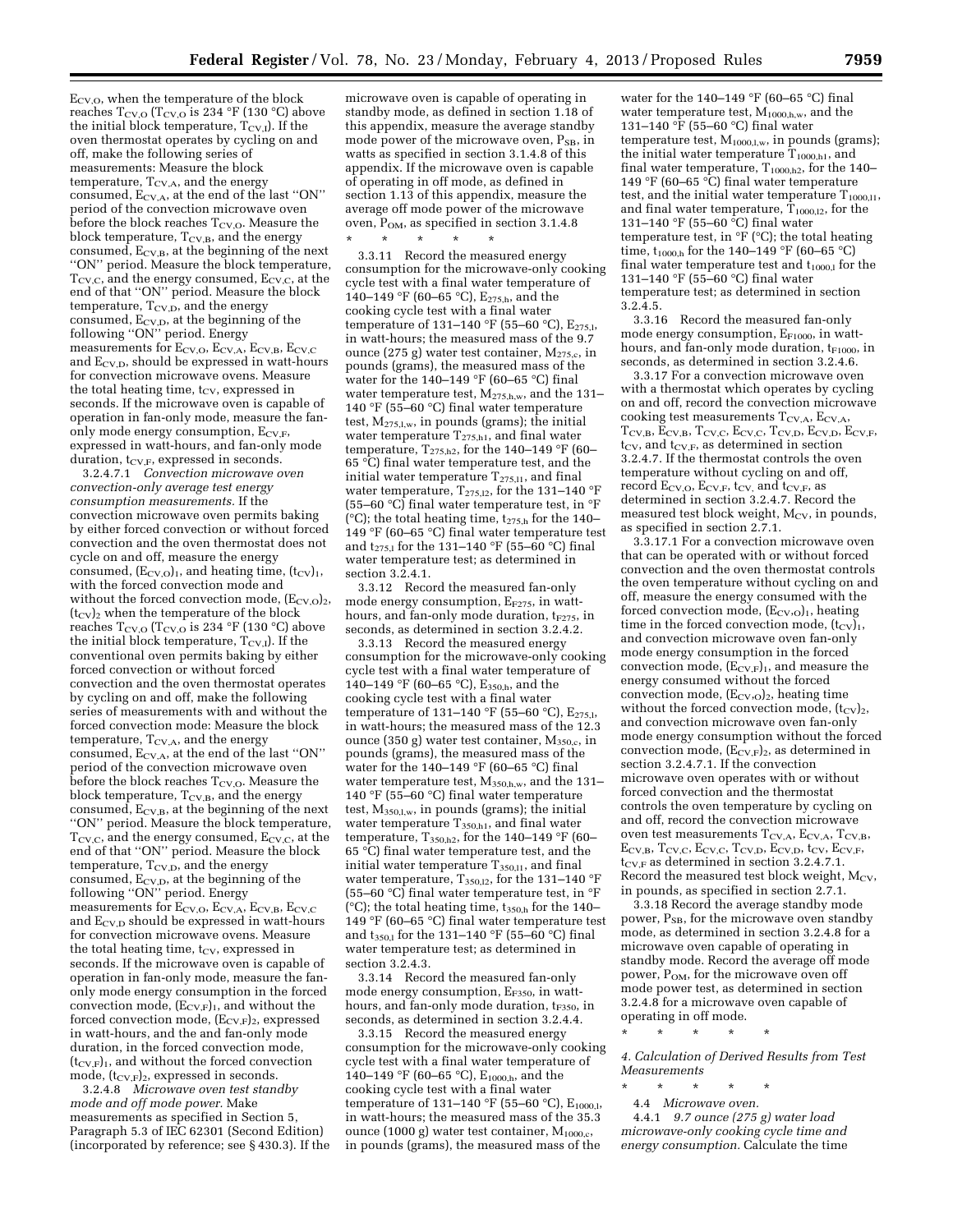required,  $t_{275}$ , in seconds, and the energy consumption,  $E_{275}$ , in watt-hours, to heat 9.7 ounce (275 g) of water by 90 °F (50 °C), as follows:

$$
\Delta T_{275,h} = T_{275,h2} - T_{275,h1}
$$
\n
$$
\Delta T_{275,l} = T_{275,h2} - T_{275,h1}
$$
\n
$$
Total \Delta T_{275,h} = \frac{(C_c \times M_{275,c} \times \Delta T_{275,h})}{C_w \times M_{275,h}} + \Delta T_{275,h}
$$
\n
$$
Total \Delta T_{275,l} = \frac{(C_c \times M_{275,c} \times \Delta T_{275,l})}{C_w \times M_{275,l}} + \Delta T_{275,l}
$$

$$
norm \Delta T_{275,h} = total \Delta T_{275,h} \times \frac{M_{275,h,w}}{M_{275,w}}
$$

$$
norm \Delta T_{275,l} = total \Delta T_{275,l} \times \frac{M_{275,l,w}}{M_{275,w}}
$$

$$
t_{275} = t_{275,l} + \left(\frac{t_{275,h} - t_{275,l}}{norm \Delta T_{275,h} - norm \Delta T_{275,l}}\right) \times \left(\Delta T_n - norm \Delta T_{275,l}\right)
$$

$$
E_{275} = E_{275,low} + \left(\frac{E_{275,h} - E_{275,low}}{norm \,\Delta T_{275,h} - norm \,\Delta T_{275,l}}\right) \times \left(\Delta T_n - norm \,\Delta T_{275,low}\right)
$$

*Where,* 

- $C_c = 0.131$  Btu per lb- $\degree$ F (0.55 joules per gram-°C), the specific heat of the borosilicate glass test container.
- $C_w = 1.0$  Btu per lb- $\degree$ F (4.187 joules per gram-°C), the specific heat of water.
- $\Delta T_{275,h}$  = the water temperature rise in °F (°C) for the 140–149  $^{\circ}\mathrm{F}$  (60–65  $^{\circ}\mathrm{C})$  final water temperature test.
- $\Delta T_{275,l}$  = the water temperature rise in °F (°C) for the 131–140 °F (55–60 °C) final water temperature test.
- $\Delta T_n = 90$  °F (50 °C), the nominal water temperature rise.
- $E_{275}$  = the energy consumption required to heat 9.7 ounce (275 g) of water by 90 °F (50  $^{\circ}$ C), in watt-hours.
- $E_{275,h}$  = the measured energy consumption in watt-hours during the  $140-149$  °F (60-65 °C) final water temperature test, as recorded in section 3.3.11.
- $E_{275,1}$  = the measured energy consumption in watt-hours during the 131–140 °F (55–60 °C) final water temperature test, as recorded in section 3.3.11.
- $M_{275,c}$  = the actual mass of the 9.7 ounce (275 g) water load test container in pounds (g), as recorded in section 3.3.11.
- $M_{275,h,w}$  = the actual mass of water in pounds (g) for the 140–149 °F (60–65 °C) final

water temperature test, as recorded in section 3.3.11.

- $M_{275,l,w}$  = the actual mass of water in pounds (g) for the 131–140 °F (55–60 °C) final water temperature test, as recorded in section 3.3.11.
- $M<sub>275,w</sub> = 0.61$  pounds (275 g), the nominal mass of water.
- norm $\Delta T_{275,h}$  = the normalized water temperature rise in °F (°C) for the of 140– 149 °F (60–65 °C) final water temperature test.
- norm  $\Delta T_{275,1}$  = the normalized water temperature rise in °F (°C) for the of 131–  $140^{\circ}$ F (55–60 °C) final water temperature test.
- $t_{275}$  = the calculated time in seconds to heat up 9.7 ounces (275 g) of water by 90 °F  $(50 °C)$ .
- $t_{275,h}$  = the measured time in seconds, including the magnetron heating-up time, to heat 9.7 ounces (275 g) of water to a final temperature of 140–149 °F (60– 65 °C), as recorded in section 3.3.11.
- $t_{275,1}$  = the measured time in seconds, including the magnetron heating-up time, to heat 9.7 ounces (275 g) of water to a final temperature of 131–140 °F (55– 60 °C), as recorded in section 3.3.11.
- $T_{275, h1}$  = the initial water temperature in  ${}^{\circ}F$ (°C) for the 140–149 °F (60–65 °C) final

water temperature test, as recorded in section 3.3.11.

- $T_{275,h2}$  = the final water temperature in  ${}^{\circ}$ F ( ${}^{\circ}$ C) for the 140–149 °F (60–65 °C) final water temperature test, as recorded in section 3.3.11.
- $\mathrm{T}_{275,\mathrm{l1}}$  = the initial water temperature in  $^\mathrm{o}\mathrm{F}$ (°C) for the 131–140 °F (55–60 °C) final water temperature test, as recorded in section 3.3.11.
- $T_{275,12}$  = the final water temperature in °F (°C) for the 131–140 °F (55–60 °C) final water temperature test, as recorded in section 3.3.11.
- Total  $\Delta T_{275,h}$  = the total temperature rise accounting for the heat capacity of the test container for the 140–149 °F (60–65 °C) final water temperature test, in °F  $(°C)$ .
- Total  $\Delta T_{275,l}$  = the total temperature rise accounting for the heat capacity of the test container for the 131–140 °F (55–60 °C) final water temperature test, in °F  $(^{\circ}C)$ .

4.4.2 *12.3 ounce (350 g) water load microwave-only cooking cycle time and energy consumption.* Calculate the time required,  $t_{350}$ , in seconds, and the energy consumption, E350, in watt-hours, to heat 12.3 ounces (350 g) of water by 90 °F (50 °C), as follows: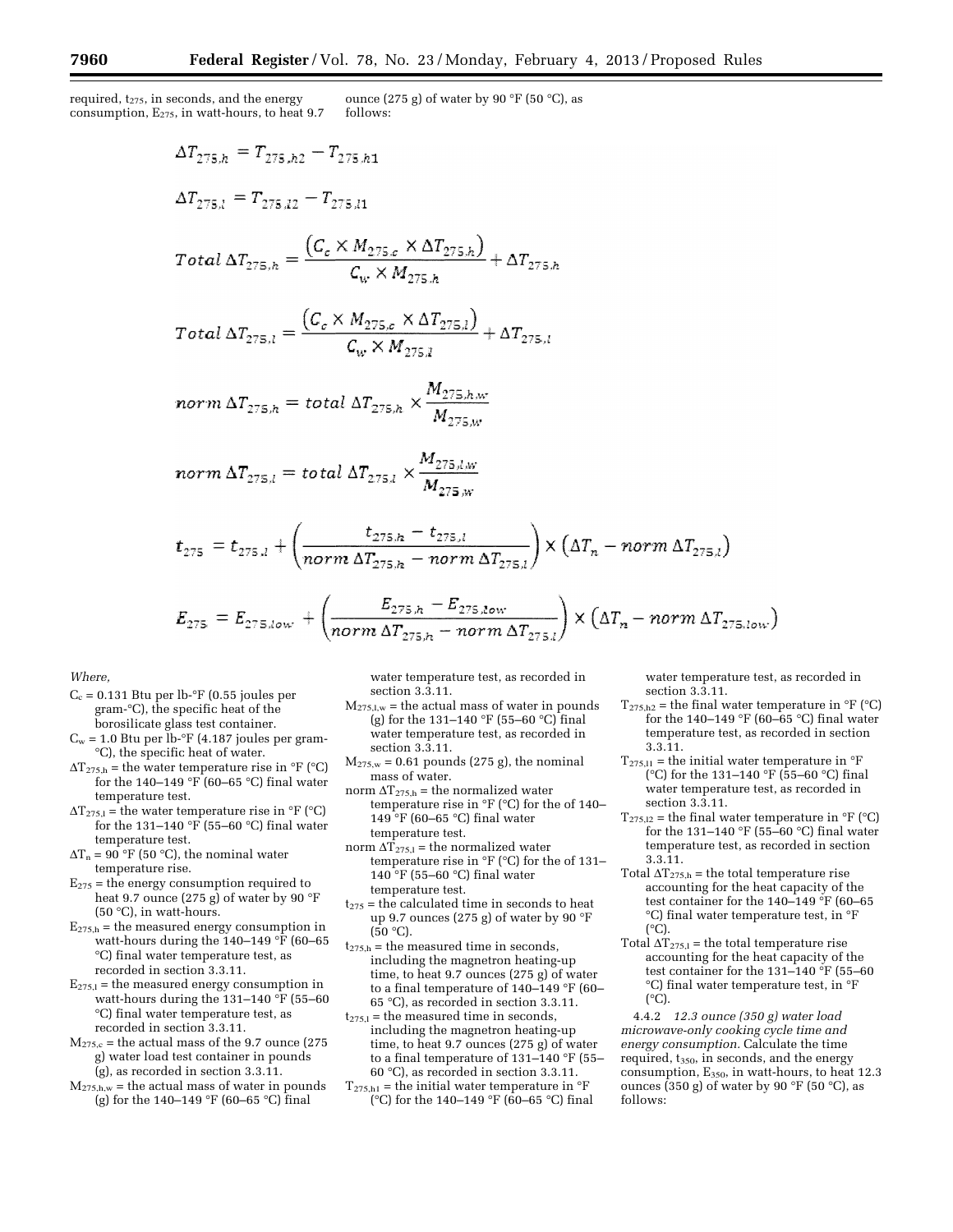$$
\Delta T_{350,l} = T_{350,l2} - T_{350,l1}
$$

$$
Total \Delta T_{350,h} = \frac{(C_c \times M_{350,c} \times \Delta T_{350,h})}{C_w \times M_{350,h}} + \Delta T_{350,h}
$$

$$
Total \Delta T_{350,l} = \frac{\left(C_c \times M_{350,c} \times \Delta T_{350,l}\right)}{C_w \times M_{350,l}} + \Delta T_{350,l}
$$

$$
norm \,\Delta T_{350,h} = total \,\Delta T_{350,h} \times \frac{M_{350,h,w}}{M_{350,w}}
$$

$$
norm \ \Delta T_{350,l} = total \ \Delta T_{350,l} \times \frac{M_{350,l,w}}{M_{350,w}}
$$

$$
t_{350} = t_{350,l} + \left(\frac{t_{350,h} - t_{350,l}}{norm\,\Delta T_{350,h} - norm\,\Delta T_{350,l}}\right) \times \left(\Delta T_n - norm\,\Delta T_{350,l}\right)
$$

$$
E_{350} = E_{350,l} + \left(\frac{E_{350,h} - E_{350,l}}{norm \Delta T_{350,h} - norm \Delta T_{350,l}}\right) \times \left(\Delta T_n - norm \Delta T_{350,l}\right)
$$

*Where,* 

- $\Delta T_n$ , C<sub>c</sub>, and C<sub>w</sub> as defined in 4.4.1.
- $\Delta T_{350,h}$  = the water temperature rise in °F (°C) for the 140–149  $\mathrm{P}$  (60–65 °C) final water temperature test.
- $\Delta T_{350,1}$  = the water temperature rise in °F (°C) for the 131–140  $\mathrm{P}\mathrm{F}$  (55–60  $\mathrm{C}$ ) final water temperature test.
- $E_{350}$  = the calculated energy consumption required to heat 12.3 ounces (350 g) of water by 90 °F (50 °C), in watt-hours.
- $E_{350,h}$  = the measured energy consumption in watt-hours during the 140–149 °F (60–65 °C) final water temperature test, as recorded in section 3.3.13.
- $E_{350,1}$  = the measured energy consumption in watt-hours during the 131–140 °F (55–60 °C) final water temperature test, as recorded in section 3.3.13.
- $M_{350,c}$  = the actual mass of the 12.3 ounce (350 g) water load test container in pounds (g), as recorded in section 3.3.13.
- $M_{350,h,w}$  = the actual mass of water in pounds (g) for the 140–149 °F (60–65 °C) final water temperature test, as recorded in section 3.3.13.
- $M_{350,l,w}$  = the actual mass of water in pounds (g) for the 131–140 °F (55–60 °C) final

water temperature test, as recorded in section 3.3.13.

- $M_{350,w} = 0.77$  pounds (350 g), the nominal mass of water. norm  $\Delta T_{350,h}$  = the normalized water
- temperature rise in °F (°C) for the of 140– 149 °F (60–65 °C) final water temperature test.
- norm $\Delta T_{350,\rm l}$  = the normalized water temperature rise in °F (°C) for the of 131– 140 °F (55–60 °C) final water temperature test.
- $t_{350}$  = the calculated time in seconds to heat up 12.3 ounces (350 g) of water by 90 °F  $(50 °C)$ .
- $t_{350,h}$  = the measured time in seconds, including the magnetron heating-up time, to heat 12.3 ounces (350 g) of water to a final temperature of 140–149 °F (60– 65 °C), as recorded in section 3.3.13.
- ${\rm t}_{350, {\rm l}} =$  the measured time in seconds, including the magnetron heating-up time, to heat 12.3 ounces (350 g) of water to a final temperature of 131–140 °F (55– 60 °C), as recorded in section 3.3.13.
- $T_{350,h1}$  = the initial water temperature in  $\mathrm{P}F$ (°C) for the 140–149 °F (60–65 °C) final water temperature test, as recorded in section 3.3.13.
- $T_{350,h2}$  = the final water temperature in °F (°C) for the 140–149 °F (60–65 °C) final water temperature test, as recorded in section 3.3.13.
- $T_{350,11}$  = the initial water temperature in  $\mathrm{P}F$ (°C) for the 131–140 °F (55–60 °C) final water temperature test, as recorded in section 3.3.13.
- $T_{350,12}$  = the final water temperature in °F (°C) for the 131–140 °F (55–60 °C) final water temperature test, as recorded in section 3.3.13.
- Total  $\Delta T_{350,h}$  = the total temperature rise accounting for the heat capacity of the test container for the 140–149 °F (60–65 °C) final water temperature test, °F (°C).
- Total  $\Delta$ T<sub>350,1</sub> = the total temperature rise accounting for the heat capacity of the test container for the 131–140 °F (55–60 °C) final water temperature test, °F (°C).

4.4.3 *35.3 ounce (1000 g) water load microwave-only cooking cycle time and energy consumption.* Calculate the time required, t<sub>350</sub>, in seconds, and the energy consumption, E1000, in watt-hours, to heat 35.3 ounce (1000 g) of water by 90 °F (50 °C), as follows: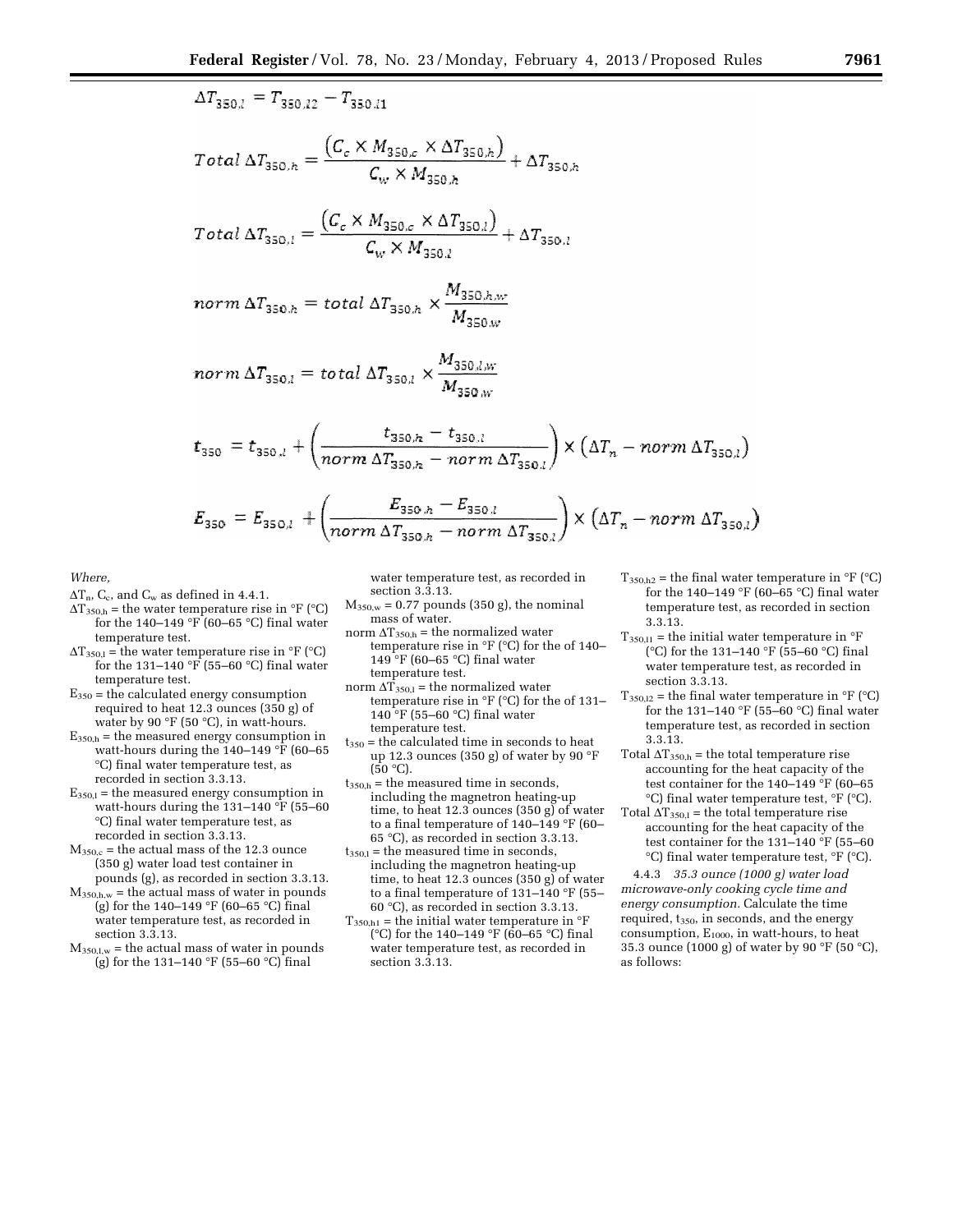$$
\Delta T_{1000,h} = T_{1000,h2} - T_{1000,h1}
$$
\n
$$
\Delta T_{1000,l} = T_{1000,l2} - T_{1000,l1}
$$
\n
$$
Total \Delta T_{1000,h} = \frac{(C_c \times M_{1000,c} \times \Delta T_{1000,h})}{C_w \times M_{1000,h}} + \Delta T_{1000,h}
$$
\n
$$
Total \Delta T_{1000,l} = \frac{(C_c \times M_{1000,c} \times \Delta T_{1000,l})}{C_w \times M_{1000,l}} + \Delta T_{1000,h}
$$
\n
$$
norm \Delta T_{1000,h} = total \Delta T_{1000,h} \times \frac{M_{1000,h,w}}{M_{1000,w}}
$$
\n
$$
norm \Delta T_{1000,l} = total \Delta T_{1000,low} \times \frac{M_{1000,hw}}{M}
$$

$$
t_{1000,w}
$$

$$
t_{1000} = t_{1000,l} + \left(\frac{t_{1000,h} - t_{1000,l}}{norm \Delta T_{1000,h} - norm \Delta T_{1000,l}}\right) \times \left(\Delta T_n - norm \Delta T_{1000,l}\right)
$$

$$
E_{1000} = E_{1000,l} + \left(\frac{E_{1000,h} - E_{1000,l}}{norm \Delta T_{1000,h} - norm \Delta T_{1000,l}}\right) \times \left(\Delta T_n - norm \Delta T_{1000,l}\right)
$$

*Where,* 

- $\Delta T_n$ , C<sub>c</sub>, and C<sub>w</sub> as defined in 4.4.1.
- $\Delta T_{1000,h}$  = the water temperature rise in  $\mathrm{P}F$ (°C) for the 140–149 °F (60–65 °C) final water temperature test.
- $\Delta T_{1000,1}$  = the water temperature rise in °F (°C) for the 131–140  $\mathrm{F}$  (55–60  $\mathrm{C}$ ) final water temperature test.
- $E_{1000}$  = the calculated energy consumption required to heat 35.3 ounces (1000 g) of water by 90 °F (50 °C), in watt-hours.
- $E_{1000,h}$  = the measured energy consumption in watt-hours during the 140–149 °F (60–65 °C) final water temperature test, as recorded in section 3.3.15.
- $E_{1000,1}$  = the measured energy consumption in watt-hours during the  $131-140$  °F (55–60) °C) final water temperature test, as recorded in section 3.3.15.
- $M_{1000,c}$  = the actual mass of the 35.3 ounce (1000 g) water load test container in pounds (g), as recorded in section 3.3.15.
- $M_{1000,h,w}$  = the actual mass of water in pounds (g) for the 140–149 °F (60–65 °C) final water temperature test, as recorded in section 3.3.15.
- $M_{1000,1,w}$  = the actual mass of water in pounds (g) for the 131–140 °F (55–60 °C) final water temperature test, as recorded in section 3.3.15.
- $M_{1000,w} = 2.20$  pounds (1000 g), the nominal mass of water.
- norm  $\Delta T_{1000,h}$  = the normalized water temperature rise in °F (°C) for the of 140– 149 °F (60–65 °C) final water temperature test.
- norm $\Delta T_{1000,l}$  = the normalized water temperature rise in °F (°C) for the of 131– 140 °F (55–60 °C) final water temperature test.
- $t_{1000}$  = the calculated time in seconds to heat up 35.3 ounces (1000 g) of water by 90  $\mathrm{^{\circ}F}$  (50  $\mathrm{^{\circ}C}$ ).
- $t_{1000,h}$  = the measured time in seconds, including the magnetron heating-up time, to heat 35.3 ounces (1000 g) of water to a final temperature of 140–149 °F (60–65 °C), as recorded in section 3.3.15.
- $t_{1000,1}$  = the measured time in seconds, including the magnetron heating-up time, to heat 35.3 ounces (1000 g) of water to a final temperature of 131–140 °F (55–60 °C), as recorded in section 3.3.15.
- $T_{1000, h1}$  = the initial water temperature in  $\mathrm{P}F$ ( $^{\circ}$ C) for the 140–149  $^{\circ}$ F (60–65  $^{\circ}$ C) final water temperature test, as recorded in section 3.3.15.
- $T_{1000,h2}$  = the final water temperature in  $\mathrm{P}F$ (°C) for the 140–149 °F (60–65 °C) final water temperature test, as recorded in section 3.3.15.
- $\rm T_{1000,11}$  = the initial water temperature in  $\rm ^oF$ (°C) for the 131–140 °F (55–60 °C) final water temperature test, as recorded in section 3.3.15.
- $T_{1000,12}$  = the final water temperature in  $\mathrm{P}F$ (°C) for the 131–140 °F (55–60 °C) final water temperature test, as recorded in section 3.3.15.
- Total  $\Delta T_{1000,h}$  = the total temperature rise accounting for the heat capacity of the test container for the 140–149 °F (60–65 °C) final water temperature test, in °F  $(^{\circ}C).$
- Total  $\Delta T_{1000,1}$  = the total temperature rise accounting for the heat capacity of the test container for the 131–140 °F (55–60 °C) final water temperature test, in °F  $(^{\circ}C)$ .

4.4.4 *Total microwave-only cooking percycle energy consumption and heating time.*  Calculate the total microwave-only cooking per-cycle energy consumption,  $\rm E_{MW,C},$  in watt-hours, and the per-cycle heating time,  $t_{MW,C}$ , in seconds, as follows: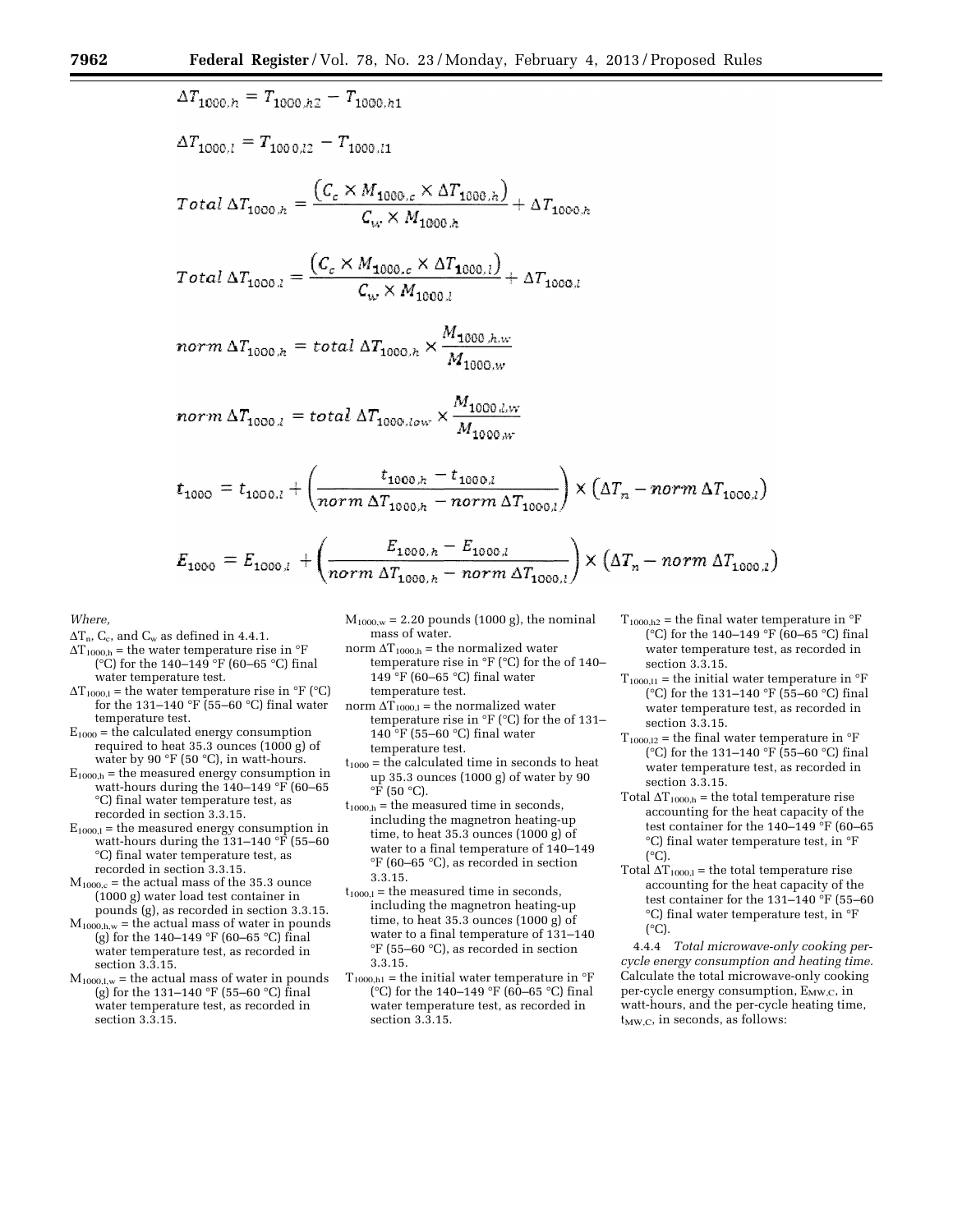$$
E_{MW,C} = \frac{3 \times E_{275} + 6 \times E_{350} + 2 \times E_{1000}}{11}
$$

$$
t_{MW,C} = \frac{3 \times t_{275} + 6 \times t_{350} + 2 \times t_{1000}}{11}
$$

Where:

 $E_{275}$  and  $t_{275}$  as defined in section 4.4.1,  $W_{350}$ and t350 are described in section 4.4.2,

and  $E_{1000}$  and  $t_{1000}$  are described in section 4.4.3.

4.4.5 *Total microwave-only per-cycle fanonly mode energy consumption and* 

*duration.* Calculate the total microwave-only per-cycle fan-only mode energy consumption,  $E_{MW,F}$ , in watt-hours, and the per-cycle fan-only mode time,  $t_{MW,F}$ , in seconds, as follows:

$$
E_{MWE} = \frac{3 \times E_{F275} + 6 \times E_{F350} + 2 \times E_{F1000}}{11}
$$

$$
t_{MW,F} = \frac{3 \times t_{F275} + 6 \times t_{F350} + 2 \times t_{F1000}}{11}
$$

Where:

- $E_{F275}$  = the measured fan-only mode energy consumption after heating 275 g of water by 50 °C in watt-hours, as recorded in section 3.3.12.
- $E_{F350}$  = the measured fan-only mode energy consumption after heating 350 g of water by 50 °C in watt-hours, as recorded in section 3.3.15.
- $E_{F1000}$  = the measured fan-only mode energy consumption after heating 1000 g of water by 50 °C in watt-hours, as recorded in section 3.3.16.

 $t_{F275}$  = the duration of fan-only mode after heating 275 g of water by 50 °C in

seconds, as recorded in section 3.3.12.  $t_{F350}$  = the duration of fan-only mode after heating 350 g of water by 50 °C in

seconds, as recorded in section 3.3.14.

 $t_{F1000}$  = the duration of fan-only mode after heating 1000 g of water by 50 °C in seconds, as recorded in section 3.3.16.

4.4.6 *Total microwave-only per-cycle energy consumption.* Calculate the total microwave-only per-cycle energy consumption,  $E_{MW}$ , in watt-hours, using the equation below. The calculation is repeated two or three times as required in section

3.1.4. The average  $E_{MW}$  is used for the calculations in sections 4.4.9 and 4.4.10.

$$
E_{MW} = E_{MW,C} + E_{MW,F}
$$

Where:

EMW,C as defined in 4.4.4.  $E_{MW,F}$  as defined in 4.4.5.

4.4.7 *Convection microwave oven convection-only cooking cycle test energy consumption.* For a convection microwave oven with a thermostat which operates by cycling on and off, calculate the convection microwave convection-only cooking cycle test energy consumption, Ecv,o, expressed in watt-hours, and defined as:

$$
E_{CV,O} = \left( E_{CV,AB} + \left( \frac{T_{CV,O} - T_{CV,AB}}{T_{CV,CD} - T_{CV,AB}} \right) \times \left( E_{CV,CD} - E_{CV,AB} \right) \right)
$$

Where:  $T_{\rm{CV},O} = 234 \text{ }^{\circ}F(130 \text{ }^{\circ}C)$  plus the initial test block temperature. and,

$$
E_{CV,AB} = \frac{E_{CV,A} + E_{CV,B}}{2}
$$

$$
E_{CV,CD} = \frac{E_{CV,C} + E_{CV,D}}{2}
$$

$$
T_{CV,AB} = \frac{T_{CV,A} + T_{CV,B}}{2}
$$

$$
T_{CV,CD} = \frac{T_{CV,C} + T_{CV,D}}{2}
$$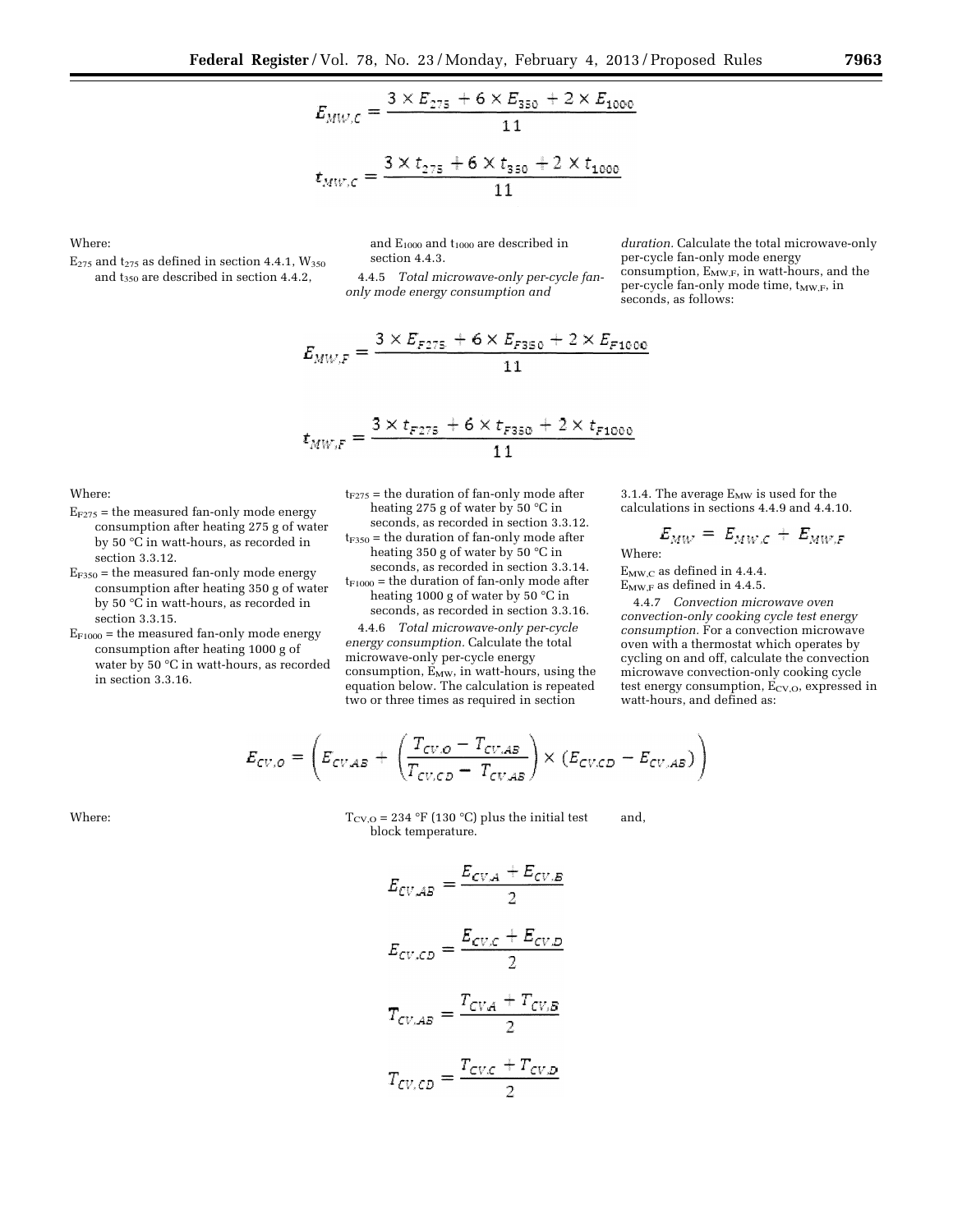Where:

- $E_{CV,A}$  = electric energy consumed in Wh at the end of the last ''ON'' period before the test block reaches  $T_{CV,O}$ .
- $E_{\text{CV,B}}$  = electric energy consumed in Wh at the beginning of the ''ON'' period following the measurement of  $T_{\text{CVA}}$ .
- $E_{\text{CV},\text{C}}$  = electric energy consumed in Wh at the end of the ''ON'' period which starts with  $T_{\rm CV,B}$ .
- $E_{\text{CV,D}}$  = electric energy consumed in Wh at the beginning of the ''ON'' period which follows the measurement of  $T_{\rm CV, C}$ .
- $T_{\text{CV,A}}$  = block temperature in  ${}^{\circ}$ F at the end of the last ''ON'' period of the convection microwave oven before the test block reaches  $T_{\Omega}$ .
- $T_{CV,B}$  = block temperature in  $\degree$ F at the beginning of the ''ON'' period following the measurement of  $T_{\rm CV,A}$ .
- $T_{\text{CV},C}$  = block temperature in  ${}^{\circ}$ F at the end of the ''ON'' period which starts with  $T_{CV,B}.$
- $T_{\text{CVD}}$  = block temperature in  ${}^{\circ}$ F at the beginning of the ''ON'' period which follows the measurement of  $T_{\rm CV,C}$ .

4.4.7.1 *Convection microwave oven convection-only cooking cycle average test energy consumption.* If the convection microwave oven can be operated with or without forced convection, determine the convection microwave cooking average test energy consumption, E<sub>CV,O</sub>, in watt-hours, the convection microwave cooking average heating time,  $t_{CV}$ , in seconds, the average convection microwave oven fan-only mode cooling energy consumption,  $E_{\text{CV},F}$ , in watthours, and the convection microwave oven fan-only mode time,  $t_{CV,F}$ , in seconds, using the following equations:

$$
E_{CV,O} = \frac{(E_{CV,O})_1 + (E_{CV,O})_2}{2}
$$

$$
t_{CV,O} = \frac{(t_{CV,O})_1 + (t_{CV,O})_2}{2}
$$

$$
E_{CV\text{cool}} = \frac{(E_{CV,F})_1 + (E_{CV,F})_2}{2}
$$

$$
t_{CV,F} = \frac{(t_{CV,F})_1 + (t_{CV,F})_2}{2}
$$

Where:

- $(E_{\text{CV,O}})_1$  = the test energy consumption using the forced convection mode in watthours for convection microwave ovens as recorded in section 3.3.17.1.
- $(E_{\rm{CV,O}})_2$  = the test energy consumption without using the forced convection mode in watt-hours for convection microwave ovens as recorded in section 3.3.17.1.
- $(E_{CV,F})_1$  = the fan-only mode cooling energy consumption using the forced convection mode in watt-hours for convection microwave ovens as recorded in section 3.3.17.1.
- $(E_{CV,F})_2$  = the fan-only mode cooling energy consumption without using the forced convection mode in watt-hours for convection microwave ovens as recorded in section 3.3.17.1.
- $(t_{\rm CV,O})_1$  = the test heating time using the forced convection mode in seconds for

convection microwave ovens as measured as recorded in section 3.3.17.1.

- $(t<sub>CV,O</sub>)<sub>2</sub>$  = the test heating time without using the forced convection mode in seconds for convection microwave ovens as recorded in section 3.3.17.1.
- $(t_{CV,F})_1$  = the fan-only mode time using the forced convection mode in seconds for convection microwave ovens as recorded in section 3.3.17.1.
- $(t_{CV,F})_2$  = the fan-only mode time without using the forced convection mode in seconds for convection microwave ovens as recorded in section 3.3.17.1.

4.4.8 *Total convection microwave oven convection-only per-cycle energy consumption.* Calculate the total convection microwave oven convection-only per-cycle energy consumption, E<sub>total,CV</sub>, in watt-hours, using the equations below. The calculation is repeated two or three times as required in section 3.1.4.7. The average  $E_{total,CV}$  is used for the calculations in sections 4.4.9 and 4.4.10.

$$
E_{CV} = (E_{CV,O} + E_{CV,F}) \times F_{CV}
$$

Where:

- $E_{\text{CV,O}}$  = the convection microwave oven convection-only cooking cycle test energy consumption in watt-hours as determined in section 3.3.17 and 4.4.7.
- $E_{\text{CV,F}}$  = the convection microwave oven convection-only cooking cycle test energy consumption in watt-hours as determined in section 3.3.17 and 4.4.7.
- $F_{CV}$  = 0.26, a field use factor based on consumer use of the convection-only cooking mode.

4.4.9 *Total convection microwave oven convection-microwave per-cycle energy consumption.* Calculate the total convection microwave oven convection-microwave per $cycle$  energy consumption,  $E_{CMW}$ , in watthours, as follows:

$$
E_{CMW} = \left( E_{MW} \times \frac{t_{CMW,field}}{t_{MW,field}} \times 0.3 \right) + \left( E_{CV} \times \frac{t_{CMW,field}}{t_{CV,field}} \times 0.7 \right)
$$

#### Where:

 $E_{\rm CV}$  as defined in 4.4.8.

- EMW as defined in 4.4.6.
- $t_{CMW,field} = 15.00$ , the average convection microwave oven convection-microwave cooking cycle length in minutes based on
- consumer use.  $t_{CV,field}$  = 18.70, the average convection microwave oven convection-only

consumer use.

- $t_{MW,field} = 2.54$ , the average convection microwave oven microwave-only cooking cycle length in minutes based on consumer use.
- 0.3 = an experimentally established value for the percentage of time during a single convection-microwave cooking cycle that the appliance operates in microwave-only cooking mode.
- cooking cycle length in minutes based on 0.7 = an experimentally established value for the percentage of time during a single convection-microwave cooking cycle that the appliance operates in convection-only cooking mode.

4.4.10 *Annual energy use.* 

4.4.10.1 *Microwave-only oven annual energy use.* Calculate the microwave-only oven annual energy use, Eannual,MWO, in kilowatt-hours per year, as follows:

$$
E_{annual\,MWO} = [E_{MW} \times N_{MWO} + P_{SB} \times S_{MWO, SB} + P_{OM} \times S_{MWO,OFF}] \times K
$$

Where:

- $E_{MW}$  as defined in section 4.4.6.
- $N_{MWO} = 1026$ , annual number of microwaveonly cooking cycles for microwave-only ovens based on consumer use.
- $P_{SB}$  = the average measured standby mode power in watts, as recorded in section 3.3.18.
- $P_{OM}$  = the average measured off mode power in watts, as recorded in section 3.3.18.
- S<sub>MWO,TOT</sub> equals the total number of standby mode and off mode hours per year for microwave-only ovens.
	- If the microwave-only oven has fan-only mode,  $S_{\text{MWO,TOT}}$  equals  $(8715.1 - (t_{\text{MW,F}}/$ 3600)) hours, where  $t_{MW,F}$  is the